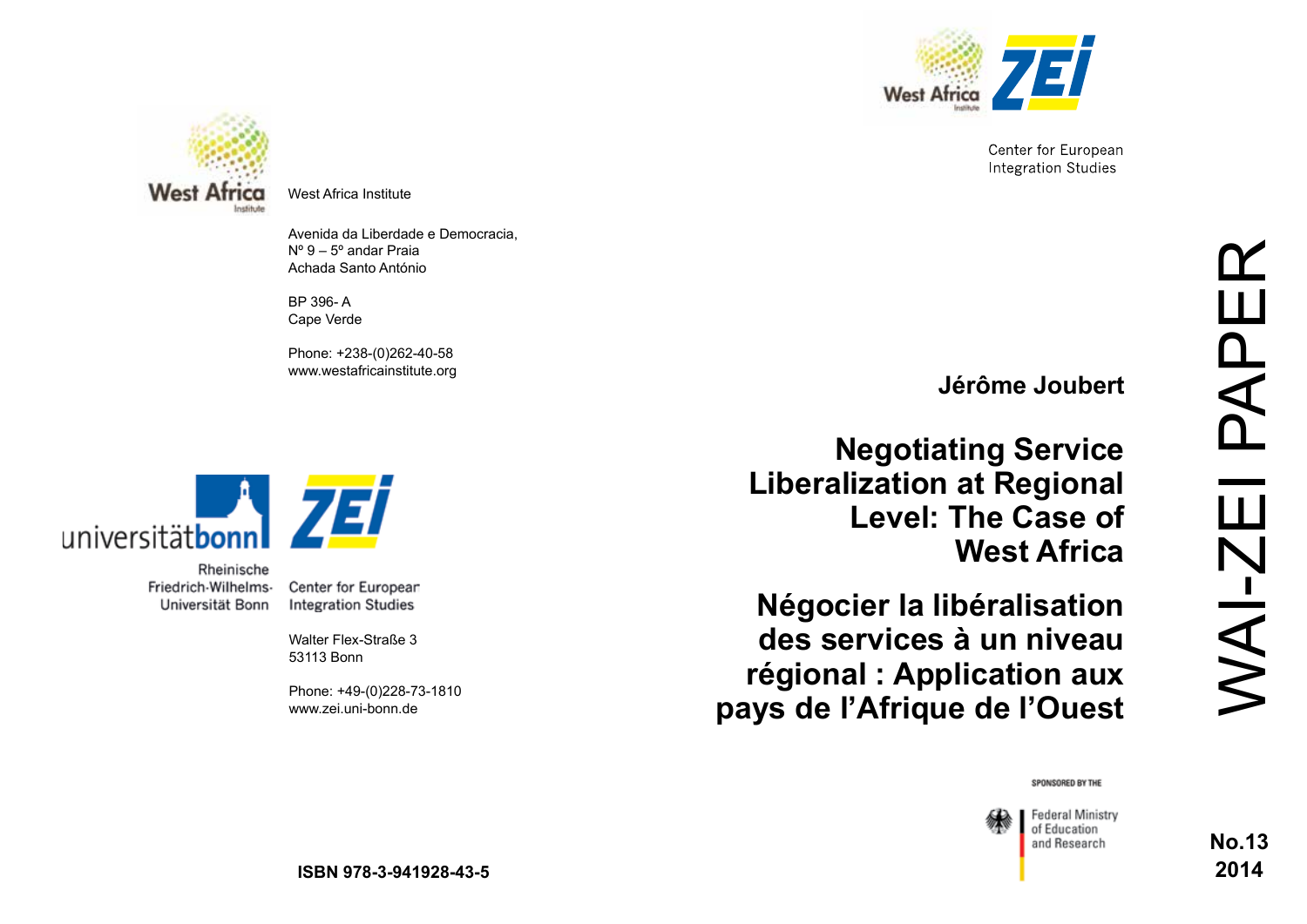# *Jérôme Joubert*

# *Negotiating Service Liberalization at Regional Level: The Case of West Africa*

### *Introduction*

The objective of this paper is to propose steps to achieve preferential liberalization of regional trade in services within the Economic Community of West African States (ECOWAS) zone. The first part will focus on the interest of such an agreement by stressing the potential advantages that member countries can derive. We will equally demonstrate possible combinations of this regional endeavor with ongoing or future initiatives at bilateral and multilateral level. The second part will describe the various stages that may lead to the achievement of such an agreement. We first present the barriers to trade in services identified for the countries within the ECOWAS region. We then discuss the possible forms of agreement, the scope of the sectors concerned and the methods of negotiation that can be deployed. We will highlight the need to make a positive list of sectors and a negative list of commitments. We will provide details of the types of reciprocity to mobilize for obtaining reciprocal concessions. We insist on the necessity of prior establishment of a common understanding of sectoral issues of liberalization. We conclude by showing the potential benefits of such an agreement in order to facilitate the strengthening of common regional policies and the development of common trade policies of the ECOWAS zone.

Jérôme Joubert is Professor of Economics, Director of Continuing Education and Chairmen of the Finance Committee at Avignon University, France. Specialised in regional integration in Africa, he has worked as an expert for international organisations such as UNCTAD, WTO and the European Commission. With the University of Avignon being a cooperation partner of the WAI-ZEI project, he is also one of the first WAI-ZEI Fellows.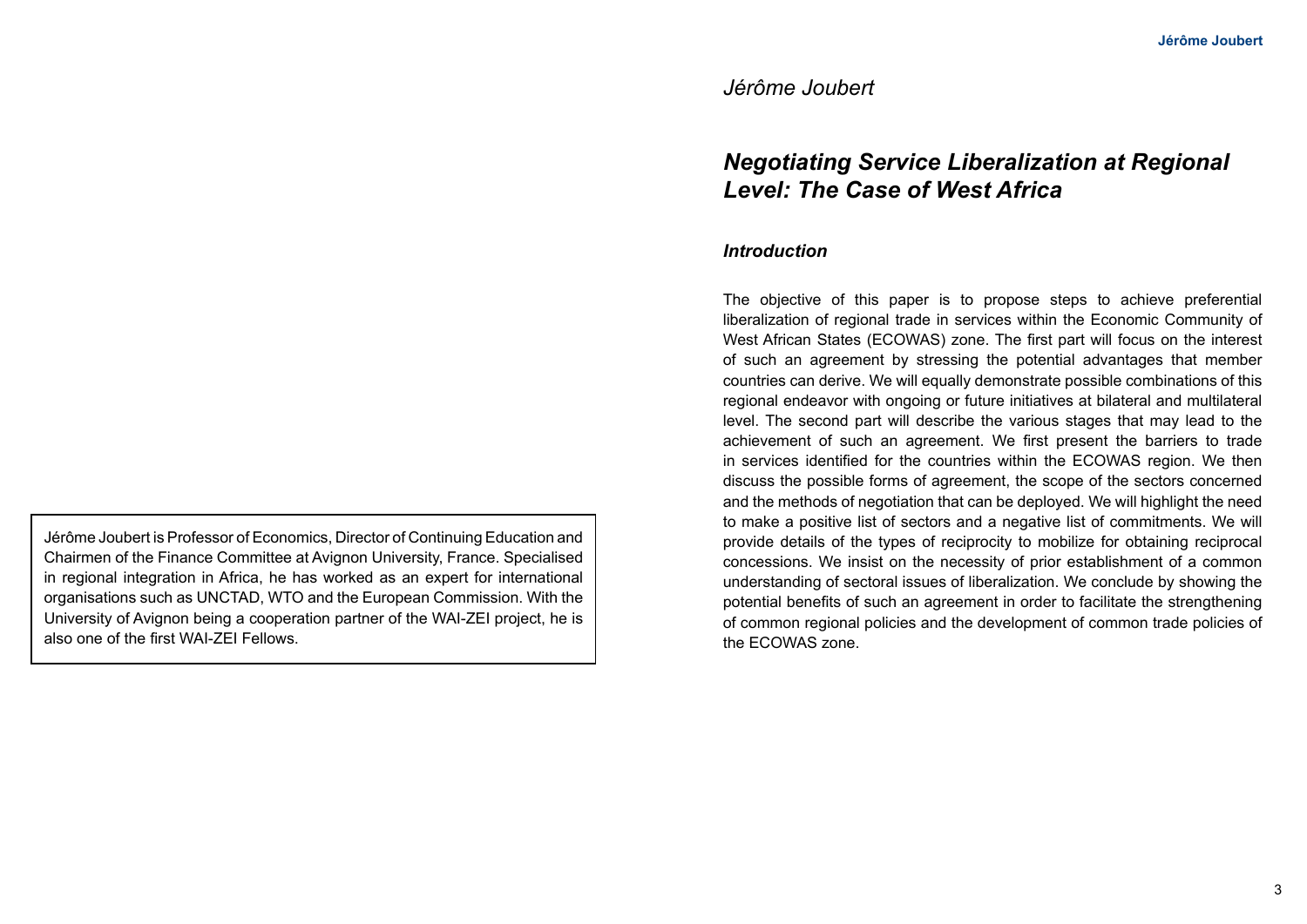# *Why Trade in Services and why at regional level?*

## *Why Trade in services?*

Services account for 60% of global GDP and 30% of international trade. Therefore, there is relatively less trade in services than in goods, which is consistent with the requirement of proximity between the producer and the consumer that characterizes trade in services. However, global trade in services is growing rapidly, accompanied by favorable technological and organizational changes, such as faster and less costly flow of information and the acceleration of international fragmentation of production supply.

The advantages and limitations to the liberalization of trade in services are partly the same as for trade in goods. Just like trade in goods, one can expect international static and dynamic benefits from trade in services resulting from either specialization associated with comparative advantage, or from efficiency of production through effective competition. Just like trade in goods, one can also highlight protectionist arguments based on legitimate remediation from cumulative experiences; positive externalities generated by sectors that need assistance and strategic interests of domestic firms who need assistance in a world of imperfect and unfair competition.

*However, trade in services has peculiar characteristics that make it of special interest in liberalization.* This is due primarily to the fact that many services are "inputs to production», are consumed as intermediate goods and weigh heavily on production costs. This is the case for major infrastructure services such as telecommunications and finance, but also for distribution and transport, which shapes successful product marketing and exchange of goods. This also due to the fact that some areas, such as education and health services, play a role in the development of human capital and to the growth of total factor productivity. Finally, it reflects the drive towards deeper integration that can cause liberalization of trade in services, which implies closer and more harmonized regulations and standards between countries. Unlike exchange of goods that can be liberalized by a single free trade area or a customs union, the liberalization of services leads to the creation of a true single market.

*The last special interest in services liberalization arises from the fact that trade barriers in services are even higher than for trade in goods,* and consequently, the potential gains from their disappearance should be high. A set of elements allows us to assume the existence of high barriers to trade in services. First, it is the delay in multilateral negotiations. For trade in goods the cycles have been linked since 1945, while for trade in services the first agreement was in 1994 and resulted in relatively low commitments. It is also a matter of weak political support for liberalization (Messerlin 2010) in an area where the interests of exporters are poorly identified and where the benefits are diluted and rather systemic, while the equilibrium point of economic and political protection is higher for services than for goods. It is also about the ease with which rules of conduct and barriers to entry can multiply by sector, without knowing whether it is the producer or the consumer who is truly protected. Finally, it is a struggle to find an effective method of trading and quantitative measures of reciprocal concessions in an area where the heterogeneity of sectors and regulations renders illusory the use of a «Swiss formula».

## *Why at ECOWAS Level*

Two legal reasons justify the liberalization of services in the countries of ECOWAS. First, the founding treaties of the two regional organizations explicitly provide for it by proposing, among other things, the creation of a common market and the implementation of associated freedoms: free movement of goods, services and factors of production. Progress has already been made, especially on the customs union front and the movement of people; but there are still many obstacles to be overcome to achieve a single regional market only for services. Again, the World Trade Organization (WTO) allows countries in Article V of the GATT (General Agreement on Tariffs and Trade) to enter into preferential trade agreements in services with flexibility, and even greater flexibility when they relate to developing countries. Multilateral rules on nondiscrimination prevent regional developments in no way. One could even argue that the WTO encourages regional agreements, provided they meet a set of rules, as an intermediate step towards more liberalization at the multilateral level. On this basis, many regional agreements, with a dimension on services, have been notified to the WTO between 1995 and 2011, half of which concern developing countries. However, none *involved an ECOWAS member country (Latrille Wto and Lee 2012).*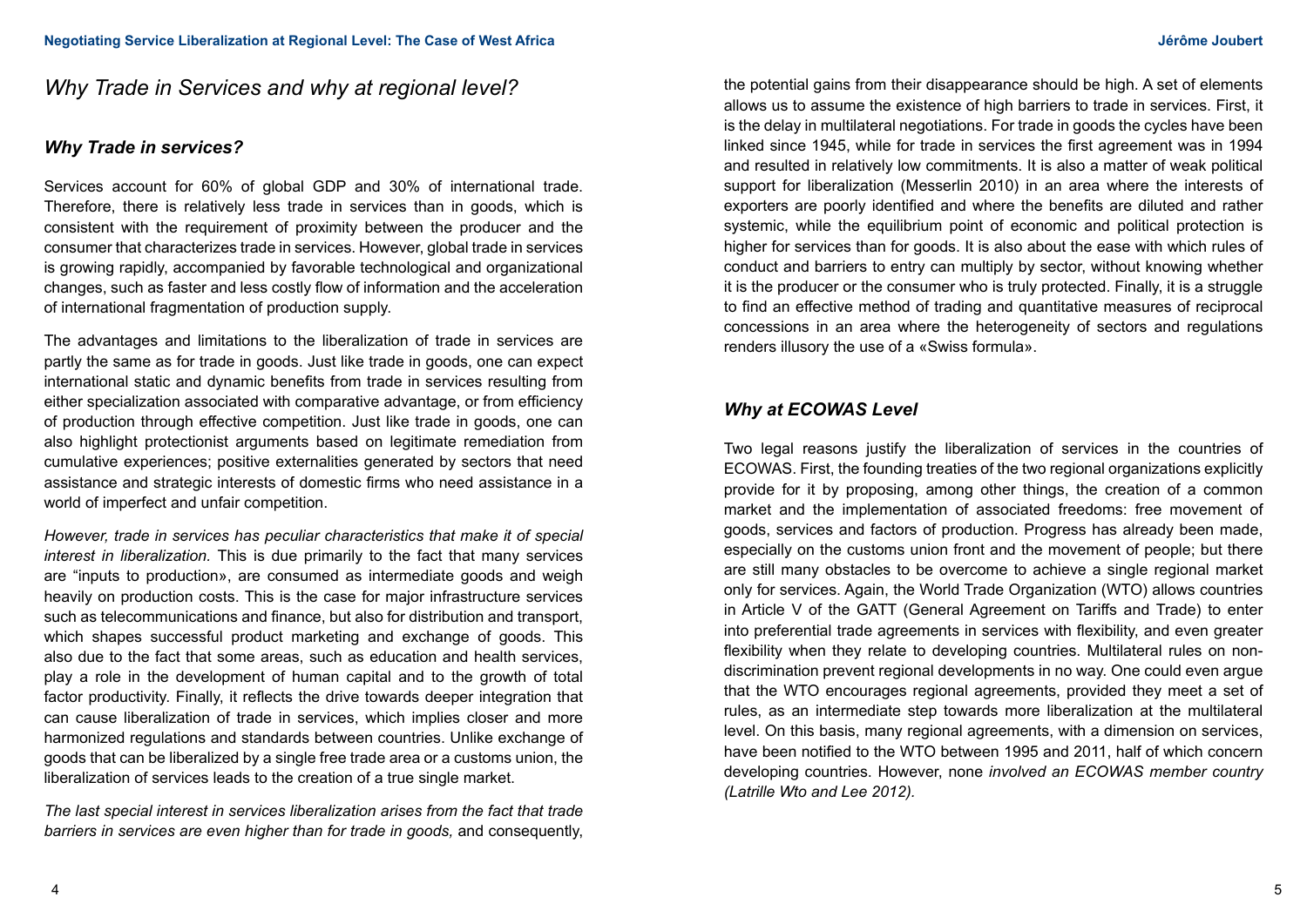#### **Negotiating Service Liberalization at Regional Level: The Case of West Africa Jérôme Joubert Africa Metal Service Service Liberalization at Regional Level: The Case of West Africa Metal Service Service Service Service Ser**

Reasons of expediency also reinforce this positive and encouraging legal environment. The fact that services, unlike goods, do not generate customs revenues is a major obstacle that is disappearing, as we know the contribution of their revenues to state budgets in the region. Protectionist interests are rather limited because of weak or even non-existent competitive domestic producers. Equally, the fact of having too small national regulatory structures, and limited institutional capacity, can lift the brakes thatare particularly important to industrialized countries.

More fundamentally, these are the positive effects of the competitiveness of the economy that may encourage liberalization of trade in services. The advantage of having labor costs that are among the lowest in the world cannot manifest itself without access to affordable and good quality services. *Otherwise, one can obtain very low labor costs and very high total production costs, as is the case in West Africa.* The liberalization of trade in services, when allowed to defragment narrow national markets and attract foreign investment, can improve the availability of large infrastructural services used by the downstream sectors and foster the competitiveness of the economy as a whole.

Another reason is that liberalization of services within ECOWAS can lead to deeper integration that goes well beyond trade and foster a sense of regional belonging and a share of a common destiny. Indeed the liberalization of services will require the establishment of a set of regional structures such as SAC (Standardization, Accreditation, and Certification), the development of mutual recognition or harmonization of norms and standards of professional qualification. Although there are already achievements in this field, this should enhance the exchange of personnel, the development of common schools in the field of air transport, health, and management. Paradoxically, the weakness of member states can play a positive role here, because they will be more willing to pool skills they do not really have at the national level.

The creation of a single market for services is within the reach of ECOWAS countries. Action on the original objectives has been delayed. This is certainly linked to the complexity of the subject, but also the fact that the sequence of trade liberalization was modeled on that of the European Union and the old theoretical framework of Balassa. Procrastination on the common external tariff (CET) categories and multiple exemptions hijacked actors from a subject at least as profitable and important for the region as free exchange of goods. In addition, the main barriers to trade in services, inadequate competition policy,

control of international investment and government procurement discrimination (which have been identified as Singapore issues), are rejected by the majority of developing countries.

This decreases tendencies of liberalization of trade in services at the multilateral level but unfortunately also at the regional level.

Although much remains to be done, the progress made is not negligible, although disordered. Multilateral commitments are not coordinated and bilateral agreements involving countries within the ECOWAS zone are increasing. These advances can be assembled and used as a starting point in the context of a comprehensive regional liberalization agreement. This requires finding a good trade negotiation method, simple and effective and inspired by available tools, which attracts the leadership to contribute to the realization of an even closer union among member countries within the framework of a tenable timetable.

## *Why at the regional level? Lateralisms, or the combination of five levels of negotiation, remain inevitable.*

Although regionalism, for reasons that we will explore further, seems well suited to the negotiations on liberalization of trade in services, the area is no exception, just as trade in goods, to the inevitable «polylateralism» which is a more or less harmonious interaction between countries of all possible geographical regions.

Trade in services is influenced by numerous regulations whose primary purpose is not to regulate international trade but to correct market failures and to affirm structural preferences to provide and deliver collective services. These regulations, such as the implementation of prudent rules for banking activities, transport security, conditions of access to educational services, norms and standards of health and environmental services, are first taken care of unilaterally. Pursuing these objectives, the states have produced a heterogeneous set of rules that may indirectly constitute barriers to trade. This form of unilateralism is rather a blockage if it aims at directly or indirectly to protect the interests and rents of domestic producers. It is rather open if it facilitates the entry of foreign capital and skills through appropriate transparent and non-discriminatory competitive legislation.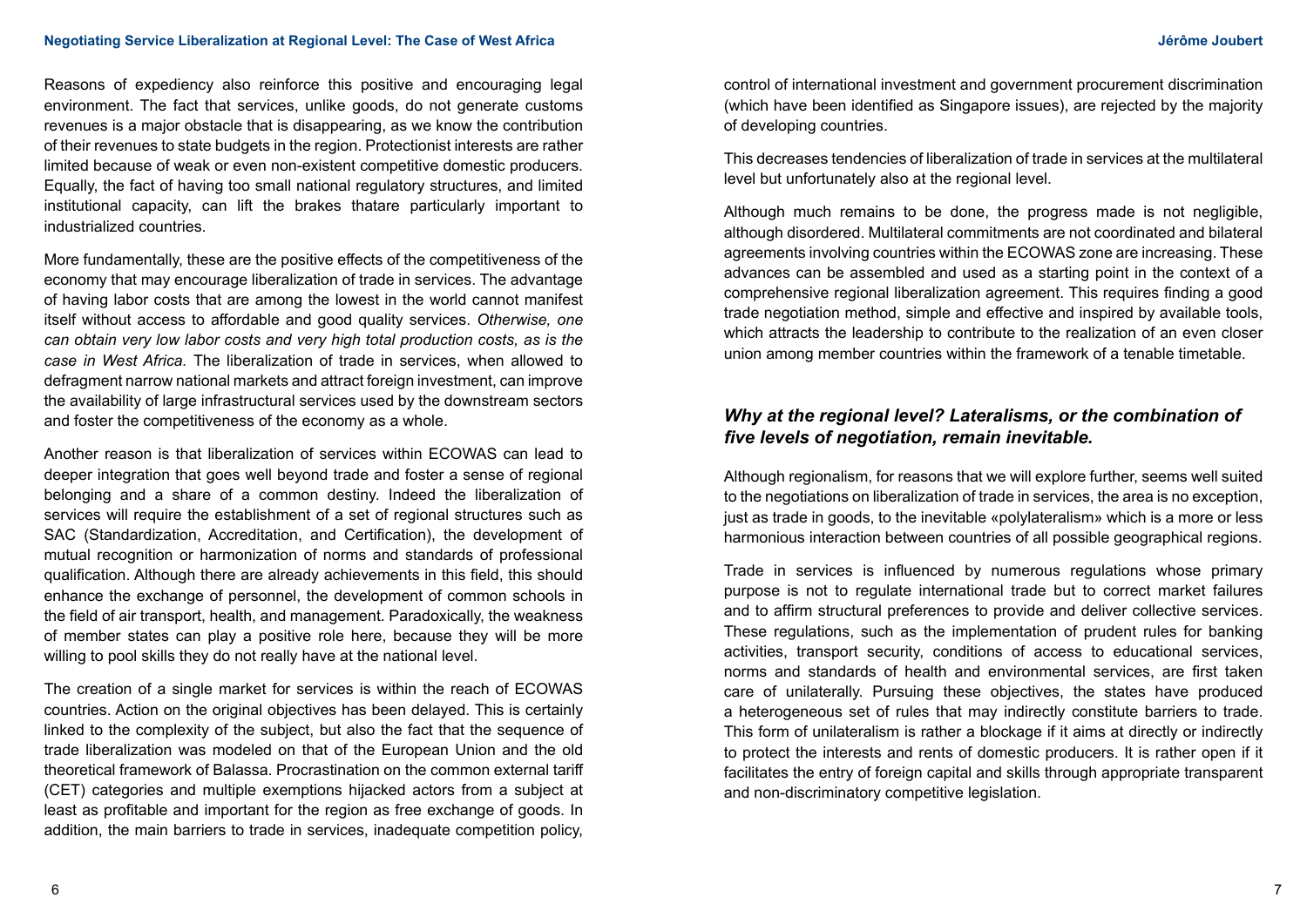In terms of trade, bilateralism remains the preferred mode of reciprocity. The balance of concessions here is clearer than in the case of a large number of participants. Bilateralism also allows for placing oneself at a high level of overall reciprocity, going beyond simple trade concessions to the balance of a global partnership with geopolitical dimensions. In recent years there is a resurgence of bilateralism typically caused by the weakening of the multilateral system and the stagnation of the development cycle (although a minimum agreement has recently been concluded). Bilateralism will remain crucial as a means of bargaining for services in general and in particular on the *two central issues of protection of international investments and the movement of people.* This is the strength of the major ECOWAS countries (Nigeria, Ghana, Cote d' Ivoire, Senegal) in their relations with major trading powers.

A version of bilateralism that is developing, what we might call «bi- regionalism», since it concerns two regional groupings which are already well advanced in their integration, may be an effective way of services liberalization between ECOWAS countries and the European Union, for example . This assumes, however, having competent and strong regional institutions and providing developing countries with topics of interest such as the inclusion of the liberalization of modes of service delivery. *Otherwise, the major trading powers will turn directly to the major states in the area.*

*Regionalism* is today the dominant mode of services liberalization. It is well suited to small developing countries with weak institutional capacity and limited bargaining power, who cannot enter into a bilateral relationship and do not want to stick to their multilateral commitments. It is well suited to geographically close countries which are strongly affected by the interconnection of major infrastructure services problems, and seek to achieve a critical mass sufficient enough to achieve economies of scale and to enhance the attractiveness of their territory. Being a smaller group also has a number of advantages to negotiate liberalization in services as it makes it easier to tackle the difficult problem of regulatory heterogeneity and to easily assess the dangers and opportunities of labor movement. This results in greater efficiency, through the creation of community institutions, in particular, to monitor the implementation of agreements and any free-riders. In the case where there is a common language and close legal frameworks, it facilitates the recognition of qualifications. Deep integration, which involves the establishment of a single market for services,

implies a lot of work, sector by sector, reconciliation and harmonization of norms, standards and regulations that cannot be done at once at the regional level.

More than for trade in goods, regional agreements on services is a step towards multilateralism because it is difficult to bring up geographical preferences. Most measures of regulatory liberalization and easing of access to markets are of non-discriminatory multilateral order. Regionalism in services, by reducing the variety of national regulations, is an accelerator for multilateral opening as has been found for the European Union (2009 Fink). Numerous studies show that discriminatory aspects, identifiable with traffic diversion, are very low in regional agreements on services (Miroudot , Wild, Sudreau 2010 OECD Working paper). For countries within the ECOWAS region, agreement on services will have two closely linked dimensions: enhancing integration and multilateral opening. *The challenge is to define the regional preferences of national leaders, as access to labor markets and control of capital to promote regional integration must be considered without jeopardizing the international attractiveness of the region.*

*The "plurilateral" hypothesis* (multilateralism reduced to a considerable number of countries, not necessarily based on geographical considerations) cannot be ignored for certain services sectors. It was often used in the past when blockages or the technical difficulty of the negotiations did not allow for the advancement of multilateral agreements such as the 1997 agreements on telecommunications and financial services. It is in this mode that agreements have focused on public procurement during the Uruguay Round. The ECOWAS countries are stakeholders in complex plurilateral agreements on services referring to a continental regionalism, fueled by the willingness of the African countries, regardless of their membership in different regional organizations to be a part of the African Unity and to put together the New Partnership for Africa's Development (NEPAD) program. Other plurilateral agreements involve African countries outside ECOWAS. This is the case of the Organization for the Harmonization of Business Law in Africa (in French: Organisation pour l'harmonisation en Afrique du droit des affaires , OHADA) which focuses on business law; the Inter-African Conference on Insurance Markets (in French: Conférence Interafricaine des Marchés d' Assurances, CIMA) for insurance; Le Conseil Africain et Malgache pour l'Enseignement Supérieur (CAMES, i.e. African and Malagasy Council for Higher Education) for higher education or Yamoussoukro agreements on civil aviation. *This means that for these areas in*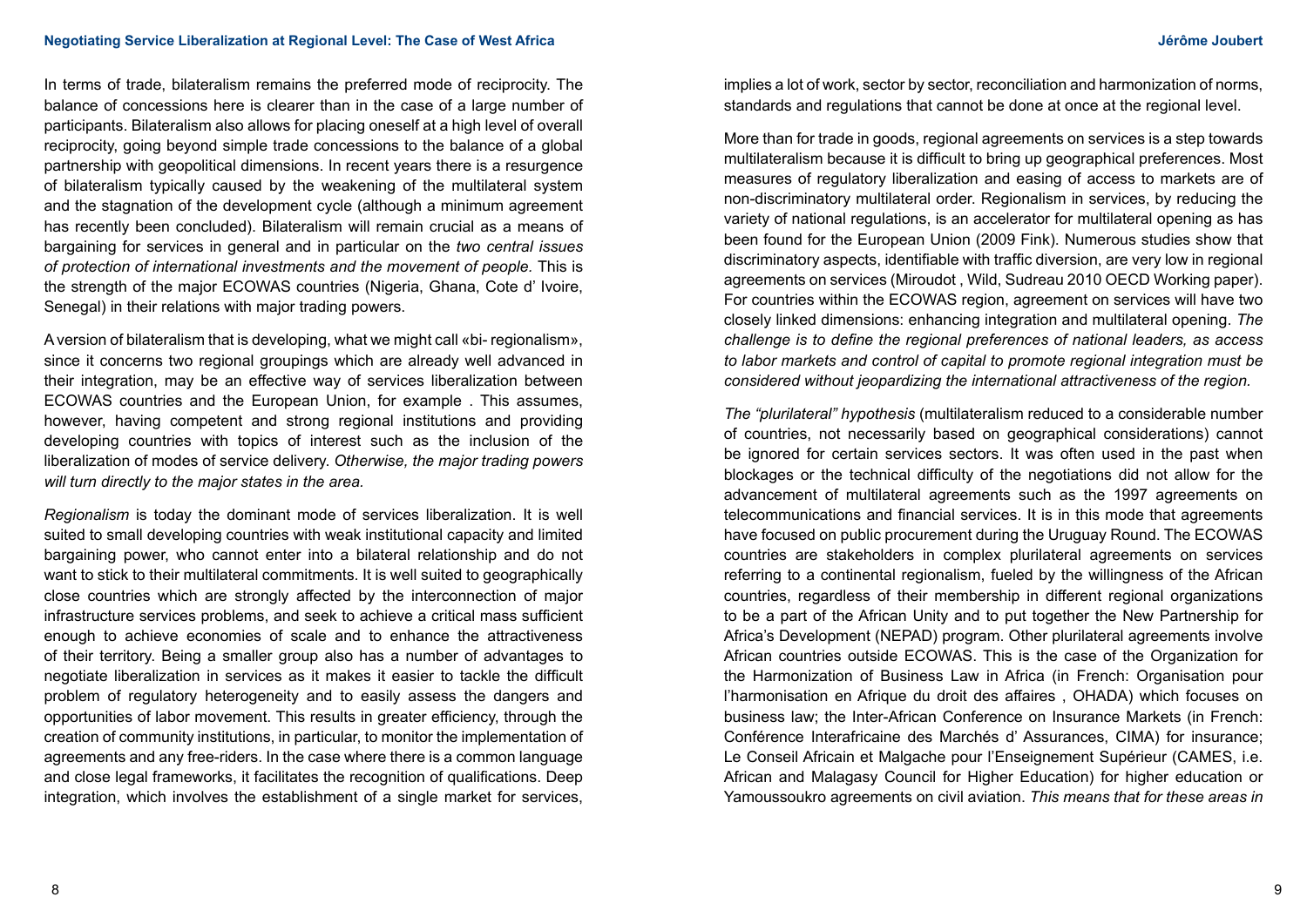*particular, exclusive negotiations reserved for only ECOWAS are not necessarily appropriate.*

*Finally, the multilateral aspect* will remain essential even if commitments remain low and below true liberalization. The failure in the section on services at the Doha Round will strengthen all other modes. Nevertheless, multilateral commitments can enter into a regional trade negotiation and could be usefully harmonized at the regional level.

Before that bowl of spaghetti, *a pictorial translation of the inevitable coexistence of all geographic modes* is listed, a useful theoretical exercise could be to assign to each service sector a priority negotiation mode and then coordinate the temporality of negotiations. This exercise formally consists of filling a matrix of 12 rows of service sectors selected by the international classification, and six columns of lateralisms mentioned: unilateralism, bilateralism, regionalism, bi-regionalism, plurilateralism and multilateralism, indicating in each box the possibility and the usefulness of a trade negotiation.

To assign services to six geographical modes, we must determine the objectives of liberalization for ourselves. For areas dominated by issues of access such as health and education, the goal is to increase the supply, control information asymmetry and to protect the consumer. In this case, the *unilateral dimension* will remain considerable, the role of states as regulator and producer remain preponderant. For major infrastructure services used as input for the downstream sector, what is important is to have a competitive and continuous supply. The attractiveness and efficiency makes *multilateral opening* probably preferable. In other cases, where issues of mutual recognition and harmonization of qualifications are dominant as for professional services, a regional opening with preferential content will be easier to initiate. This is also the case when regional identity aspects will be strong as for recreational and cultural services and higher education. Finally, in some sectors, standardization agencies and multilateral agreements will rather encourage advances based on this *plurilateral dimension* such as civil aviation or legal services.

The exercise performed in the table above is not definitive or conclusive. It just emphasizes the need to keep in mind the inevitable inter-penetration of all geographic modes. It should remind us that to move forward, the liberalization of trade in services needs all of these features.

### **Table No. 1 : « Polylateralism »**

| Matrix for assignment of services to the possible geographic modes |                 |                |          |                 |                   |                   |
|--------------------------------------------------------------------|-----------------|----------------|----------|-----------------|-------------------|-------------------|
|                                                                    | Uni-<br>lateral | Bil-<br>ateral | Regional | Bi-<br>regional | Pluri-<br>lateral | Multi-<br>lateral |
| Services rendered<br>to enterprises                                |                 |                | X        | X               | X                 |                   |
| Communication<br><b>Services</b>                                   |                 |                |          |                 |                   | X                 |
| Construction<br><b>Services</b>                                    |                 |                | X        | X               |                   |                   |
| <b>Distribution Service</b>                                        |                 | X              | X        |                 |                   |                   |
| <b>Education Service</b>                                           | X               |                | X        |                 |                   |                   |
| Environmental<br><b>Services</b>                                   | X               |                | X        |                 |                   | X                 |
| <b>Financial Services</b>                                          |                 |                |          | X               |                   | X                 |
| <b>Health Services</b>                                             | X               |                |          | X               |                   |                   |
| Tourism                                                            |                 |                |          |                 |                   | X                 |
| Recreation and<br><b>Cultural Services</b><br>culturels            |                 |                | X        |                 | X                 |                   |
| <b>Transport Services</b>                                          |                 | X              | X        |                 | X                 |                   |

Sources: Author's document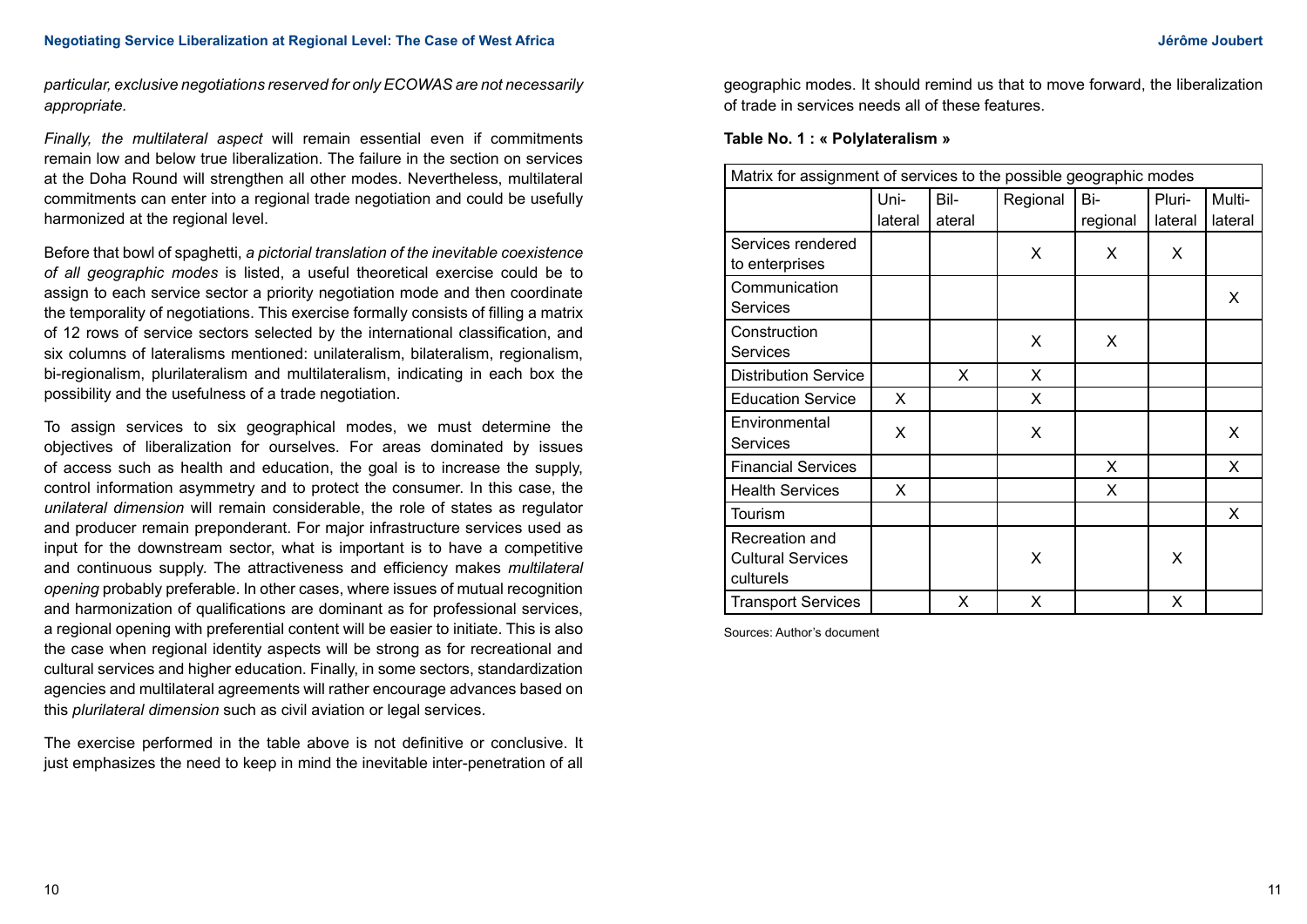# *How to negotiate liberalization on a regional mode*

## *Baseline:*

## *Macroeconomic Analysis and overall quantification:*

Two major global quantitative measures of restrictions on trade in services are available. First we have multilateral commitments made by countries under the General Agreement on Trade in Services (GATS) in 1994 and 1997 following the agreements on telecommunications and financial services. We also have the new database of the World Bank that aims to quantify the barriers to trade in services. *For ECOWAS countries, both sources give apparently contradictory results, since relative weakness of multilateral liberalization commitments is combined with a relatively low level of identified barriers.*

Multilateral GATS commitments are analyzed by Egger and lanz (2008). Taken within the overall context of the Marrakesh Accords in 1994, they do not necessarily reflect the actual state of trade barriers but rather the willingness of countries at a given time to make commitments in accordance with the wording of the GATS, placing barriers by mode of supply and by level (market access, national treatment). In general, in 1994, developing countries had made rather weak commitments and real barriers could be well below the liberalization commitments. Gootiiz and Mattoo (2009) have also shown that countries could double their barriers without violating their commitments.

The work of Egger and Lanz allows us to give each country an *overall measure of the importance of multilateral commitments* and relate this value to a number of economic characteristics of the countries of the panel. The analysis is based on the method of frequency of Hoeckman (1997) where lists of commitment are divided into three categories (conditions of equity investments, licensing and operational requirements) and for each sub-sector, a value (0,0.5, 1) is assigned according to whether there is no commitment, partial limits or no limits. In addition to the aggregate figure, the greater the importance of liberalization the stronger commitments are considered and the more open trade in services is considered. *The results shown in the table below give us quite low scores for African countries of ECOWAS in the panel* (A score of over 30 is often the case for the major OECD countries). This adheres fairly well with the assumptions of the authors, who are looking to find the determinants of this score, the

positive role of the size and development of the country and previous regional agreements and the neighborhood involved in the existence liberalization of services.

| Table No. 2 : Measure of commitments and barriers |  |  |
|---------------------------------------------------|--|--|
|---------------------------------------------------|--|--|

| <b>General Indicators</b> | Multilateral   | STRI data base             |
|---------------------------|----------------|----------------------------|
|                           | commitments    | <b>World Bank</b>          |
|                           | Egger et Lanz) | (Borchert, Gootiiz, Matoo) |
| Cote d'Ivoire             | 4.5            | 26.4                       |
| Sénégal                   |                | 19                         |
| Ghana                     | 14             | 18.4                       |
| Nigéria                   | 13.8           | 27.1                       |
| Mali                      |                | 28.6                       |
| Niger                     |                |                            |
| Burkina-Faso              | 11             |                            |

Sources: Values extracted from the article of Egger and lanz and World Bank database

*The other summary measure available is from the new database of the World Bank* recently presented by Borchert and Mattoo Gootiiz (2012). It covers five sectors (telecommunications, finance, transport, distribution, professional services) for which a typology of barriers is performed. A country survey is then made to enter the actual barriers for this typology. A scale of 5 levels of restriction is constructed (0, 0.25, 0.5, 0.75, 1) according to whether the area is open without restriction, virtually open, contains important restrictions, virtually closed and completely closed. Summing and weighting these values forms the basis for an overall score by country, the Services Trade Restrictiveness Index STRI that can then be regrouped by mode and sector. As shown in the attached document, the study shows the relative openness of ECOWAS countries and Africa in general compared to the rest of the world. *From this we can conclude that ECOWAS countries are open, without taking lots of commitments, and that opening is primarily done unilaterally.*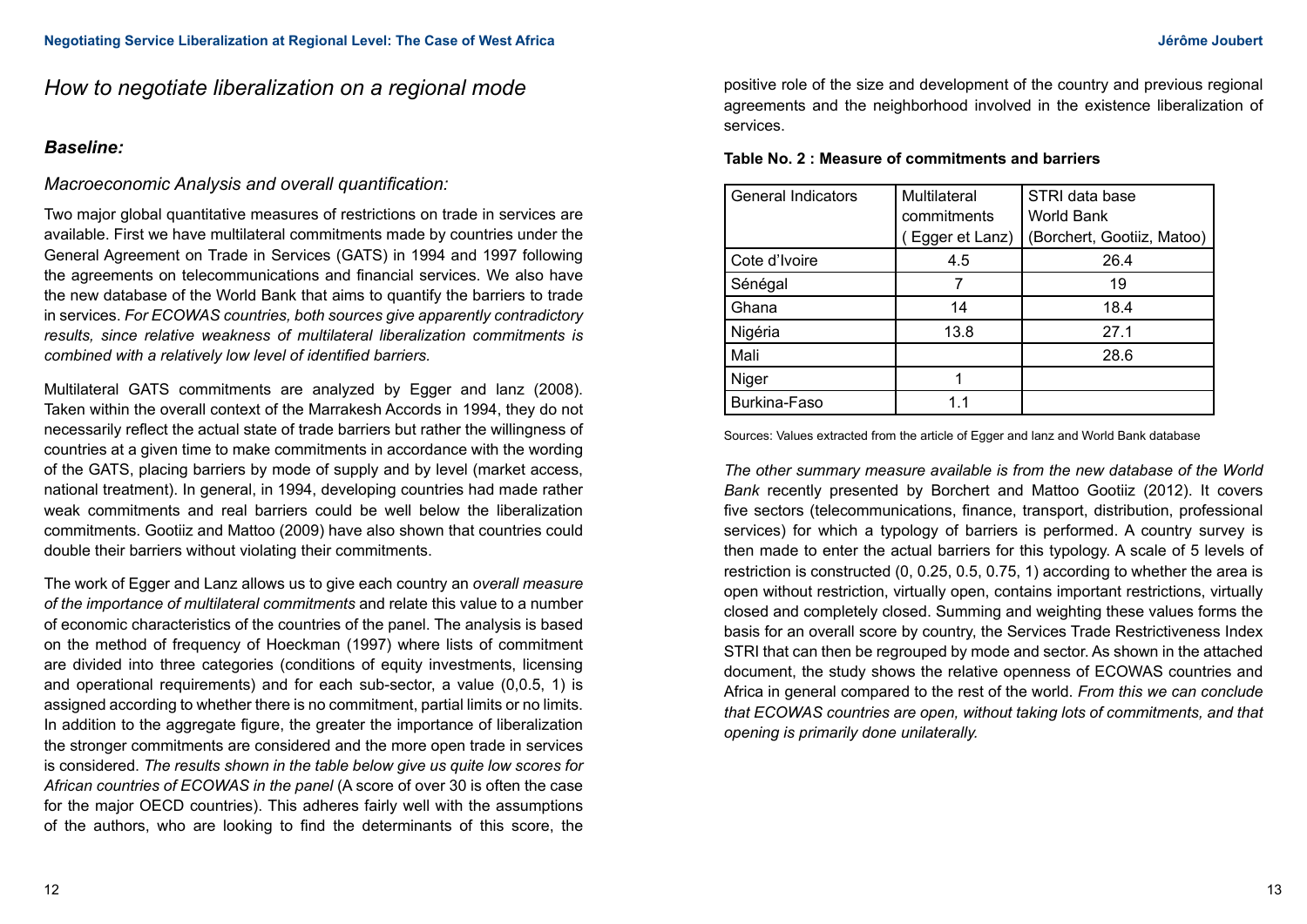**Graph No. 3 Comparison of barriers according to region - Restricitiveness of service trade policies by region**



Note: World represents the simple average STRI of 56 countries

## *Analysis of key sectoral barriers*

Let us reinvestigate now two sources listed above but at a disaggregated level. Using the commitment lists available online on the WTO website for the 4 most important countries of the ECOWAS region (Nigeria, Ghana, Cote d' Ivoire, Senegal) we can make the following observations. Mode 3 is much more open than mode 4, which is mostly unconsolidated. The most open sectors for which there are commitments are professional services, tourism, financial services, telecommunications and transport. *As shown in the box below, financial services and telecommunications are the only ones for which all countries have made commitments.* In contrast, environment, health, cultural and educational sectors are not open, except for Ghana for secondary education. National treatment is often given without exceptions when opening sectors, indicating that the desire to maintain a sectorial policy of support for national operators is a major reason for not opening sectors.

Several limitations in mode 3 are frequently listed in terms of access to markets. They relate to equity investments and nationality of officers and employees. tests on the labor market and training requirements. It is also often referred to as compulsory licensing or economic needs assessments. It should be noted that Ghana stands as the only country which has made horizontal commitments (even if it concerns only the minimum capital requirements) as it is the only one which has opened the teaching sector.





Sources: Compilation of the author based on the data of WTO concerning multilateral commitments of member states

The database of the World Bank only covers five sectors (banking, insurance, telecommunications, transportation, professional services). It shows fairly open areas*. The two major remaining barriers are related to discretionary licensing powers and mobility of qualified persons.* Lower nationality requirements are compiled with the exception of Côte d'Ivoire, where it is often required to prove the unavailability/lack of nationals for the position (this is part of the measures grouped under the classification test of the labor market). The sector is less open than professional services due to skill disparities. Ghana is characterized by originality due to barriers to national treatment based on minimum and not maximum thresholds (minimum equity, minimum fleet size for road transport). *The most difficult obstacles to remove in relation to the free movement of professionals stem from cultural differences in the training of professionals and the legal basis for such regulations between the French UEMOA and UK law (Nigeria, Ghana)*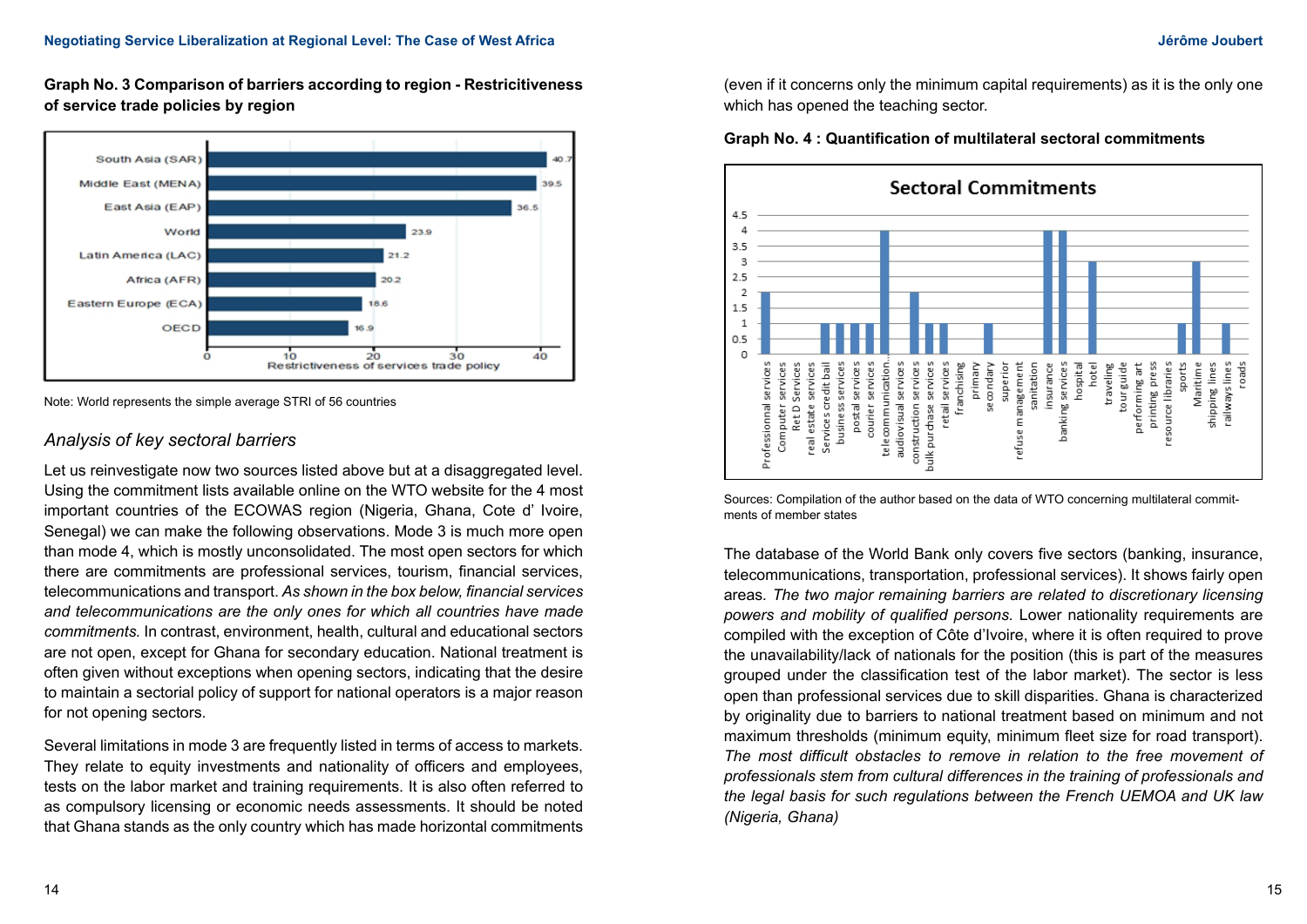*Both databases enable us to classify services into three categories:* The virtually open such as telecommunications, finance, aviation and tourism sectors; virtually closed areas such as cultural, educational and health services and half-open areas such as professional services, business services, distribution and transportation. *In the context of a regional agreement, areas of this third type should be analyzed primarily because they provide the most important opportunities for liberalization.*

# *Progress ECOWAS / WAEMU Program*

One may wonder if a regional agreement on liberalization of services is not redundant within the regional integration agenda. Indeed, the WAEMU and ECOWAS treaties provide for the creation of a common market and therefore the free exchange of services. Article 3.2d of the ECOWAS Treaty aims at eliminating obstacles to the free movement of persons, goods, services and capital between member states and *the right of residence and establishment,*  as well as Articles 4, 91 and 92 of the UEMOA Treaty. Many legal actions arise from these treaties at both institutions.

*The customs union is now formally in place* at the ECOWAS level even though there are still many barriers related to the misapplication of community rules and barriers to the flow of transport. The negative effects of the incompleteness of the customs union are regularly emphasized in the activity reports of the institutions (http.www.uemoa.org and http.www.cedeao.org). With regard to services, trade liberalization is less complete from a regulatory point of view. The free movement of persons is certainly ensured at ECOWAS level by the Protocol of 1979 and is correctly applied, apart from frequent political problems. The ECOWAS passport is increasingly used, the entry visa was removed and the recognition of the right of residence and establishment is *legally effective* for the citizens of the area. However, obstacles to the mobility of persons continue to exist. They are either foreseeable, as in the case of risk to public order or for safety and health reasons, or insidious due to the *incorrect application of regulations through lack of awareness of the rules both on the part of governments and citizens.*

*The treaty of WAEMU* contains both strong and general provisions (Articles 91- 97). Thanks to the guidelines on mutual recognition of qualified professionals, the right of establishment has been advanced. Most of them were adopted between

2005 and 2008 (doctors, lawyers, architects, attorneys, public accountants....) but *national application has been dragging on*. Finally, an ECOWAS community investment code is provided for in Section 3.2.I but it will also take some time to get implemented. *If the final objectives are clear and shared,* the complexity of the liberalization of services, low international incentive, and the division of WAEMU and non-WAEMU countries makes concrete progress slow and partial. A regional agreement, even if it tends to "duplicate" certain legal provisions already adopted, is expected to collect, arrange and deepen the formal advancements which are necessary for effective liberalization of trade in services in the area.

# *Develop a regional negotiation strategy*

A regional agreement on liberalization of trade in services can be usefully based on the classification work done before and during the Uruguay Round. The preliminary work of GATS allowed the adoption of a form of presentation of multilateral commitments on the basis of a double decomposition: Sectors involved and barriers to trade, sorted by modes of supply of services and in relation to the market access and national treatment. By combining the 160 sub- sectors of the international classification of services W / 120, 4 modes and two levels of identification of barriers, gives us 1240 possible positions to identify all of the barriers to trade in services.

This dual typology (sectors/barriers) is usually presented in the lists. There are two different methods of negotiation, two types of lists; positive lists and negative lists. To establish positive lists one needs to select areas to be opened and select all barriers that must be removed. Establishing negative lists is to select the excluded sector agreements and the residual barriers allowed in exceptional cases. The second type of list, which is based on the principle that everything that is not forbidden is allowed, is considered a more effective instrument of liberalization. Both methods are also used in regional agreements (Adlung and Mandouh 2013). GATS itself is a mixture of a positive list according to the choice of sectors covered by the agreements and negative lists by identifying barriers not complying with the general obligations (transparency, most favored nation (MFN), market access and national treatment) and horizontal commitments of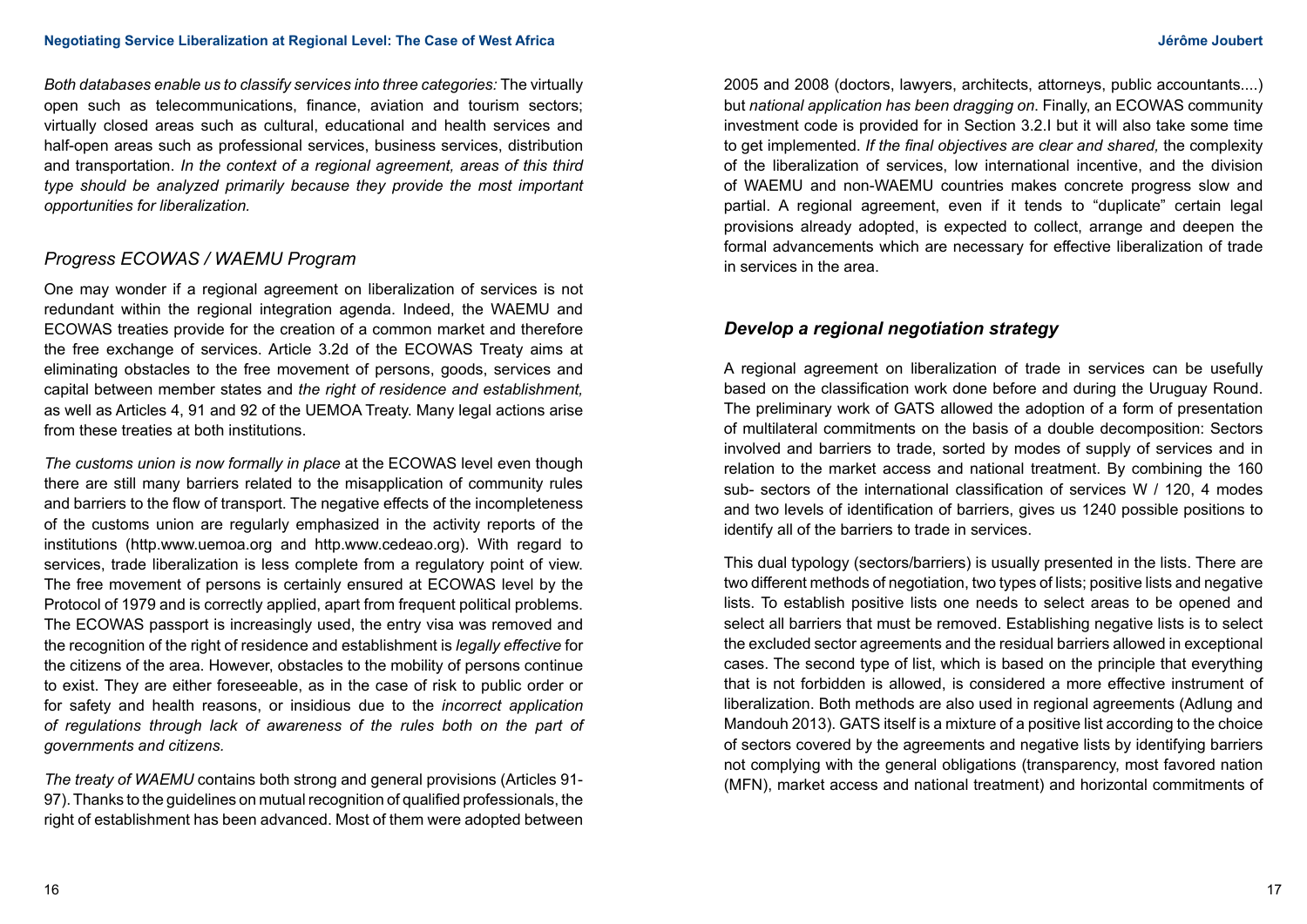countries. For the GATS, schedules of commitments (based on negative lists) only concern listed sectors (based on a positive list).

Drawing on concepts and methods tested outside the GATS and regional preferential agreements, I propose a negotiation strategy for ECOWAS countries of working through a number of steps to move towards a global agreement of service liberalization in the area. *The first step is to adopt a form for presenting the agreements, meaning the most suitable combination of sector and barrier lists.*

# *Try a triple list*

The first difficulty is to present the agreements and residual barriers without succumbing to entropy and study barriers in 1240 possible positions. *A fairly efficient architecture might be to use three lists*, sectoral negative lists of the two extreme stages of negotiation, a macro list at the beginning to define the scope of agreements by choosing among 12 excluded services sectors, and a negative list at the end which identifies among the 160 sub-sectors those whose restrictions do not comply with the horizontal commitments from a positive list that is situated in the middle of the plan. The diagram below summarizes this architecture.

## **Graph No. 5 : Negotiation strategy: triple list**



# *List of excluded sectors.*

The importance of services in the economy and the diversity of activities that fall under this designation make a preliminary categorization indispensable. The objective is to make a *division into three categories*: services that should be included in the agreements, services not covered by the agreements and therefore included in the first negative list, and services for which a discussion is to be held at the level of countries participating in the agreement to judge whether or not to include them in the negotiations. Any typology is the result of a breakdown in general, universal and particular reconstruction corresponding to the objectives of the analysis. For services, the decomposition can usefully take those made by the WTO resulting in a classification in three positions, 12 macro–sectors, 54 sectors and 160 subsectors. At the highest end, one distinguishes between telegraph services (2.C.e.), fax services (2.Cf) or life insurance(7.Ba) and insurance other than life (7.Bb). The reconstruction should lead us to a division into three categories on the basis of 12 macro-sectors with possibly a lowering notch in the nomenclature.

*It is important that the number of excluded sectors is as low as possible.* First of all, this complies with the requirements of the WTO (Article 5 of the GATS ) concerning the possibility of derogating from the principle of the most favored nation, provided that the agreement "covers a substantial number of sectors" and is far-reaching as it has to substantially eliminate all discrimination between participants and not raise barriers vis-à-vis third parties. The latter requirement should not be a problem given the weakness of multilateral commitments of the countries of the region. Broad sectoral coverage should also make it easier to find *the suitable conditions for global reciprocity* when there is a blockage in negotiations sector by sector. Finally, the inclusion of an area in the discussion does not automatically require full liberalization consistent with horizontal commitments, because the possibility of inclusion in the third list of exceptions for a number of sensitive sub-sectors remains.

It is important that the number of excluded sectors is as low as possible. First of all, this complies with the requirements of the WTO (Article 5 of the GATS ) concerning the possibility of derogating from the principle of the most favored nation, provided that the agreement "covers a substantial number of sectors" and is far-reaching as it has to substantially eliminate all discrimination between participants and not raise barriers vis-à-vis third parties. The latter requirement should not be a problem given the weakness of multilateral commitments of the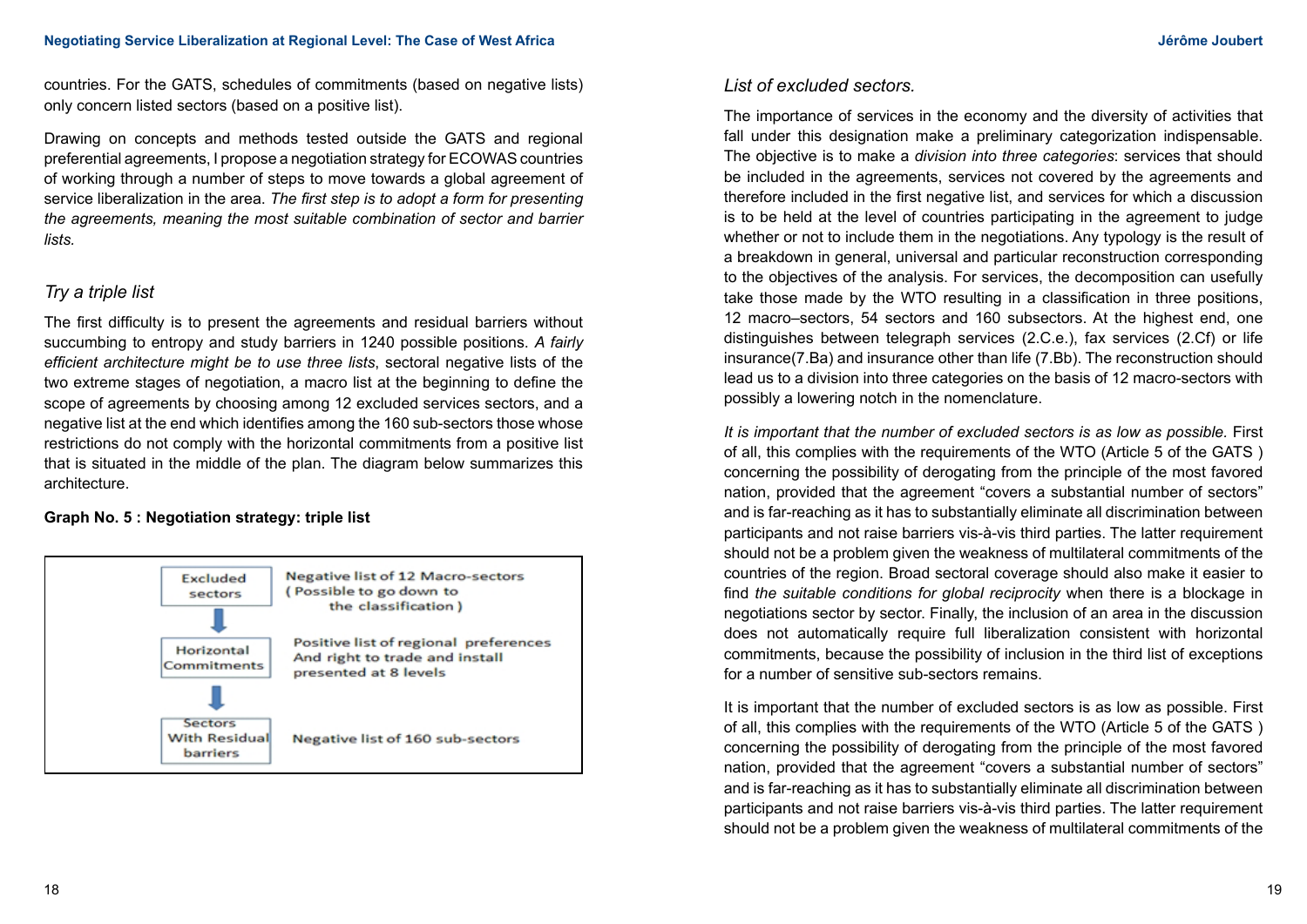countries of the region. Broad sectoral coverage should also make it easier to find the suitable conditions for global reciprocity when there is a blockage in negotiations sector by sector. Finally, the inclusion of an area in the discussion does not automatically require full liberalization consistent with horizontal commitments, because the possibility of inclusion in the third list of exceptions for a number of sensitive sub-sectors remains.

### **Graph No. 6 : Typology of services to create the first negative list**



*Negotiations should include all major infrastructure services* that are already quite open and whose efficient functioning is mandatory for global competitiveness factors and economic conditions, possibly with a focus on broadcasting (2D). It also seems that all business services, distribution and professional services should be concerned. These are areas where liberalization may reinforce the

existence of national suppliers and reconciliation skills. These are also sectors where trade barriers remain important as I previously reported.

*Sectors that are excluded a priori are those related to the exercise of governmental power,* supplied neither on a commercial basis, nor in competition with one or more service providers (Article I 3 I 3 b and c ) of the GATS. This is the police, justice, defense, civil security, as well as tax and customs administration. These areas are also not covered by the typology of the GATS and are not subject to commitment lists. *They should undoubtedly be excluded, as they require collaboration and cooperation rather than liberalization.* 

The set of service sectors of general interest for opening and liberalization is often secondary to the goals of equitable access and consumer protection issues. For four of the 12 sectors; educational, health, environment, recreational and cultural services*, the discussion should focus on whether a regional liberalization agreement will help increase the quantity and quality of these services in the different member states.* Lowering the nomenclature is possible, for example, to exclude primary education ( 5A ), but not the top ( 5C ) news agencies ( 10B ) nor entertainment services ( 10A ). Discussions can be tricky because these subjects, even if not directly related to public order and sovereign activities, relate closely to issues of sovereignty and identity. *Nevertheless, it is precisely in a first regional framework that these areas can*  be opened and contribute greatly to the deepening of regional integration in *non-exclusive market dimensions.*

## *The horizontal commitments*

*An intermediate positive list should establish liberalization commitments for selected sectors. T*his is an opportunity to declare intentions of liberalization at the regional level by drawing up an exhaustive list of discriminatory measures that cannot be taken between the member countries. This is the framework to reaffirm the objectives of the Treaties (freedom of installation) but specifying formally and in detail what this means in practice. This must be done for each of the eight possible positions, that is to say, for the four modes of supply determined in relation to market access and national treatment. *It is essential to consider all eight positions for the following two reasons;*

First, this allows scanning all barriers to trade, the obvious obstacles, but also the less obvious ones. This is crucial in the case of a positive list *because*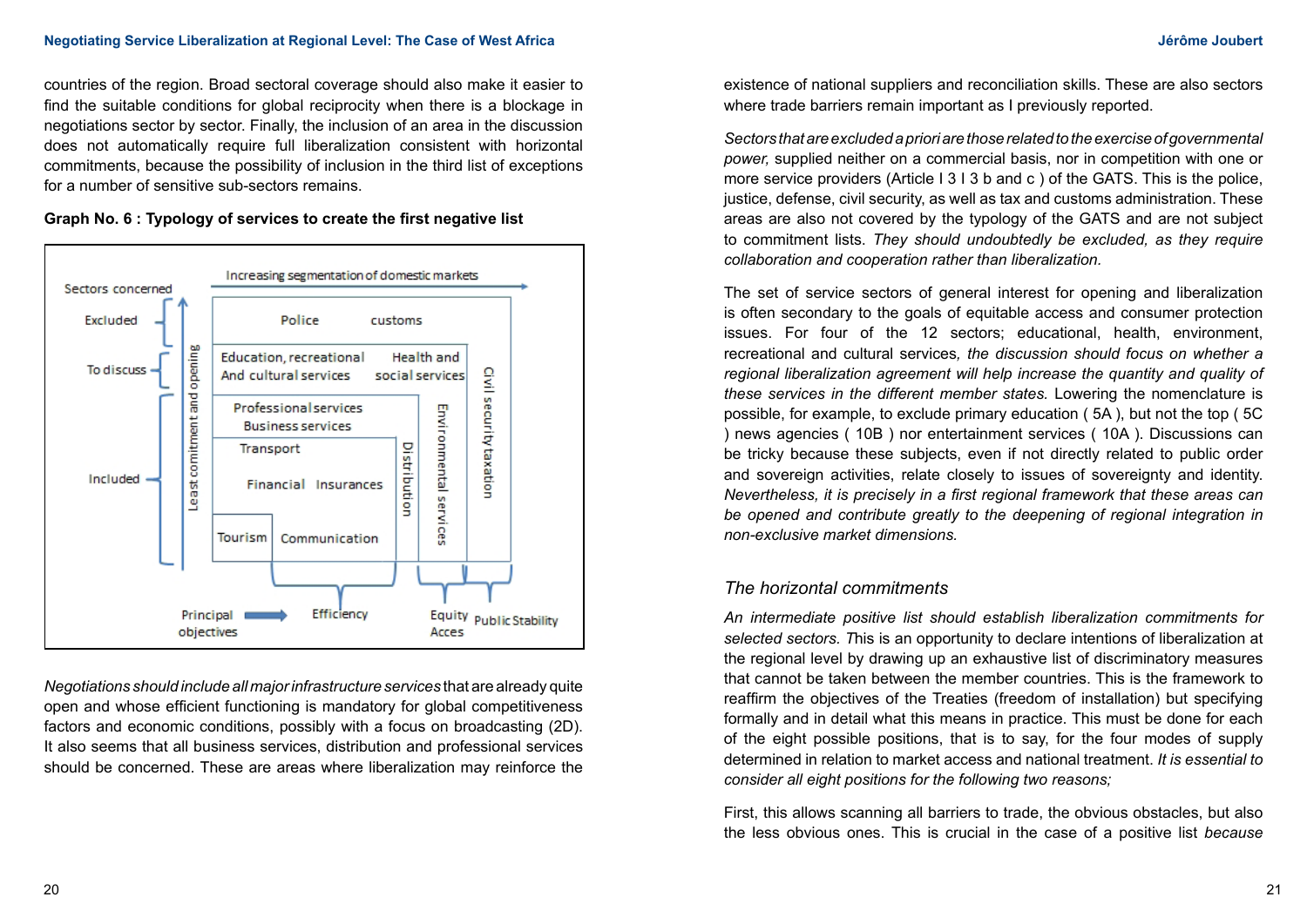#### **Negotiating Service Liberalization at Regional Level: The Case of West Africa Jérôme Joubert Africa Jérôme Joubert**

*not explicitly removed barriers could be maintained by the states.* Second, the cutting mode of delivery and type of barriers, useful for classification, should not lead to an underestimation of the relationship between the different positions and give the false impression that the forms of exchange services, as many thought, are substitutable for each other. *Modes 1, 3 and 4 in the same sector are often complementary and genuine liberalization of trade requires simultaneous commitment at all levels.* Thus, a direct export of cross-border services (mode 1) can be promoted or conditioned by the existence of a commercial presence (mode 3) or a seconded employee in the country of destination (mode 4). Similarly, commitments limited to the area of market access can cause low effectiveness of opening without concomitant commitment at the level of national treatment. This is the case if the presence of an authorized foreign company combines with strong public support for only national or discriminatory taxation.

*The list of horizontal commitments is, according to us, a priority step,* through which the main barriers to trade must be classified into three categories. It is indeed important to list the measures that are of a discriminatory nature, those that can be, and finally those that are normally not. The next table shows the three main classifications of existing barriers to trade that we can use to effect the proposed fourth combination. Commitments on modes 3 and 4 (mode 1 distinction is less relevant, and for mode 2 the stakes are very low) can then follow this threefold classification.

*With regards to Mode 3,* it is desirable to make the commitment to eliminate all discriminatory measures that may be in the region, that is to say, all conditions and any limitations to the purchase of businesses and equity investments, from nationality requirements for the management and coaching of staff, to labor market testing, grant allocations and to public procurement contrary to the principle of national treatment. For a horizontal suppression, and only for the countries of the region, all of these measures would actually be the r*ecognition of a strong regional preference*, to help build and support the consolidation of regional operators in the various open areas. This is the case if national treatment is granted only to countries in the region.

### **Table No. 6: Typology of barriers for listing horizontal commitments**

| <b>AGCS</b>                                                                  | <b>STRI</b>             | <b>HOEKMAN</b>               |  |  |  |
|------------------------------------------------------------------------------|-------------------------|------------------------------|--|--|--|
| <b>Access to market</b>                                                      | Nature of entry         | <b>Participation in %</b>    |  |  |  |
| <b>Article XVI</b>                                                           |                         | authorized                   |  |  |  |
| <b>Number of suppliers</b>                                                   | Authorized subsidiaries | <b>Approval and authori-</b> |  |  |  |
| <b>Value of transactions</b>                                                 | Acquisitions            | zation                       |  |  |  |
| Number of operations                                                         | Private/ public in %    | Economic needs               |  |  |  |
| Number of persons                                                            | Joint venture control   | Test of labor market         |  |  |  |
| Type of judicial system                                                      |                         | Discretionary licenses       |  |  |  |
| Participation                                                                | Licenses                |                              |  |  |  |
|                                                                              | Criteria available      | <b>Professional</b>          |  |  |  |
| <b>National treatment</b>                                                    | Number limited          | constraints                  |  |  |  |
| <b>Article XVII</b>                                                          | Duration of authoriza-  | domestic leaderships         |  |  |  |
| Subventions                                                                  | tion                    | domestic employers           |  |  |  |
| <b>Fiscal measures</b>                                                       | Information and redress | residency                    |  |  |  |
| Residency obligations                                                        |                         | legal system                 |  |  |  |
| Public purchases                                                             | <b>Operation</b>        |                              |  |  |  |
|                                                                              | Nationality and resi-   |                              |  |  |  |
|                                                                              | dence                   |                              |  |  |  |
|                                                                              |                         |                              |  |  |  |
|                                                                              | <b>Regulations</b>      |                              |  |  |  |
| Criteria clearly discriminatory                                              |                         |                              |  |  |  |
| Participation, nationality, residence, labor market test, subvention, public |                         |                              |  |  |  |
| purchases                                                                    |                         |                              |  |  |  |
| Criteria that could be discriminatory                                        |                         |                              |  |  |  |
| Nature of judicial system, issue of licenses, tax obligation determination   |                         |                              |  |  |  |
| Criteria normally non-discriminatory                                         |                         |                              |  |  |  |
| Protection laws, number of licenses, competition laws, respect for standards |                         |                              |  |  |  |

We should not overlook those measures that could be discriminatory *in an indirect manner*, for they are the outcome of internal regulations intended to correct market failures. This is the case for the *first four of the six measures of GATS* identifying quantitative restrictions on market access. For example, the minimum capital required to start a business or legal requirements, are not discriminatory if they are imposed on all companies irrespective of their nationality. This is also the case for *competition rules* to control monopoly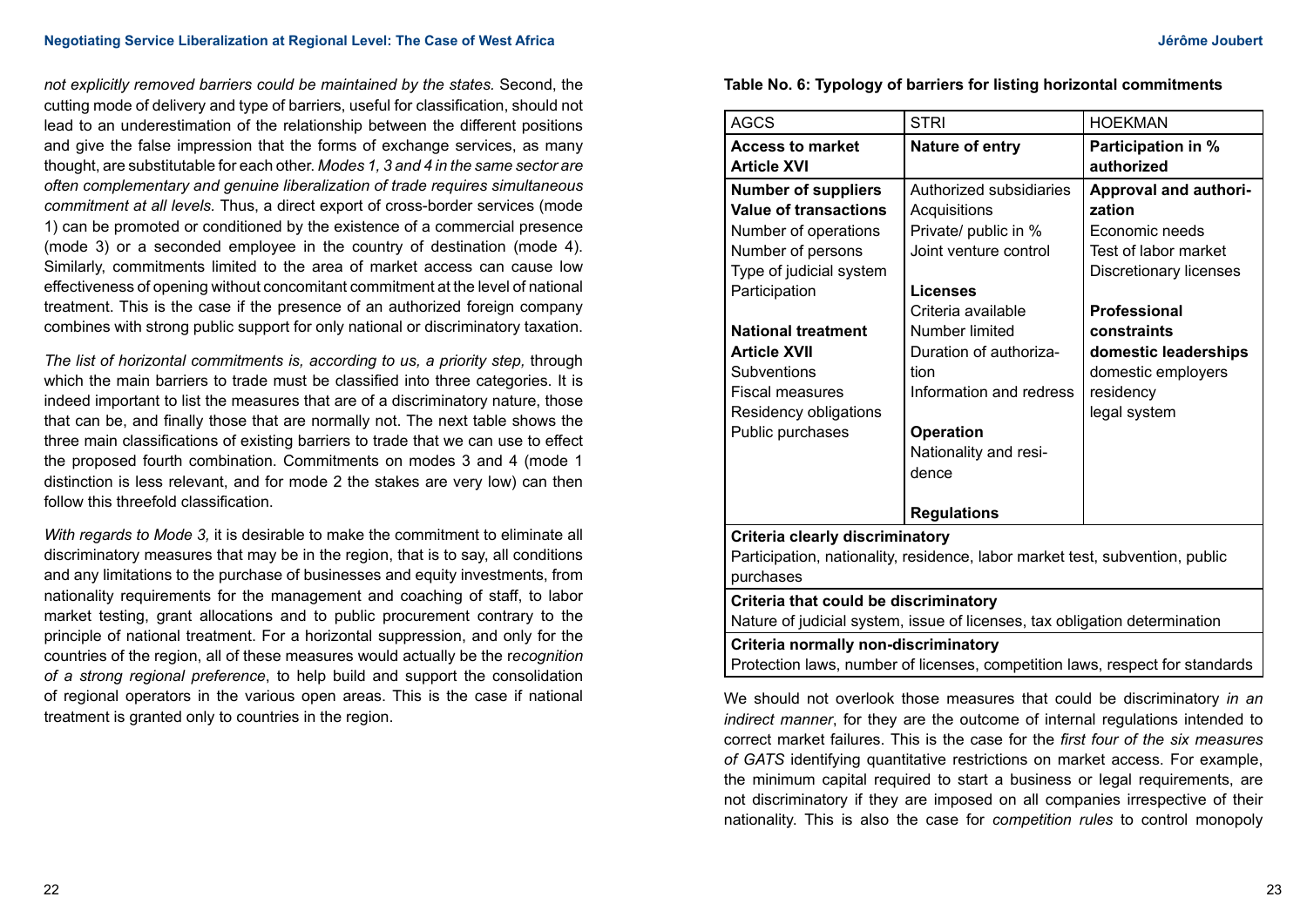powers, abuse of dominant position and state aid. *This also applies to prudential rules and standards* for the protection of consumers and the different devices facilitating access to services of general interest.

In these areas, horizontal commitments of non-discrimination are very dependent and very different, based on the selected sectors. They must first be based on the general principles of good governance with particular emphasis on transparency in terms of licensing, means of redress and dispute of decisions. Next*, the involvement of sectoral regional authorities* should be required and often requested, if possible, for licensing directly and development standards. Work habits of regional institutions (WAEMU Commission, the Executive Secretary of ECOWAS) on the *harmonization of standards and competition rules for deepening the customs union within the region may comprise a base* that is useful for extension services and to ensure that these measures are not discriminatory between countries, or disproportionate to the initial objectives of internal control.

*For Mode 4*, which is less open, countries can easily liberalize trade at the regional level while remaining well below the objectives of the Treaties (WAEMU, ECOWAS ) which aim at full right of settlement, *while it is only temporary in the philosophy of the GATS nomenclature*. Horizontal commitments in Mode 4 should therefore be strong enough, all the more so as the sovereign sectors (police, justice, security) would be excluded from the agreement by the first positive list. *For this purpose, it is important to distinguish between wage earners, unskilled workers and skilled workers engaged in regulated professions.* For the first group, the abolition of visas, economic requirements, labor market testing and all requirements of citizenship can be reaffirmed with additional information on social security contributions and application of social legislation for displaced workers. *In the case of regulated professions, mutual recognition of qualifications and removal of access and exercise* based on nationality conditions should be put in place. The dynamics of the WAEMU on matters can be extended to all ECOWAS countries, despite of differences in the official languages, legal systems and curricula in higher education which are still *important natural barriers to mobility* of highly skilled workers throughout the region.

# *Specific commitments by sector and exceptions to horizontal provisions*

This is the third in the sequence to provide a list of sub-sectors containing exceptions to the previous horizontal commitments. *For this, it is recommended to proceed once again in three stages,* a phase of theoretical analysis to inform sectoral issues followed by a phase of implementation structures for consultation at regional level, and finally a phase of negotiation itself.

Clarification of sectoral issues and the establishment of a negotiation platform

It is first of all about the macro-sectors chosen (among the 12) to conduct a dual analysis, the economic rationale of the regulations and of the forces in the sector concerned. Knowledge of interests and economic foundations of regulations is a prerequisite for the discussion on the removal of the remaining barriers.

*An approach in terms of regulation theory* based on the concept of market failure should identify the economic underpinnings of regulations: Fixed costs, barriers to entry, monopoly, asymmetric information and externalities. The objective is to produce clarification on the basis of regulations and identification of regulations that may indirectly cause problems in the context of liberalization. It is a difficult exercise that aims to balance efficiency, equity and the importance of non-economic objectives. This is an exercise that cannot be based entirely on a clear theoretical and shared message, as shown in the current discussions in Europe on the rules of competition and international competitiveness.

*Then, an analysis of political support (winners, losers ) is advisable to understand the dynamics of opening or closing a sector.* The political economy of liberalization of services seems to offer a lower level of theoretical equilibrium (Messerlin 2010) for the liberalization of goods. This is due to a no clearly identified exporting interest, higher costs of access to markets and higher trading costs, given the complexity of the subject. Another reason for the weakness of political support is that the gains from trade liberalization, *based on global productivity,*  are rather systemic and hardly receive support except from a government with the objective function of being strongly oriented towards wellbeing (Grossam Helpman 1994). Only users of services of intermediate consumption may call for openness and greater competition (e.g. tourism and export industries) and could also be usefully involved in the negotiations. Identification of interest to non-liberalization (domestic firms enjoying a monopoly or a qualified low national competition sharing posts, national agency wanting to preserve its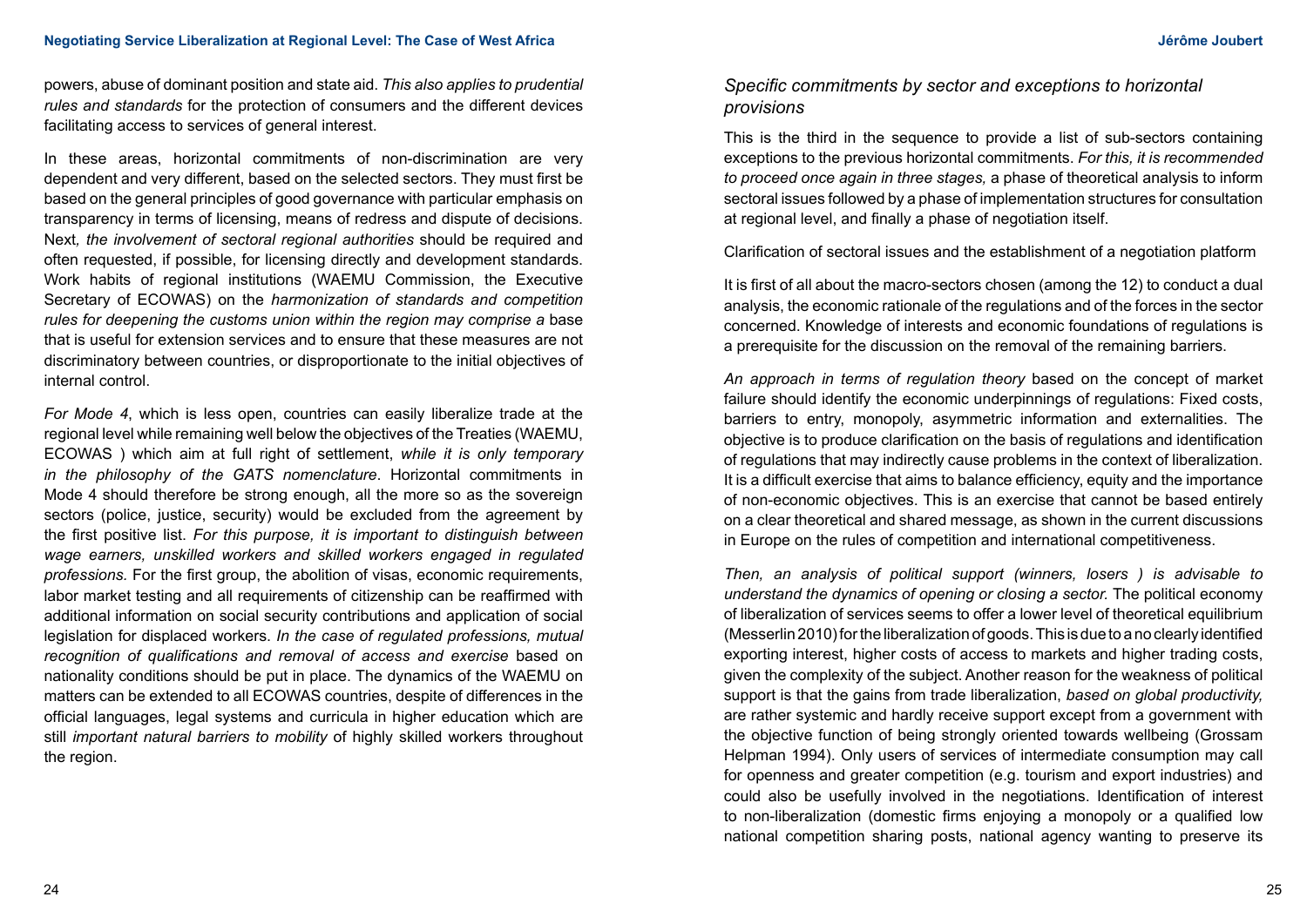prerogatives) is also useful to identify where the real bottlenecks are and then confront them with potential benefits to enter into a process of reciprocity.

The aim, according to the suggestion of Hoeckman (2013), *to create a kind of knowledge platform of the service sector* and associate it with multilateral aid for a common understanding of problems, objectives of all the relevant stakeholders and expected potential gains. In some sectors, this platform could rely on international support (UN agencies, WTO Hong Kong Declaration on aid for trade initiative, international telecommunications sector agencies, IMF, civil aviation etc.) and obtain technical and financial assistance.

*This shared knowledge* will allow for combining a cleaning and regulatory harmonization phase at t*he regional level, with a phase for an identification stage of* intra-regional barriers and residual liberalization. It will determine the order in which to perform these operations, as these two aspects can be conducted together or one after another. Indeed, the internal regulatory developments oriented on the one hand and policy of international openness on the other hand can be conducted independently or in a coordinated manner. Sometimes they add to and reinforce, sometimes they neutralize. *The sequence, in which actions are taken, depending on the sector, can be significant* (Mattoo and Payton 2007). For example, a free market access policy, without making these markets competitive, may just result in a transfer of rent from domestic producers to foreign producers.

Once this theoretical analysis and implementation work of a trading platform around the stakeholders is made, countries may enter the negotiation phase of residual barriers identified and prepare negative lists of exceptions to the horizontal commitments, for sectors in which they want to keep measures.

## **The negotiation phase**

Negotiation involves obtaining simultaneous reduction commitments to existing barriers to trade. The preparatory work defining the scope of negotiations, identifying the types of barriers and interests of each other (countries of the zone, out of the zone countries, economic actors) is a prerequisite but not a sufficient condition. The negotiation must be done using two motors, one of the achievements of a political objective of liberalization as a means of promoting the economic development of the area, and the other of the individual interest of each country, both must have a favorable cost-benefit ratio in order to achieve the dynamic of mutual concession.

*There is an inherent difficulty in negotiations based on reciprocity in the case of services due to the following three points.* The first concerns the weakness of the economic interests in favor of the opening, which is likely to get organized in order to lobby and make specific requests. The second is based on the idea that the benefits of an integrated market of services are mainly systemic, leading to the global factor productivity and the attractiveness of the area as states hardly integrate these positive externalities in a process of reciprocal concession. This is the inverted version of the "tragedy of the commons" as the parties operate under the common resource of a global trade liberalization agreement. The third is related to the difficulty of measuring gains and losses resulting from additional trade liberalization.

If the first two obstacles can be overcome by work demonstrating the expected benefits and pedagogy of positive effects of liberalization, if possible with the support of pro-creation of external actors in favor of the creation of a less segmented service market, the *third is more doubtful because it suggests a blind negotiation, without quantification of any kind and therefore capable of fostering mutual concessions.* Indeed, unlike goods, the importance of earnings cannot rely on the measure of the growth of volumes traded. It is also difficult to focus negotiations on tariffs or tariff equivalents, given the complexity and variety of barriers to trade. Negotiations can ultimately only rely on an *indirect measure of protection*, calculated either from the method of frequency derived from multilateral commitments or based on a quantitative assessment of the obstacles drawn from the database of the World Bank.

In both cases it is possible to calculate scores, sector by sector. For the first method we can build on the work developed by Marchetti and Roy (2008) of assigning a value of 1 , 0.5 or 0 depending on whether the commitments are complete, partial or non-existent. For the second, one may use the 5 scales restriction levels (1 , 0.75, 0.5 , 0.25, 0 ) according to an assessment of the level of protection. In both cases, countries can arrive at the negotiating table with a sector score and an overall score that will decrease. Note that this starting score is a multilateral score which will remain constant as the negotiation will be on regional basis.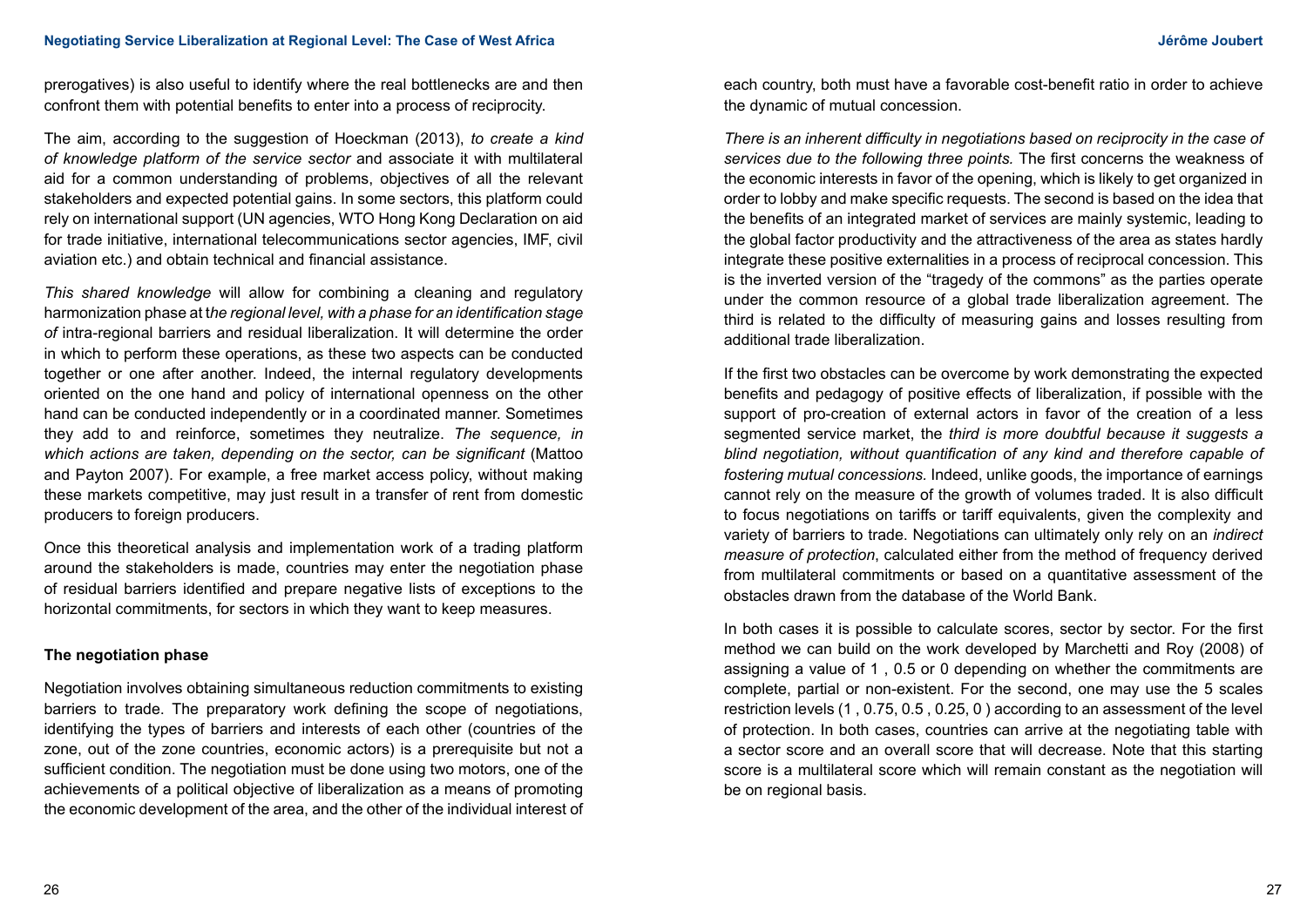*The extent of regional preferences from negotiations can be measured ex post by the difference between multilateral and regional scores.*

Activation of these quantitative measures to engage in negotiations can be based on *several types of reciprocity*. Two points need to be discussed: the nature of reciprocity, that is to say first difference or full reciprocity, and the level of reciprocity, narrow or comprehensive. In the case of reciprocity based on the first difference (method rather used by the WTO (Bagwhati 1988)), we take the initial situation into account and then begin with equivalent concessions. In the case of full reciprocity, equivalent levels of protection are the target. Both methods have advantages and may yield different results as shown in the example below.Regarding the ECOWAS desire for complete opening, the weakness of their multilateral commitments and the fact that it is a regional agreement with international extension, *argues in favor of the method of full reciprocity*, which makes the protectionist country effort most important.

This reciprocity can operate *at several levels. A fairly effective method that we call* "increasing globalization of residual barriers» exists from the lowest level in terms of mode and sector, clarifying t he situation ona micro level and then moving to a more aggregated level where residual barriers remain. According to the table below, this is to begin negotiating for each mode in each sector, expanding to other modes or to other sectors. The process can go up to doubly heterogeneous confrontation residues. The fact of negotiating on all modes of trade and a large number of services makes it easier to find global reciprocity (Mattoo , Olarreaga 2004) and more ambitious agreements.

This exercise of reciprocity must end with the removal of barriers incompatible with horizontal commitments and leave negative lists of engagement rather small, being possibly in turn traded by expanding to other areas of services.

# *Following the agreement*

A regional agreement on services liberalization is not an end in itself but a lever. In addition to providing extra room in the vast puzzle of regional integration, the conclusion must be used for three additional advances in the field of common policies in multilateral commitments and bilateral negotiations.

## **Table No. 7 : Comparison of two types of reciprocity**

Example of negotiation on a minimal rate of control of enterprises by national capital

|                  | before    |           | after     |           |
|------------------|-----------|-----------|-----------|-----------|
|                  | Country A | Country B | Country A | Country B |
| First difference | 75%       | 50%       | 55%       | 30%       |
| Full reciprocity | 75%       | 50%       | 40%       | 40%       |

## **Table No. 8: Representation of enlarged reciprocity**

Order according to the principle of increasing generalization of residual barriers: 1 then 1a and 1b and then 2

|                     | One sector                                                                                  | All sectors                                                                                      |
|---------------------|---------------------------------------------------------------------------------------------|--------------------------------------------------------------------------------------------------|
| One<br>mode         | 1<br>1a<br>1 <sub>b</sub>                                                                   | Based on differences<br>In interest in<br>liberalisation between<br>Sectors for the same<br>mode |
| All<br><b>Modes</b> | Based on differences<br>In interest in<br>liberalisation between<br>Mode in the same sector |                                                                                                  |

Example 1: Mutual elimination of nationality criterion from mode i in sector j Example 1b : Concession in mode 1 against advances in mode 3 in the same sector Example 1a : Concession on mode 3 in sector i against the same concession in sector j Example 2 : confrontation of residual heterogeneous duplication: Concession mode i sector j against concession mode h sector g

*The way to get there*, even more than the agreement itself it has been shown that there is a need to strengthen the common regional policies in most service sectors. A single market in financial matters refers indirectly to the banking union, the development of common prudential rules and ultimately promotes the programmed realization of monetary union. The liberalization in transport,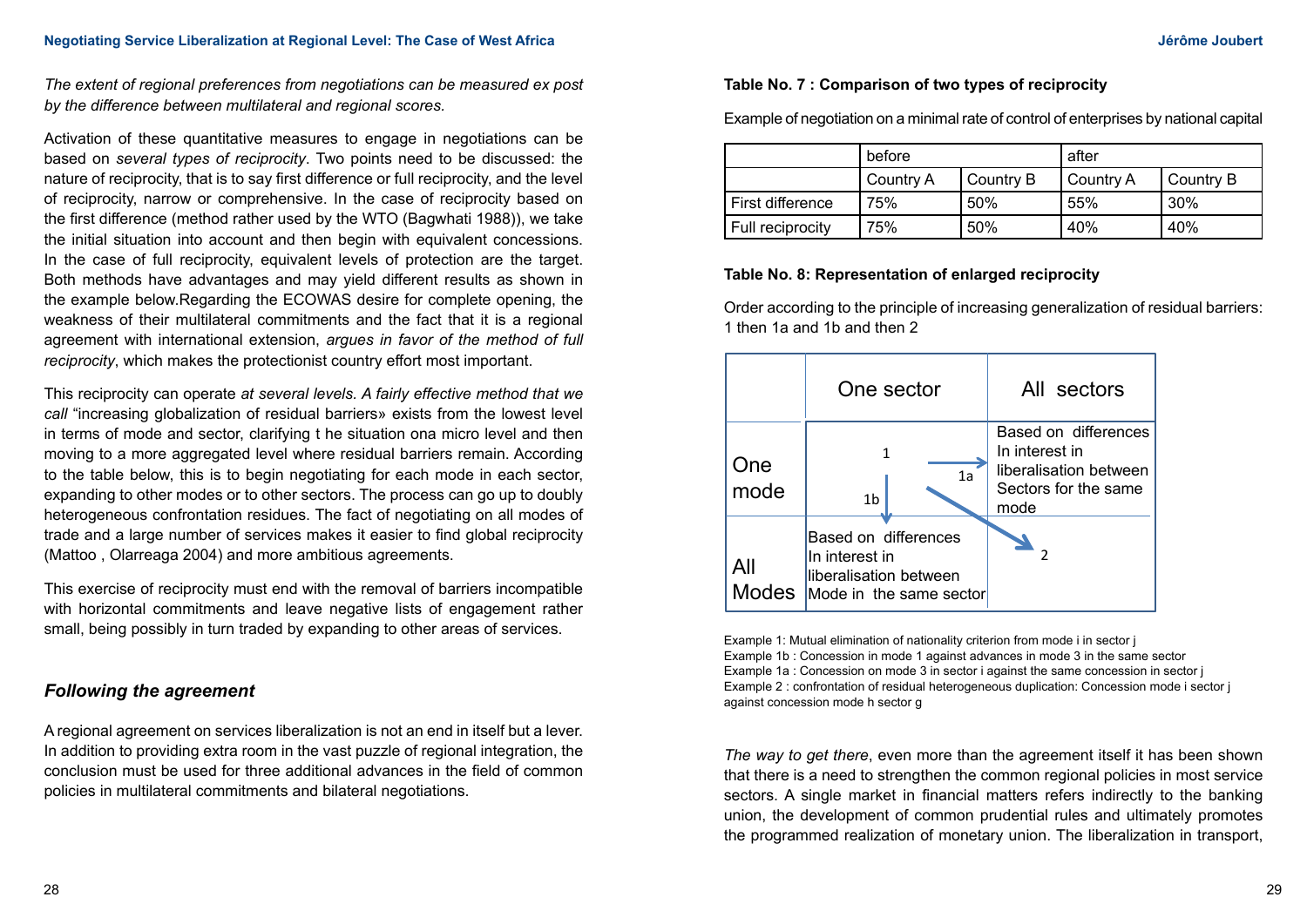environmental services and telecommunications make the need to complete major infrastructure links between states even more obvious. The desire to remove obstacles to the free movement and settlement of people stresses the importance of mutual political recognition of qualifications but also the need for common higher education and convergence of legal business environments. The liberalization agreement cleared the way but did not produce neither exchange, nor wealth, nor convergence by itself.

*Second, the regional agreement is for internal purposes,* but should be a major tool of external trade policy in the area of liberalization of services. We have seen that multilateral commitments were both weak and different from one country to another. Based on clarification of possible elements of discrimination, now controlled (nationalities shareholding, various tests, discriminatory licensing), countries may propose to produce harmonized multilateral commitments by building lists of common commitments, thereby exceeding the achievements of the European Union. They could also make a list of claims and demonstrate their existence and their interests at the multilateral level. The purpose of this multilateral action is to make the region more attractive through the additional credibility of national opening regulations (Ulysses effect) and a better understanding of the rules by international investors. *Community codes aiming at the external community* should also accompany the signature of the regional agreement.

*Finally, this agreement should serve as a support element for progress in the conclusion of a set of bilateral agreements* starting with the EPA, which could comprise a significant part of services. Indeed a more favorable access to EU markets on modes 1 and 4 is in the interest of countries in the area that can draw substantial benefits. This access could be negotiated in exchange for positive discrimination in mode 3 for example. This is a vast project to open but would give new meaning to the EPA negotiations, increasing the mutual interests of partners and reorienting them away from the multiplication of bilateral agreements and market segmentation of services within the ECOWAS zone that is currently the case.

# *Conclusion*

Creating a single market for services is a major challenge for ECOWAS countries. Regional treaties provide for a service market, but actual results are yet to come. To use the language of GATS, to define a truly preferential treatment is to use multilateral tools to establish a strong regional preference. Using the development of negative lists puts on the table all the practical problems posed by a real right of establishment of companies and individuals. Revisiting the foundation of internal regulations is asking states to reflect on the content and objectives of their sovereignty. Signing a regional agreement on liberalization of services is essential to add a stone to the Baroque building of economic integration.

The work to be done is more dissection than incantation, decomposition of problems and the identification of specific situations than the formulation of comprehensive and vaguely generous intentions. This is what makes it both necessary and disturbing. This is what can trigger handbrakes despite the undoubted interest of such an approach. It is now up to member countries and regional institutions to decide whether such a project is desirable and possible in a very short period of time. It is left to the states of the region to mobilize external support for this internal project. It is up to states to commit to quitting elements of disguised sovereignty in the hope of finding a more consistent one at the regional level.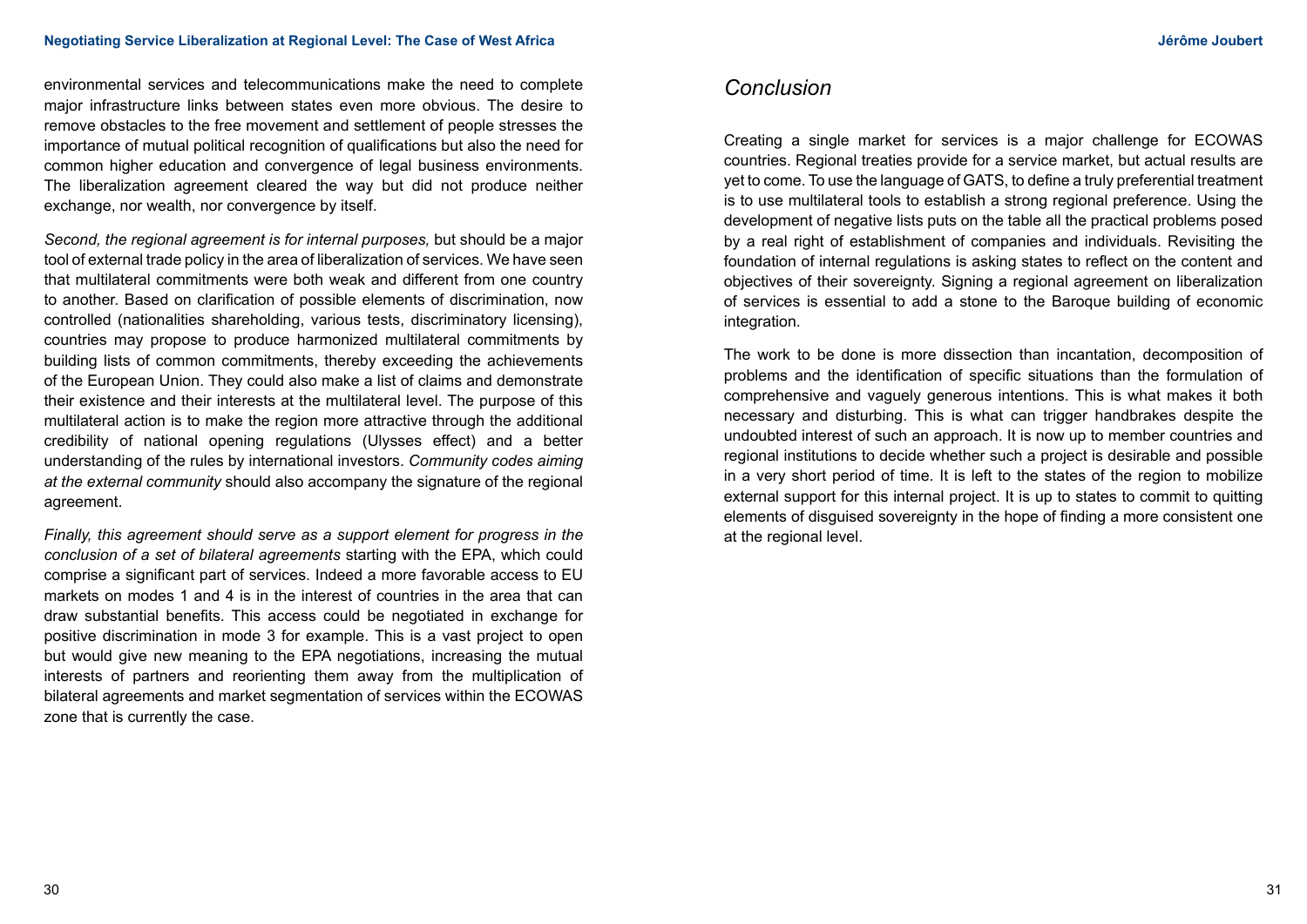# *Bibliography*

General Agreement on Trade in Services (GATS). *Liste des engagements spécifiques. Nigeria, Ghana, Cote d'Ivoire, Sénégal.* Available at: <wto.org>.

Adlung, R. and Mamdouh, H., 2013. How to Design Trade Agreements in Services: Top Down or Bottom Up? *Staff Working paper ERSD-2013-08*, June 2013, World Trade Organization.

Bhagwati, J., 1988. *Protectionism*. Cambridge: MIT Press.

Borchert, I., Gootiiz, B. and Matoo, A., 2012. Guide to the Services Trade Restrictions Database. *Policy Research Working Paper 6108*, Worldbank.

Egger, P. and Reiner, L., 2008. The Determinants of GATS Commitment Coverage. *The World Economy* Volume 31, Issue 12, pages 1666–1694.

Fink, C., 2009. Has EU's Single Market led to Deeper Integration of EU Services Markets? *Working Paper,* July 2009, Paris: Groupe d'Economie Mondiale (GEM), Sciences Po.

Grossman, G. M. and Helpman, E., 1994. Protection for Sale, *American Economic Review*, Volume 84, Issue 4, pages 833-850.

Hoekman, B. and Matoo, A., 2013. Liberalizing Trade in Services: Lessons from Regional and WTO Negotiations. *EUI Working Papers RSCAS 2013/34*, San Domenico di Fiesole: European University Institute (EUI).

Latrille, P. and Lee, J., 2012. Services rules in regional trade Agreements: How diverse and how creative as compared to the GATS multilateral rules. *Staff Working Paper ERSD 2012-19*, WTO.

Marchetti, J., Martin, R. and Zoratto, L., 2012. Is there Reciprocity in Preferential Trade Agreements on Services? *Staff Working paper ERS-2012-16*, WTO.

Mattoo, A. and Payton, L. (eds.), 2007. *Services Trade for Zambia's Development: An overview.* Washington D.C./ New York: Worldbank Studies, Palgrave Macmillan

Mattoo, A. and Olarreaga, M., 2004. Reciprocity across Modes of Supply in the World Trade Organization: A Negotiating Formula, *The International Trade Journal*, Volume 18, Issue 1.

Messerlin, P., 2010. The Doha round. *Policy Brief* October, Paris: Groupe d'Economie Mondiale (GEM) Sciences-Po.

Miroudot, S., Sauvage, J. and Sudreau, M., 2010. Multilateralising Regionalism: How Preferential Are Services Commitments in Regional Trade Agreements? *OECD Trade Policy Working Papers 106,* Paris: OECD.

WTO. *Rapport du secrétariat: Examen des politiques commerciales. Benin, Burkina-Faso, Mali, Cote d'Ivoire Nigeria*. Available at <wto.org>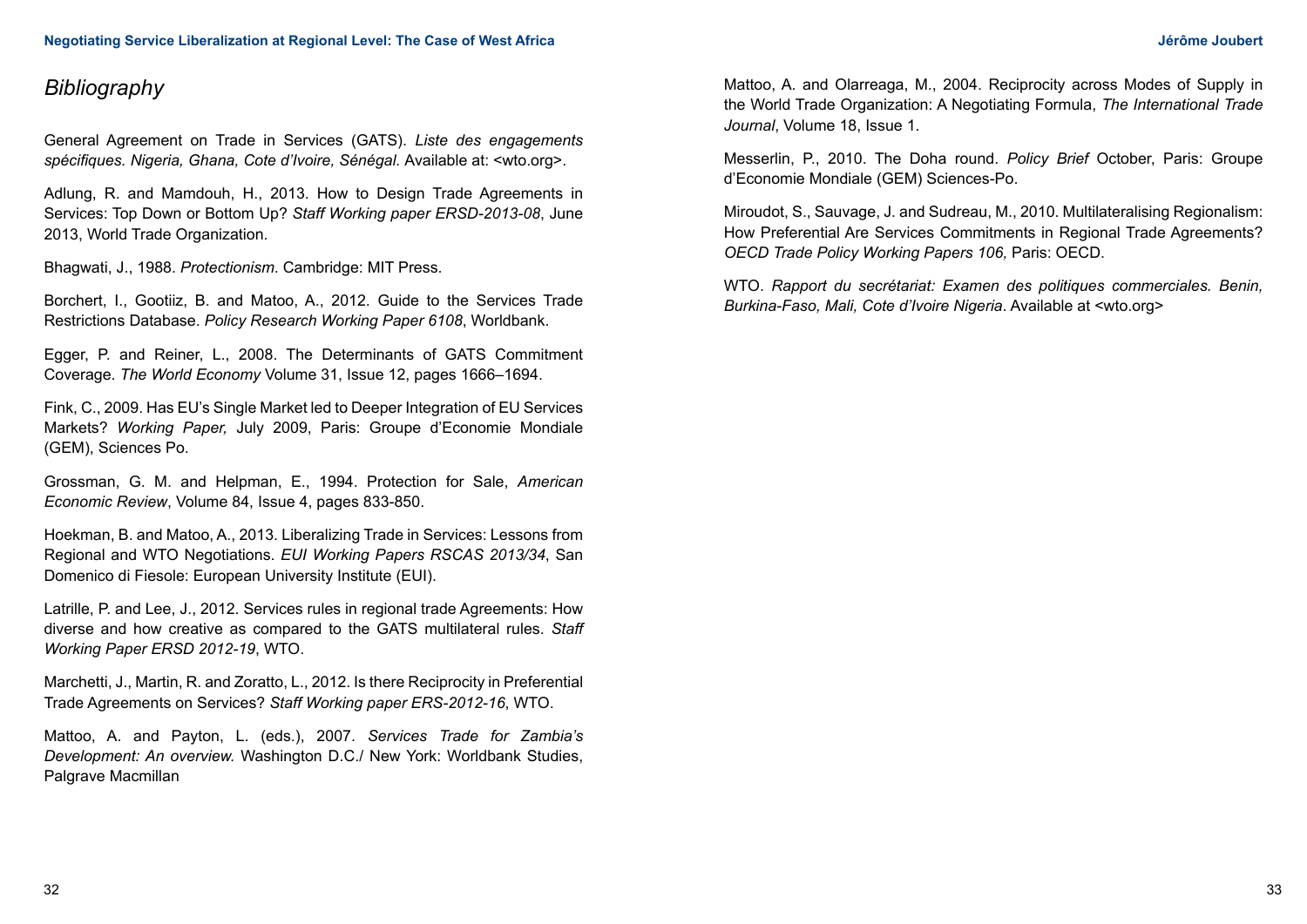# *Jérôme Joubert*

# *Négocier la libéralisation des services à un niveau régional : Application aux pays de l'Afrique de l'Ouest*

# *Introduction*

L'objectif de ce papier est de proposer une démarche pour la réalisation d'un accord régional préférentiel de libéralisation des services au sein de la zone CEDEAO. Dans une première partie nous soulignerons l'intérêt d'un tel accord en insistant sur les avantages potentiels que pourront en retirer les pays membres. Nous mettrons également en évidence la nécessaire combinaison de cette démarche régionale avec des initiatives en cours ou à venir qui existent sur un mode bilatéral et multilatéral. Dans une deuxième partie, nous décrirons les différentes étapes pouvant conduire à la réalisation d'un tel accord. Nous présenterons d'abord les obstacles aux échanges de services identifiés pour les pays de la zone. Nous discuterons ensuite de la forme possible des accords, de l'ampleur des secteurs concernés et des méthodes de négociations utilisables. Nous mettrons en évidence la nécessité d'articuler des listes positives de secteurs et des listes négatives d'engagement. Nous ferons les précisions utiles sur les types de réciprocité à mobiliser pour l'obtention de concessions réciproques et nous insisterons sur la nécessaire mise en place préalable d'une connaissance commune des enjeux sectoriels de la libéralisation. Nous conclurons en montrant les suites possibles d'un tel accord qui devrait faciliter un renforcement des politiques régionales communes et un développement des politiques commerciales communes de la zone CEDEAO.

Jérôme Joubert est professeur d'économie, directeur de la formation continue et président du comité de finances à l'Université d'Avignon, France. Spécialisé en matière d'intégration régionale en Afrique, il a travaillé comme spécialiste pour des organisations internationales telles que la CNUCED, l'OMC et la Commission européenne. Étant avec l'université d'Avignon un partenaire de coopération du projet IAO-ZEI, il a été de même l'un des premiers chercheurs IAO-ZEI.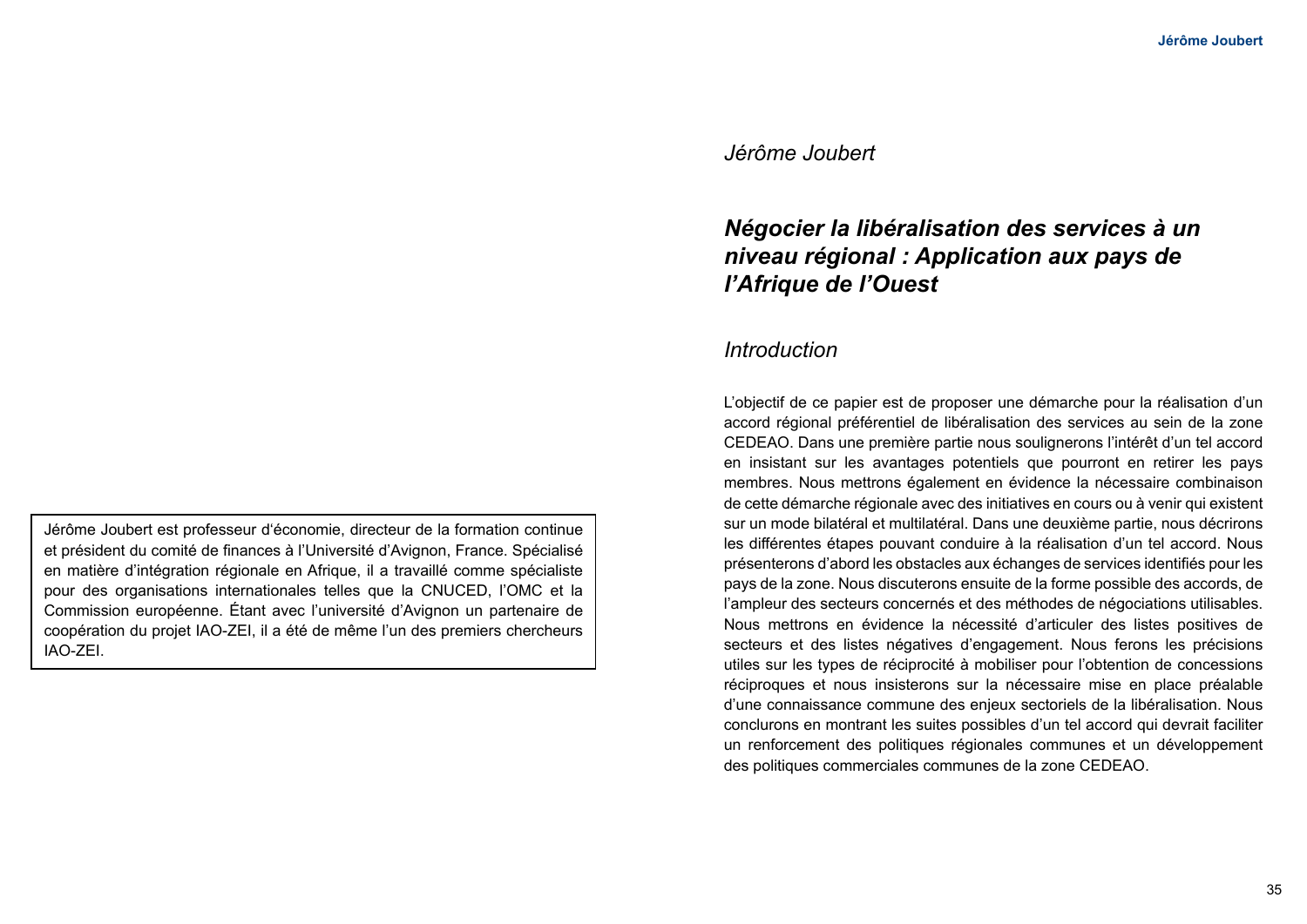# *Pourquoi les services et pourquoi au niveau régional :*

### *Pourquoi les services*

Les services représentent 60% du PIB mondial et 30% des échanges internationaux. Ils sont donc relativement moins échangés que les biens, ce qui est logique avec l'exigence de proximité entre le producteur et le consommateur qui les caractérise. Malgré cela, les échanges mondiaux de services sont en forte croissance et accompagnent des évolutions technologiques et organisationnelles qui leurs sont favorables ; comme la circulation plus rapide et moins couteuse de l'information et l'accélération de la fragmentation internationale de l'offre de production.

Les avantages et les limites à la libéralisation des échanges de services sont en partie les mêmes que pour les échanges de biens. Comme pour les biens, on peut attendre des échanges internationaux de services des avantages statiques et dynamiques provoqués soit par des spécialisations conformes aux avantages comparatifs, soit par des effets concurrentiels favorables à l'efficience productive. Comme pour les biens, on peut également mettre en évidence des arguments protectionnistes basés sur le rattrapage légitime des effets d'expérience cumulés, sur les externalités positives produites par des secteurs qu'il faut subventionner, sur l'intérêt stratégique d'un soutien aux firmes nationales dans un univers de concurrence imparfaite et de concurrence déloyale.

*Cependant, les services présentent des caractéristiques propres qui font qu'il existe un intérêt spécial à leur libéralisation.* Cela tient d'abord au fait que beaucoup de services sont des « input de production » et sont donc consommés comme biens intermédiaires pesant ainsi fortement sur les coûts de production. C'est le cas pour les grands services d'infrastructure comme les télécommunications et les finances, mais aussi pour la distribution et les transports qui conditionnent la bonne commercialisation de la production et des échanges de biens. Cela tient également au fait que certains domaines, comme les services d'éducation et de santé, participent à la construction du capital humain et à la croissance de la productivité globale des facteurs. Cela tient enfin au rôle d'entraînement vers une intégration plus profonde que peut provoquer une libéralisation des échanges de services qui suppose de rapprocher et d'harmoniser les réglementations et les normes entre les pays.

Contrairement aux échanges de biens qui peuvent être libéralisés par une simple zone de libre-échange, voire une union douanière, l'aboutissement de la libéralisation des services débouche sur la création d'un véritable marché unique.

Le dernier intérêt particulier à la libéralisation des services vient du fait que l'on peut supposer que *les barrières aux échanges sont encore plus fortes que pour les biens*, et qu'en conséquence, les gains potentiels à leur disparition doivent être élevés. Un ensemble d'éléments nous permet de supposer l'existence de fortes barrières aux échanges de services. Il s'agit tout d'abord du retard pris dans les négociations multilatérales. Alors que pour les biens les cycles s'enchaînent depuis 1945, pour les services le premier accord date de 1994 et s'est soldé par des engagements assez faibles. Il s'agit ensuite de la faiblesse du soutien politique à la libéralisation (Messerlin 2010) dans un domaine où les intérêts exportateurs sont mal identifiés et ou les avantages sont dilués et plutôt d'ordre systémique, le point d'équilibre économico-politique de la protection étant plus élevé pour les services que pour les biens. Il s'agit aussi de la facilité avec laquelle des règles de conduite et des barrières à l'entrée peuvent se multiplier, secteur par secteur, sans que l'on sache si c'est le producteur ou le consommateur qui est véritablement protégé. Il s'agit enfin de la difficulté à trouver une méthode de négociation efficace et des mesures quantitatives de concessions réciproques dans un domaine où l'hétérogénéité des secteurs et des réglementations rend illusoire l'utilisation « d'une formule suisse » équivalente à celle utilisée pour diminuer les droits de douane par exemple.

## *Pourquoi au niveau des pays de l'ECOWAS*

Deux premières raisons d'ordre juridique légitiment une libéralisation des services au niveau des pays de la CEDEAO. Tout d'abord, elle est prévue explicitement dans les traités fondateurs des deux organisations régionales qui postulent entre autre, la création d'un marché commun et la mise en œuvre des libertés associées : Libre circulation des biens des services et des facteurs de production. Une partie du chemin est déjà parcouru, notamment sur l'union douanière et la circulation des personnes, mais il reste beaucoup d'entraves à lever pour la réalisation d'un marché régional réellement unique pour les services. Ensuite, cela est explicitement autorisé par l'organisation mondiale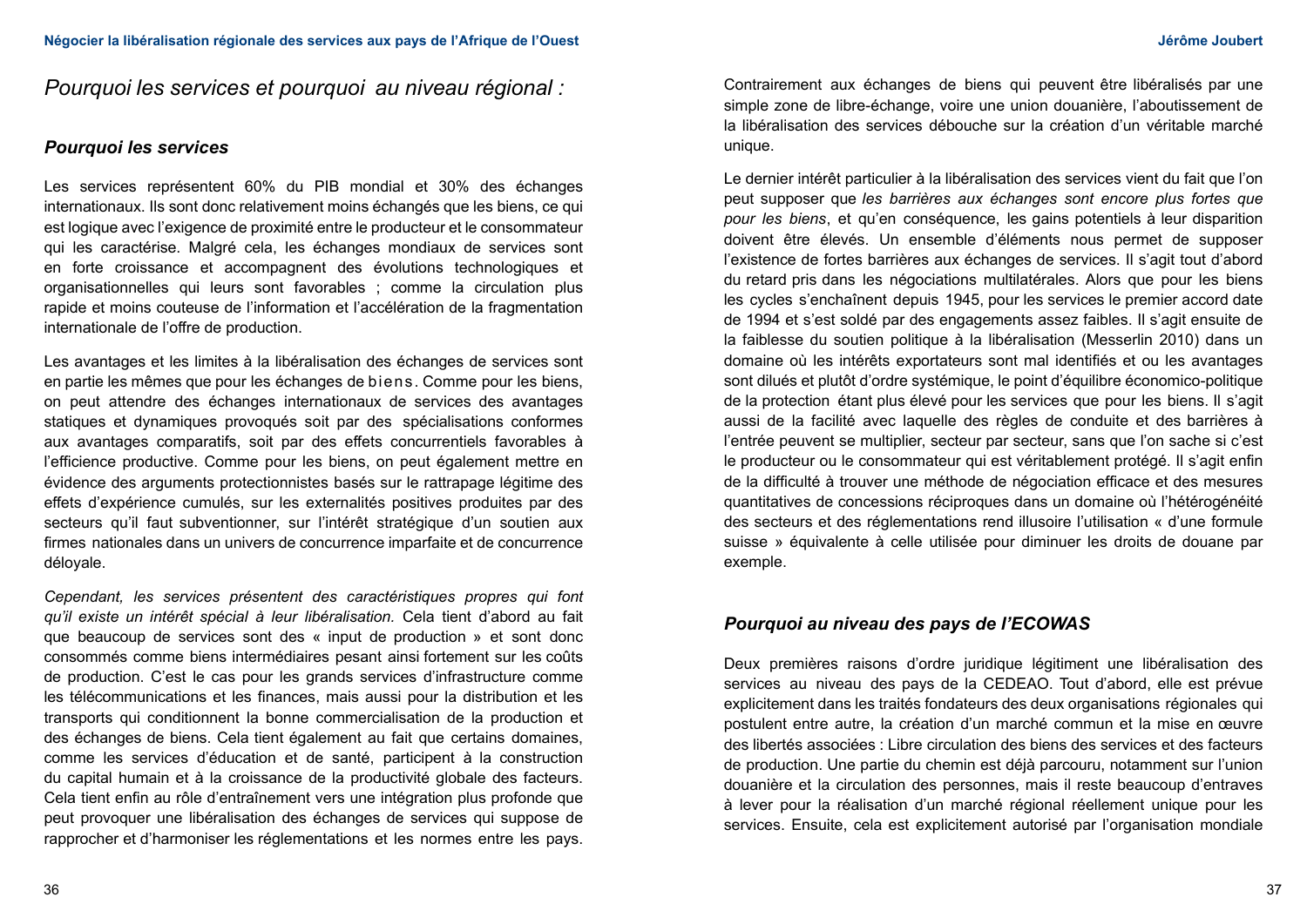#### **Négocier la libéralisation régionale des services aux pays de l'Afrique de l'Ouest Jérôme Joubert**

du commerce qui permet par l'article V de l'AGCS la conclusion d'accords régionaux préférentiels dans les services avec une souplesse et une flexibilité encore accrue lorsqu'ils concernent des Pays en développement. Les règles multilatérales de non-discrimination n'empêchent aucunement des avancées régionales. On peut même estimer que les accords régionaux, à condition de respecter un ensemble de règles, sont encouragés par l'OMC comme une étape intermédiaire vers plus de libéralisation au niveau multilatéral. Sur cette base beaucoup d'accords régionaux, avec une dimension portant sur les services (84), ont été notifiés à l'OMC entre 1995 et 2011, dont la moitié concerne des pays en développement. *Aucun n'impliquait un pays membre de la CEDEAO (Latrille et Lee Wto 2012)*.

Des raisons d'opportunité viennent aussi conforter cet environnement juridique favorable et incitatif. Le fait que les services, contrairement aux biens, ne rapportent pas de recettes douanières est un frein important qui disparaît, tant on connaît l'importance des recettes propres pour les budgets des Etats de la région. Le fait que les intérêts protectionnistes soient assez limités du fait de la faiblesse, voire de l'inexistence de producteurs nationaux compétitifs. Le fait également d'avoir des structures nationales de règlementations, trop petites et aux capacités institutionnelles limitées, permet de lever des freins qui sont en revanche particulièrement importants dans les pays industrialisés.

Plus fondamentalement, ce sont les effets positifs sur la compétitivité de l'économie qui peuvent inciter à une libéralisation des échanges de services. L'avantage d'avoir des coûts salariaux parmi les plus faibles du monde ne peut s'exprimer sans un accès à des services peu coûteux et de bonne qualité. *A défaut, on peut cumuler coût salarial très faible et coût total de production très élevé comme cela est le cas en Afrique de l'ouest.* La libéralisation des échanges de services, en permettant de défragmenter les marchés nationaux étroits et en attirant les investissements étrangers, peut améliorer l'offre des grands services d'infrastructure utilisés par les secteurs avals et favoriser la compétitivité de l'économie dans son ensemble.

Une autre raison est que la libéralisation des services au niveau de la CEDEAO peut provoquer une intégration profonde, allant bien au-delà des échanges commerciaux et favorisant le sentiment d'appartenance régionale et de partage d'un destin commun. En effet la libéralisation des services va imposer la mise en place d'un ensemble de structures régionales de type NAC (Normalisation, Accréditation, Certification), le développement de reconnaissances mutuelles ou d'harmonisation des normes et standards en matière de qualification professionnelle. Cela devrait favoriser, bien qu'il existe déjà des réalisations dans ce domaine, les échanges de personnes physiques, le développement d'écoles communes en matière de transport aérien, de santé, de management. La faiblesse des Etats pourra jouer ici paradoxalement un rôle positif car ils accepteront plus volontiers la mise en commun de compétences dont ils ne disposent pas vraiment au niveau national.

La création d'un marché unique pour les services est à la portée des pays de la CEDEAO. Du retard a été pris sur les objectifs de départ. Il est certes liés à la complexité du sujet mais aussi au fait que la séquence de libéralisation commerciale a été calquée sur celle de l'union européenne et sur le vieux schéma théorique de Balassa. Les tergiversations sur les catégories du TEC et les multiples exemptions ont détourné les acteurs d'un sujet au moins aussi profitable et intégrateur pour la région que le libre échange des biens. De plus, les principales barrières aux échanges de services, politique de concurrence inadaptée, contrôle des investissements internationaux, marchés publics discriminatoires, ont été identifiés aux sujets de Singapour majoritairement rejetés par les pays en développement. *Cela a dû freiner les velléités de libéralisation des services au niveau multilatéral mais malheureusement aussi au niveau régional.*

Bien que beaucoup de choses restent à faire, les avancées réalisées ne sont pas négligeables mais restent désordonnées. Les engagements multilatéraux ne sont pas coordonnés. Les accords bilatéraux impliquant des pays de la zone se multiplient. Ces avancées peuvent être rassemblées et servir de point de départ dans le cadre d'un accord régional global de libéralisation. Il faut pour cela trouver une bonne méthode de négociation, simple et efficace, qui s'inspire des outils disponibles, qui suscite l'adhésion des dirigeants et qui, dans le cadre d'un calendrier tenable, concourent à la réalisation d'une union toujours plus étroite entre les pays membres.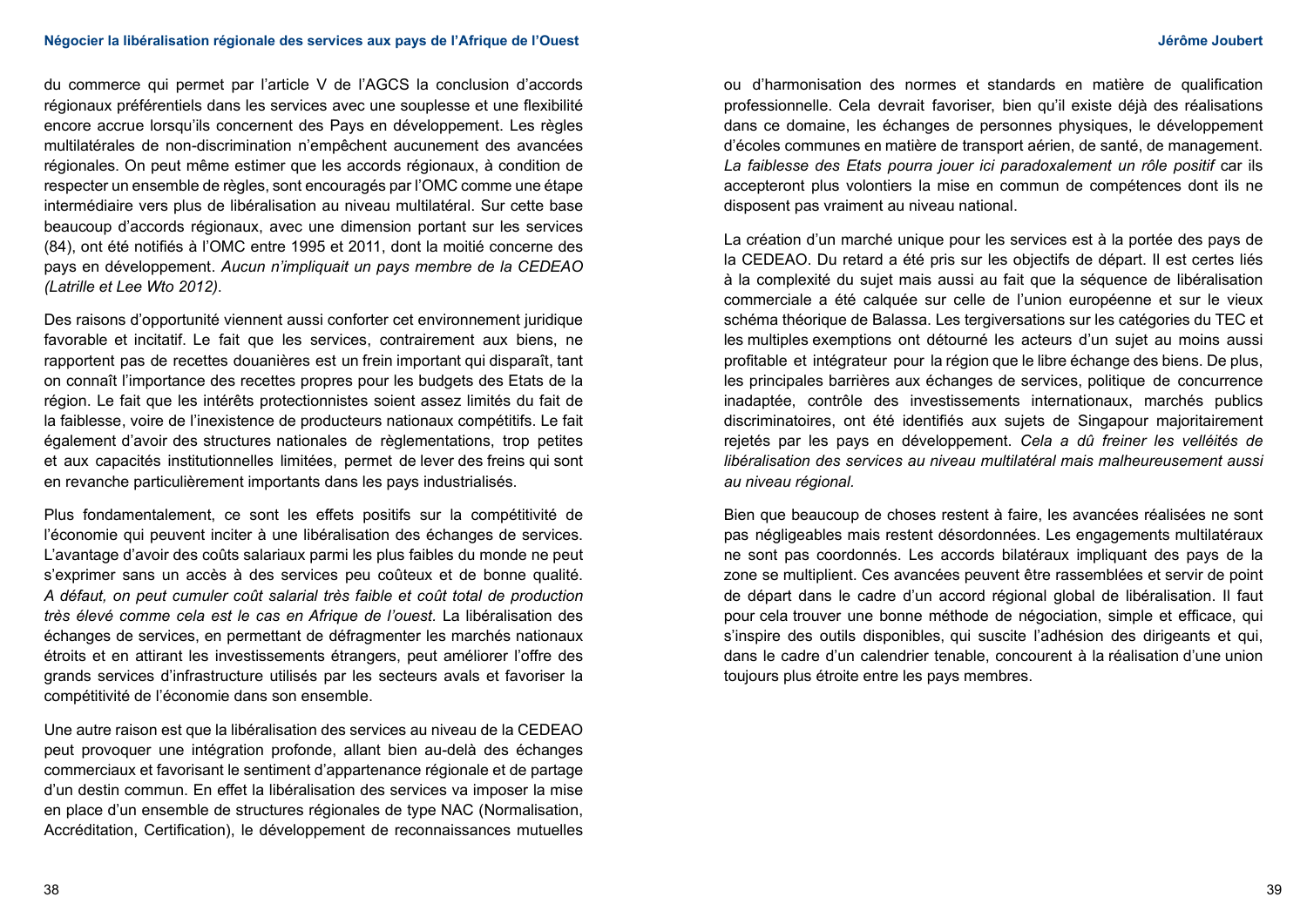# *Pourquoi au niveau régional ? : Les Latéralismes, ou quand la conjugaison de cinq niveaux de négociation restera inévitable.*

Même si le régionalisme, pour les raisons que nous allons développer plus loin, semble bien convenir aux négociations de libéralisation des échanges de services, le domaine n'échappe pas, comme pour celui des biens, à l'inévitable *« polylatéralisme »* qui est la conjugaison plus ou moins harmonieuse par les pays de toutes les modalités géographiques possibles.

Les échanges de services sont influencés par de nombreuses réglementations dont la vocation première n'est pas de réguler les échanges internationaux mais de corriger les insuffisances du marché et d'affirmer des préférences structurelles pour la manière de fournir et de produire des services collectifs. Ces règlementations, comme la mise en place de règles prudentielles pour les activités bancaires, la sécurisation des transports, les conditions d'accès aux services éducatifs, les normes et standards en matière de santé et services environnementaux, sont d'abord prises sur un *mode unilatéral.* Poursuivant ces objectifs, les Etats ont produit un ensemble hétérogène de règles qui peuvent constituer indirectement des barrières aux échanges. Cet unilatéralisme est plutôt de fermeture s'il est directement ou indirectement protecteurs des intérêts et des rentes des producteurs domestiques. Il est plutôt d'ouverture s'il facilite l'entrée des capitaux et des compétences étrangères par une législation concurrentielle adaptée, transparente et non discriminatoire.

En matière commerciale, *le bilatéralisme* reste le mode privilégié pour faire jouer la réciprocité. L'équilibre des concessions y est plus lisible que dans le cas d'un nombre important de participants. Le bilatéralisme permet également de se placer à un niveau de réciprocité globale élevée, allant au de-là des simples concessions commerciales pour mettre dans la balance un partenariat global ayant une dimension géopolitique. On constate ces dernières années un nouvel essor du bilatéralisme provoqué classiquement par l'affaiblissement du système multilatéral et l'enlisement du cycle du développement (même si un accord a minima vient d'être conclu récemment). Le bilatéralisme restera important comme mode de négociation pour les services en général et en particulier sur les *deux sujets centraux de la protection des investissements internationaux et de la circulation des personnes.* Il est la portée des pays importants de la CEDEAO (Nigéria, Ghana, Cote d'Ivoire, Sénégal) dans leurs relations avec les grandes puissances commerciales.

Une version du bilatéralisme qui se développe, que nous pourrions appeler *« bi-régionalisme »***,** puisqu'il concerne deux regroupements régionaux déjà bien avancés dans leur intégration, peut-être un mode efficace de libéralisation des services entre les pays de la CEDEAO et l'Union Européenne par exemple. Cela suppose néanmoins de disposer d'institutions régionales compétentes et puissantes et de trouver pour les pays en développement des sujets d'intérêt comme la prise en compte de la libéralisation du mode 4 de délivrance des services. *A défaut, les grandes puissances commerciales se tourneront directement vers les Etats majeurs de la zone.*

*Le régionalisme* est aujourd'hui le mode dominant de libéralisation des services. Il convient bien aux petits pays en développement, ayant de faibles capacités institutionnelles et des pouvoirs de négociation limités, qui ne peuvent entrer dans une relation bilatérale et qui ne souhaitent pas s'en tenir à leurs engagements multilatéraux. Il convient bien à des pays géographiquement proches, fortement concernés par les problèmes d'interconnexion des grands services d'infrastructure, et cherchant à atteindre une masse critique suffisante pour réaliser des économies d'échelle et renforcer l'attractivité de leur territoire. Le fait de ne pas être trop nombreux possède aussi un certain nombre d'avantages pour négocier des libéralisations dans les services. Cela permet d'affronter le délicat problème de l'hétérogénéité des réglementations et de juger plus facilement des dangers et de l'opportunité des mouvements de main d'œuvre. Cela permet d'être plus efficace, par la création notamment d'institutions communautaires, pour surveiller l'application des accords et les éventuels passagers clandestins. Dans le cas où les langues véhiculaires sont communes et ou les cadres juridiques sont proches, cela facilite la reconnaissance des qualifications. L'intégration profonde, qui passe par l'instauration d'un marché unique pour les services, implique donc un énorme travail, secteur par secteur, de rapprochement et d'harmonisation des normes, standards et règlementations qui ne peut se faire dans un premier temps qu'au niveau régional.

Le régionalisme dans les accords sur les services est, encore plus que pour les biens, une étape vers le multilatéralisme car il est difficile d'y faire apparaitre des préférences géographiques. La plupart des mesures de libéralisation des réglementations et d'assouplissement de l'accès aux marchés sont d'ordre multilatéral et non discriminatoire. Le régionalisme dans les services, en réduisant la variété des règlementations nationales est un accélérateur d'ouverture multilatérale comme cela a été constaté pour l'Union Européenne (Fink 2009).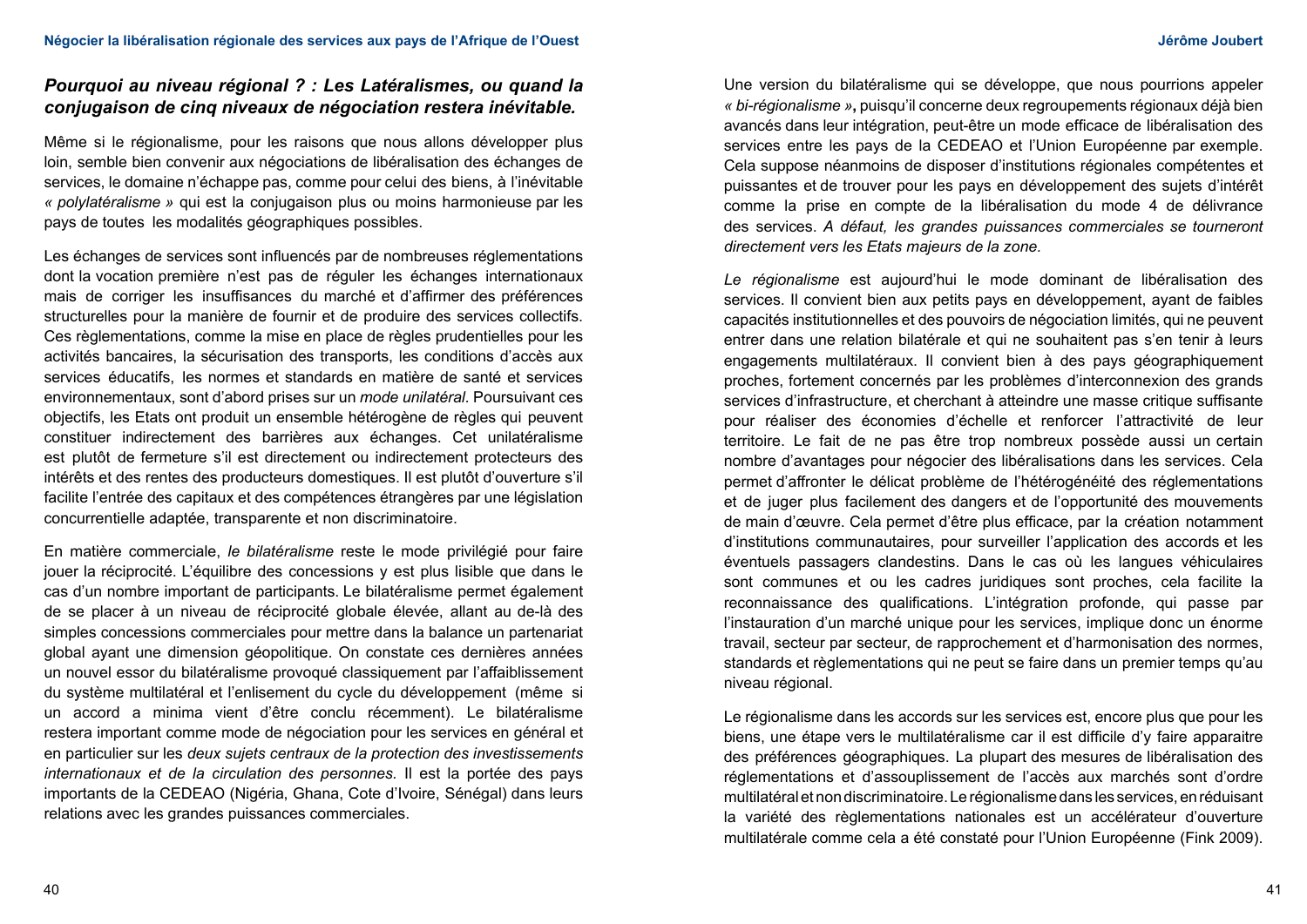De nombreuses études montrent que les aspects discriminatoires, identifiables au détournement de trafic, sont très faibles dans les accords régionaux sur les services ( Miroudot, Sauvage, Sudreau 2010 OCDE Working paper). Pour les pays de la CEDEAO un accord sur les services aura deux dimensions intimement liées : Renforcement de l'intégration et ouverture multilatérale. *Tout l'enjeu consistera à définir qu'elles sont les préférences régionales que l'on veut mettre en place en matière de nationalité des dirigeants, d'accès aux marchés du travail et de prise de contrôle des capitaux pour favoriser l'intégration régionale sans pénaliser l'attractivité internationale de la zone.*

*L'hypothèse plurilatérale* (multilatéralisme réduit à un nombre important de pays, pas forcément sur une base géographique) ne peut être ignorée pour certains secteurs des services. Il a été souvent utilisé dans le passé lorsque les blocages, ou la difficulté technique des négociations ne permettaient pas d'avancées multilatérales comme pour les accords de 1997 sur les télécommunications et les services financiers. C'est sur ce mode que des accords ont concerné les achats publics lors du cycle de l'Uruguay. Les pays de la CEDEAO sont parties prenantes à un ensemble d'accords plurilatéraux portant sur les services se référant à un régionalisme continental, alimenté par la volonté des pays africains, au de-là de leur appartenance à différents groupements régionaux, de participer à l'Unité Africaine et de conjuguer le programme du NEPAD. D'autres accords plurilatéraux concernent des pays africains extérieurs à la CEDEAO. C'est le cas de l'OHADA portant sur le droit des affaires, de la CIMA pour les assurances, de la CAMES pour l'enseignement supérieur ou des accords de Yamoussoukro sur l'aviation civile. *Cela signifie que pour ces domaines notamment, une exclusivité des négociations réservée aux seuls pays de la CEDEAO n'est pas forcément opportune.*

*L'aspect multilatéral,* enfin, demeurera incontournable bien que les engagements restent faibles et en dessous des libéralisations réelles. L'échec du volet sur les services du cycle de Doha va renforcer tous les autres modes. Il reste que les engagements multilatéraux peuvent venir conclure une négociation régionale et pourraient être utilement harmonisés au niveau régional.

Devant ce bol de spaghetti, *traduction imagée de la coexistence inévitable de tous les modes géographiques listés,* un exercice théorique utile pourrait consister à affecter pour chaque secteur des services un mode prioritaire de négociation et ensuite coordonner la temporalité des négociations. Cet exercice consiste formellement à remplir une matrice avec en lignes les 12

secteurs des services retenus par la classification internationale, et en colonnes les 6 latéralismes évoqués : Unilatéralisme, bilatéralisme, régionalisme, birégionalisme, plurilatéralisme, multilatéralisme) en indiquant dans chaque case le caractère possible et utile d'une négociation commerciale.

### **Encadre n° 1 : « Polylateralisme »**

|                                     | Matrice d'affectation des services aux modes géo- |         |         |          |         |         |
|-------------------------------------|---------------------------------------------------|---------|---------|----------|---------|---------|
|                                     | graphique possibles                               |         |         |          |         |         |
|                                     | Uni-                                              | Bi-     | Eégion- | Bi-      | Pluri-  | multi-  |
|                                     | latéral                                           | latéral | al      | régional | latéral | latéral |
| Services fournis aux<br>entreprises |                                                   |         | X       | X        | X       |         |
| Services de commu-<br>nication      |                                                   |         |         |          |         | X       |
| Service de construc-<br>tion        |                                                   |         | X       | X        |         |         |
| Service de distribu-<br>tion        |                                                   | X       | X       |          |         |         |
| Service d'éducation                 | X                                                 |         | X       |          |         |         |
| Services environne-<br>mentaux      | X                                                 |         | X       |          |         | X       |
| Services financiers                 |                                                   |         |         | X        |         | X       |
| Services de santé                   | X                                                 |         |         | X        |         |         |
| Tourisme et voyages                 |                                                   |         |         |          |         | X       |
| Services récréatif et<br>culturels  |                                                   |         | X.      |          | X       |         |
| Services de transport               |                                                   | x       | X       |          | X       |         |

Sources : Document auteur

Pour affecter les services aux 6 modes géographiques, nous devons nous déterminer par rapport aux objectifs de la libéralisation. Pour les secteurs dominés par la problématique de l'accès comme la santé et l'éducation, l'objectif est de renforcer l'offre, de contrôler l'asymétrie d'information et de protéger le consommateur. Dans ce cas, la *dimension unilatérale* restera importante, le rôle des Etats restant prépondérant dans ces dimensions de régulateur et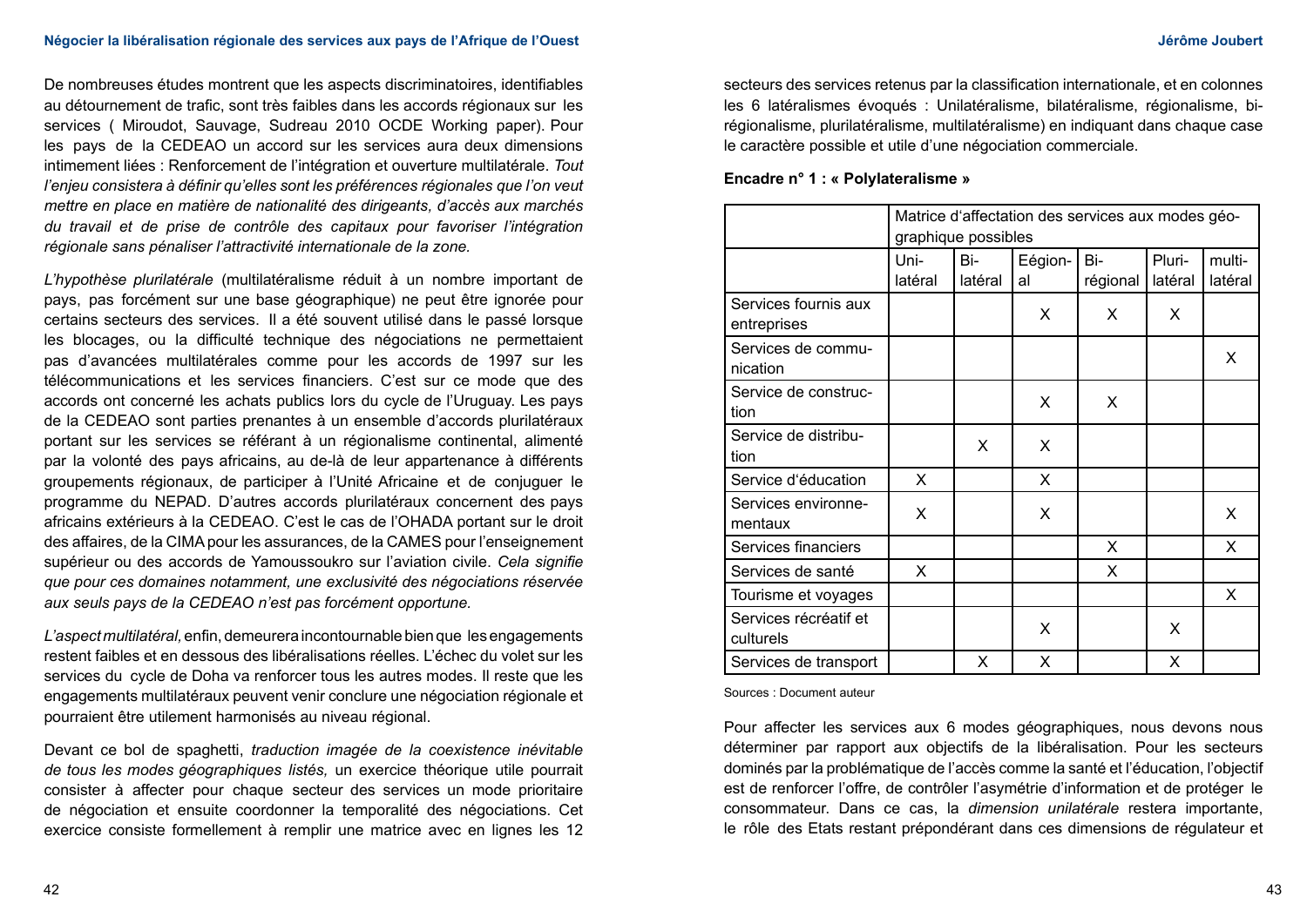de producteur. Pour les grands services d'infrastructure utilisés comme input par les secteurs avals, l'important est de disposer d'une offre compétitive et continue. L'attractivité et l'efficience font qu'une *ouverture multilatérale* peut être préférable. Dans d'autres cas, lorsque les problématiques de reconnaissance mutuelle et de rapprochement des qualifications sont dominantes comme pour les services professionnels, une *ouverture régionale* avec un contenu préférentiel sera plus facile à initier. Ce sera également le cas lorsque les aspects d'identité régionale seront forts comme pour les services récréatifs et culturels et l'enseignement supérieur. Enfin, dans certains secteurs, les agences de normalisation et les accords plurilatéraux pousseront plutôt à des avancées basées sur cette *dimension plurilatérale* comme en matière d'aviation civile ou de services juridiques.

L'exercice effectué sur l'encadré ci-dessus n'est ni définitif ni déterminant. Il souligne juste la nécessité de conserver à l'esprit l'interpénétration inévitable de tous les modes géographiques. *Il doit nous rappeler que pour avancer, le cheval de la libéralisation des échanges de services a besoin de toutes ses jambes.*

# *Comment négocier une libéralisation sur un mode régional*

# *Situation de départ :*

## *Analyse macroéconomique et quantification globale*

Deux principales mesures quantitatives globales de restriction aux échanges de services sont disponibles. Nous avons tout d'abord les engagements multilatéraux des pays pris dans le cadre de l'AGCS en 1994 puis en 1997 suite aux accords sur les télécommunications et les services financiers. Nous disposons également de la nouvelle base de données de la banque mondiale qui vise à quantifier les barrières aux échanges de services. *Ces deux sources donnent pour les pays de la CEDEAO des résultats apparemment contradictoires, puisqu'une faiblesse relative des engagements multilatéraux de libéralisation se combine avec une faiblesse relative des barrières réellement identifiées.*

Les engagements multilatéraux à l'AGCS sont analysés par (Egger et lanz 2008). Pris dans le cadre global des accords de Marrakech de 1994, Ils ne reflètent pas forcément l'état réel des barrières aux échanges mais la volonté des pays à un moment donné de prendre des engagements conformes à la grammaire de l'AGCS, classant les entraves par mode de fourniture et par niveau (accès au marché, traitement national). D'une manière générale, les PED ont pris en 1994 des engagements assez faibles et les véritables barrières peuvent être bien inférieures aux engagements de libéralisation. (Gootiiz et Mattoo 2009) ont d'ailleurs montré que les pays pouvaient doubler leurs barrières sans violer leurs engagements.

Le travail de (Egger et Lanz) permet néanmoins d'attribuer à chaque pays une *mesure globale de l'importance des engagements multilatéraux* et de relier cette valeur à un certain nombre de caractéristiques économiques des pays du panel. L'analyse est basée sur la méthode des fréquences de (Hoeckman 1997), les listes d'engagement sont réparties selon trois catégories (conditions de participations au capital, autorisation et exigences opérationnelles) et pour chaque sous-secteur, il est attribué une valeur (0 ;0,5;1) selon qu'il n'y a pas d'engagement, des limites partielles ou pas de limites. Plus le chiffre agrégé est élevé, plus l'importance des engagements de libéralisation est considéré comme fort et plus le commerce des services est considéré comme ouvert. Les résultats repris dans le tableau ci-dessous *nous donnent des scores assez faibles pour les pays africains de la CEDEAO retenus dans le panel* (Un score de plus de 30 est souvent le cas pour les principaux pays de l'OCDE). Ils collent assez bien avec les hypothèses des auteurs, qui cherchent à trouver les déterminants de ce score, sur le rôle positif de la taille et du développement des pays et de l'existence préalable d'accords régionaux et de voisinage impliqués dans la libéralisation des services.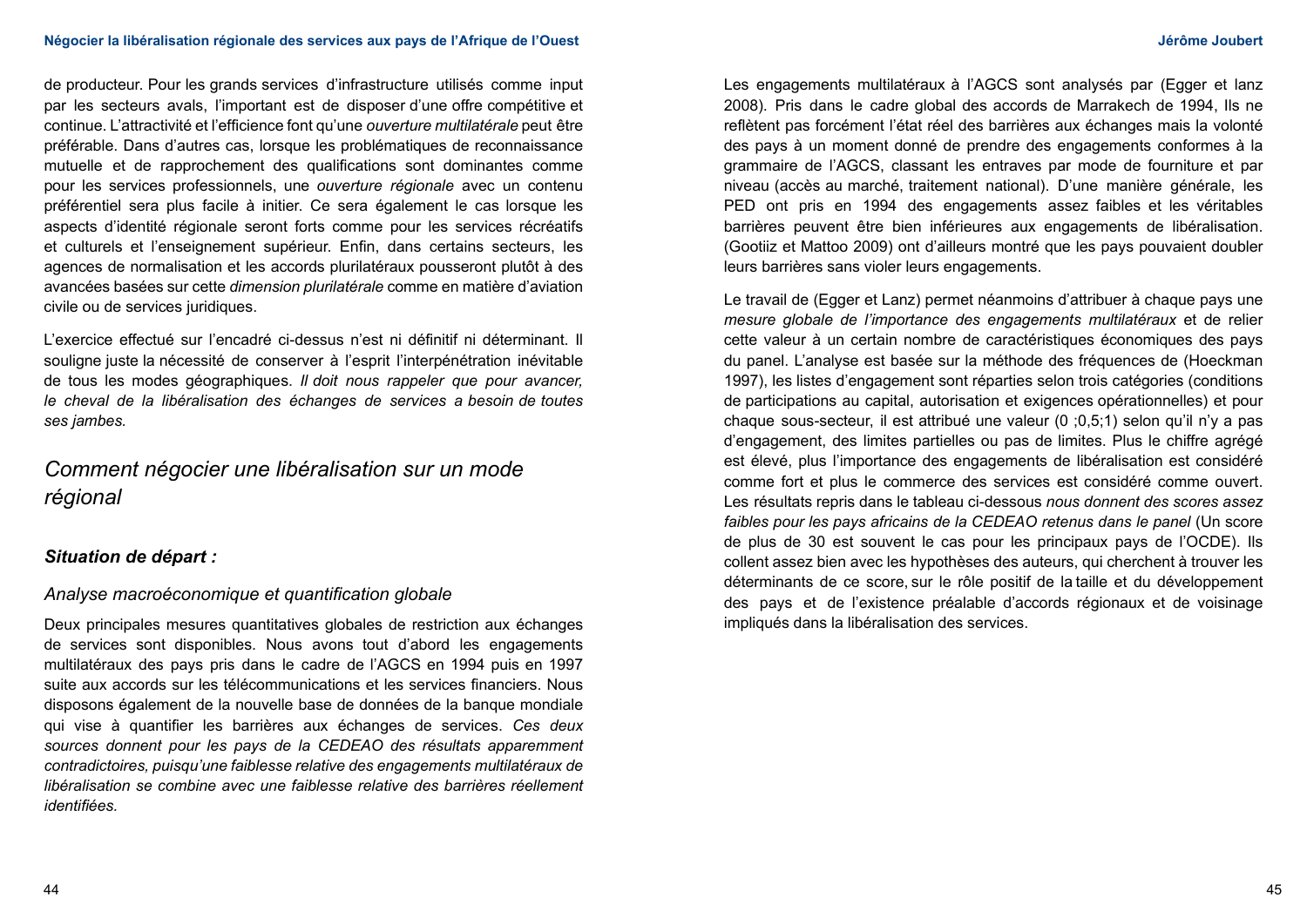**Encadre N°2 : mesure des engagements et des barrières**

| <b>Indicateur Global</b> | Engagement     | STRI base de données       |
|--------------------------|----------------|----------------------------|
|                          | Multilatéraux  | banque mondiale            |
|                          | Egger et Lanz) | (Borchert, Gootiiz, Matoo) |
| Cote d'Ivoire            | 4.5            | 26.4                       |
| Sénégal                  |                | 19                         |
| Ghana                    | 14             | 18.4                       |
| Nigéria                  | 13.8           | 27.1                       |
| Mali                     |                | 28.6                       |
| Niger                    |                |                            |
| Burkina-Faso             | 11             |                            |

Sources : Valeurs Tirées de l'article Egger et lanz et de la base de données de la banque mondiale

L'autre mesure synthétique disponible est tirée de la nouvelle base de la *banque mondiale* présentée récemment par (Borchert, Gootiiz et Matoo 2012). Elle concerne cinq secteurs (télécommunication, finance, transport, distribution, services professionnels) pour lesquels une typologie des barrières est réalisée. Des enquêtes par pays sont ensuite effectuées pour saisir les barrières réelles correspondant à cette typologie. Une échelle de restriction à 5 niveaux est construite (0 ; 0,25 ; 0,5 ; 0,75 ; 1) selon que le secteur est ouvert sans restriction, virtuellement ouvert, contient des restrictions importantes, virtuellement fermé et complètement fermé. En additionnant et en pondérant ces valeurs, la base donne un score global par pays, le STRI (indicateur de restriction des échanges de services) qu'il est possible de décliner ensuite par mode et par secteur. Comme on le constate sur le document cijoint l'étude nous montre la relative ouverture des pays de la CEDEAO et de l'Afrique en générale par rapport au reste du monde**.** *En conclusion, les pays de la CEDEAO sont donc ouverts sans avoir pris beaucoup d'engagements, ouverture réalisée principalement sur un mode unilatéral.*



**Encadre N°3 : Comparaison des barrières par régions**

Note: Monde représente le moyenne simple STRI des 56 pays

## *Analyse des principales barrières sectorielles*

Réétudions maintenant les deux sources présentées ci-dessus mais à un niveau désagrégé. En utilisant les listes d'engagement disponibles en ligne sur le site de l'OMC, pour les 4 pays les plus importants de la zone (Nigéria, Ghana, Cote d'Ivoire, Sénégal) nous pouvons faire les constatations suivantes. Le mode 3 est nettement plus ouvert que le mode 4 qui est la plupart du temps non consolidé. Les secteurs les plus ouverts, ceux pour lesquels des engagements existent, sont les services professionnels, le tourisme, les services financiers, les télécommunications et les transports. *Comme cela apparaît dans l'encadré ci-dessous, les services financiers et télécommunications sont les seuls pour lesquels tous les pays ont tous pris des engagements.* En revanche, les services environnementaux, de santé, culturels et éducatifs ne sont pas ouverts sauf par le Ghana pour l'enseignement secondaire. Le traitement national est souvent accordé sans exceptions lorsque les secteurs ouverts, indiquant par-là que la volonté de conserver une politique sectorielle d'aide en faveur des opérateurs nationaux est une raison majeure de la non ouverture d'un secteurs.

Plusieurs les limites au mode 3 sont fréquemment inscrites en terme d'accès aux marchés. Elles concernent les participations au capital et la nationalité des dirigeants et des employés, les tests sur le marché du travail et les exigences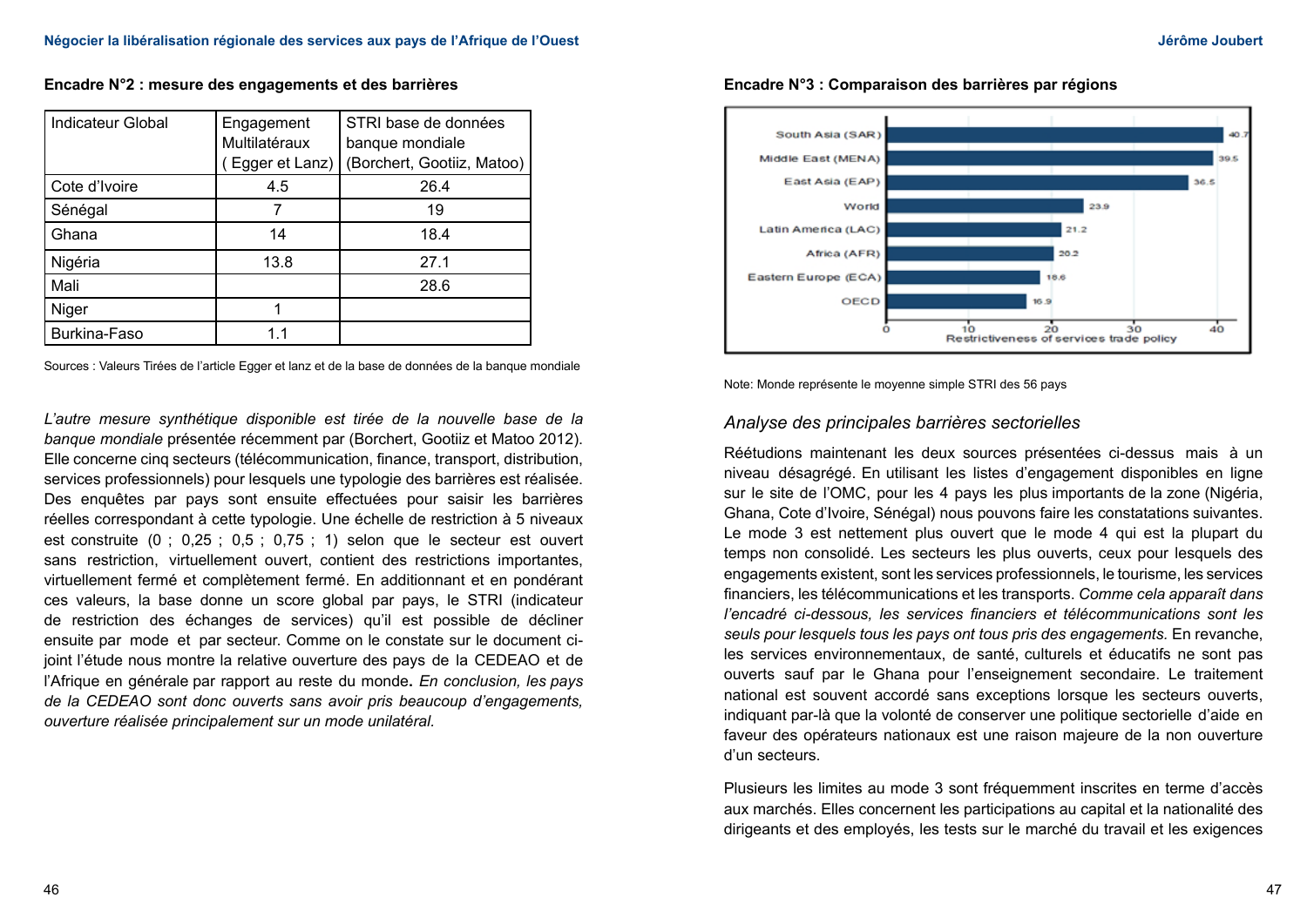#### **Négocier la libéralisation régionale des services aux pays de l'Afrique de l'Ouest Jérôme Joubert**

de formation. Il est également souvent fait référence à des licences obligatoires ou des analyses de besoins économiques. On constatera que le Ghana se distingue doublement, il est le seul à avoir pris des engagements horizontaux (même si cela ne concerne que des conditions minimales de capital) il est le seul à avoir ouvert l'enseignement.

### **Encadre N° 4 : Quantification des engagements multilatéraux sectoriels**



# Nombre d'engagements pour les 4 pays

*Sources : Compilation de l'auteur bas*é*e sur les donn*ées *OMC* 

La base de données de la banque mondiale ne porte que sur 5 secteurs (Banque, assurance, télécommunication, transport, service professionnels). Elle montre des secteurs virtuellement assez ouverts. *Les deux principales barrières résiduelles sont liées aux attributions discrétionnaires de licence et à la mobilité des personnes qualifiées.* Peu d'exigences de nationalité sont observées sauf en Côte d'Ivoire ou l'indisponibilité des nationaux pour le poste est souvent requise (Cela fait partie des mesures regroupées sous la nomenclature test du marché du travail). Le secteur le moins ouvert reste celui des services professionnels du fait des différences de qualification. Le Ghana se distingue par une originalité du fait d'entraves au traitement national basées sur des seuils minimum et non maximum (prise de participation minimale, taille minimale de la flotte pour le transport routier). Les obstacles les plus difficiles

à supprimer concernent la libre circulation des professionnels et *tiennent en fait aux différences culturelles dans la formation des professionnelles et aux fondements juridiques des règlementations* notamment entre le droit Français UEMOA et le droit britannique (Nigeria Ghana).

*Les deux bases de données nous permettent de classer les services en trois catégories :* Des secteurs virtuellement ouverts comme les télécommunications, les finances, les transports aériens et le tourisme ; des secteurs virtuellement fermés comme les activités culturelles, les services éducatifs et de santé et des secteurs à moitié ouvert comme les services professionnels, les services aux entreprises, la distribution et le transport routier. *Dans la perspective d'un accord régional, les secteurs de ce troisième type devront être analysés en priorité, car ils présentent les opportunités de libéralisation les plus importantes.*

## *Avancées du programme CEDEAO / UEMOA.*

On peut se demander si un accord régional de libéralisation des services ne risque pas d'être redondant avec le programme d'intégration régionale de la zone. En effet, les traités UEMOA et CEDEAO prévoient la réalisation d'un marché commun et donc le libre échange des services. L'article

3 .2 d du traité CEDEAO donne pour objectif la suppression entre les Etats membres d'obstacles à la libre circulation des personnes, des biens, des services et des capitaux ainsi que *le droit de résidence et d'établissement,*  de même que les articles 4, 91 et 92 du traité UEMOA. De nombreux actes juridiques découlent de ces traités au niveau des deux institutions.

*L'union douanière est maintenant en place* au niveau CEDEAO sur un plan formel même s'il reste encore de nombreux obstacles liés à une mauvaise application des règles communautaires ou à des barrières à la fluidité des transports, incomplétude de l'union douanière dont les rapports d'activité des institutions (http. www. uemoa.org, et http.www.cedeao.org) soulignent régulièrement les effets négatifs. En ce qui concerne les échanges de services, la libéralisation est moins aboutie du point de vue réglementaire. La libre circulation des personnes est certes assurée au niveau CEDEAO par le protocole de 1979, d'une application assez correcte sauf en cas de problèmes politiques néanmoins fréquents. Le passeport CEDEAO est utilisé de manière croissante, le visa d'entrée est supprimé et la reconnaissance du droit de résidence et d'installation *est effective en droit* pour les citoyens de la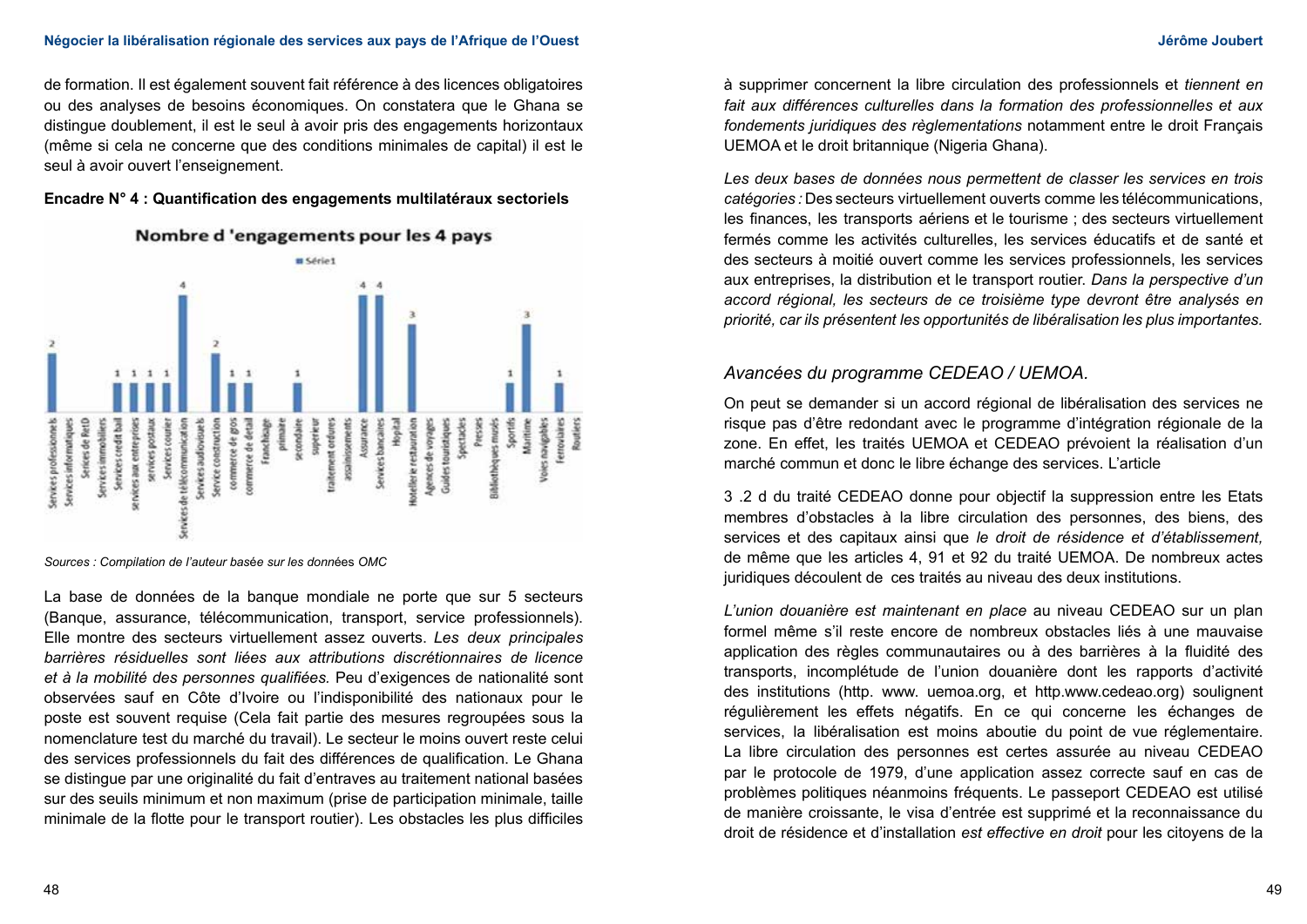zone. Des entraves à cette mobilité des personnes continuent d'exister. Elles sont soit prévues, comme en cas de risque à l'ordre public ou en matières de sécurité et de santé, soit insidieuses du fait *d'une mauvaise application des règlementations par la méconnaissance des règles aussi bien de la part des administrations que des personnes concernées.*

*L'UEMOA par son traité* contient également des dispositions fortes et générales (articles 91 à 97). C'est par des directives concernant la reconnaissance mutuelle des professionnels qualifiés que le droit d'établissement progresse. La plupart ont été prises entre 2005 et 2008 (médecins, juristes architectes, avocats, expert comptables ….) mais *les applications nationales trainent.* Enfin, un code communautaire d'investissement CEDEAO est prévu (article 3.2.i) mais tarde également à voir le jour.

*Si les objectifs finaux sont clairs et partagés,* la complexité de la libéralisation des services, la faible incitation internationale, la division UEMOA / non UEMOA rend les avancées concrètes lentes et partielles. Un accord régional, même s'il venait « doublonner » certaines dispositions juridiques déjà prises, devrait permettre de rassembler, d'ordonner et d'approfondir les avancées formelles nécessaires à une réelle libéralisation des échanges de services au sein de la zone.

## *Elaborer une stratégie régionale de négociation*

Un accord régional de libéralisation des échanges de services peut utilement reposer sur le travail de classification réalisé avant et pendant l'Uruguay round. Les travaux préliminaires à l'AGCS ont permis d'adopter une forme de présentation des engagements multilatéraux sur la base d'une double décomposition : Des secteurs impliqués et des barrières aux échanges, classifiées selon les modes de fourniture des services et relativement à l'accès au marché et au traitement national. En cumulant les 160 sous-secteurs de la classification internationale des services W /120, les 4 modes et les deux niveaux d'identification des barrières, *cela nous donnes 1240 positions possibles pour repérer l'ensemble des entraves aux échanges de services.*

*Cette double typologie (secteurs / barrières) est généralement présentée aux travers de listes.* Il existe deux méthodes différentes de négociation, deux types de liste, des listes positives et des listes négatives. Etablir des listes positives

consiste à sélectionner les secteurs qui seront ouverts et à dresser l'ensemble des barrières qui devront être supprimées. Etablir des listes négatives consiste à sélectionner les secteurs exclus des accords et les barrières résiduelles exceptionnellement autorisées. Le deuxième type de listes, qui est basé sur le principe que tout ce qui n'est pas interdit est autorisé, est considéré comme un instrument de libéralisation plus performant. Les deux méthodes sont d'ailleurs utilisées dans les accords régionaux (Adlung et Mandouh 2013). L'AGCS luimême est un mélange de listes positives par le choix des secteurs concernés par les accords et de listes négatives par l'identification des barrières non conformes aux obligations générales ( transparence, NPF, Accès au marché et traitement national) et aux engagements horizontaux des pays. Pour l'AGCS, les listes d'engagements (basés sur des listes négatives) ne concernent que les secteurs listés (basés sur une liste positive).

En nous inspirant des concepts et des méthodes éprouvés lors de l'AGCS et des accords préférentiels régionaux ultérieurs , nous pouvons proposer une stratégie de négociation pour les pays de la CEDEAO consistant à passer par un certain nombre d'étapes pour aller vers un accord global de libéralisation des services dans la zone. *La première phase consiste à d'adopter une forme de présentation des accords, c'est-à-dire la combinaison la plus adaptée de listes de secteurs et de barrières.*

## *Osez une triple liste*

La première difficulté est de présenter les accords et les barrières résiduelles sans céder à l'entropie et à l'étude des entraves dans les 1240 positions possibles. *Une architecture assez efficace pourrait consister à utiliser trois listes,* deux listes négatives sectorielles aux deux étapes extrêmes de la négociation, une liste macro au début pour délimiter le champ des accords en choisissant parmi les

12 secteurs, les services exclus, et une liste négatives à la fin, identifiant parmi les 160 sous-secteurs ceux pour lesquels subsistent des restrictions non conformes aux engagement horizontaux tirés d' une liste positive se situant au milieu du dispositif. Le schéma ci-dessous résume cette architecture.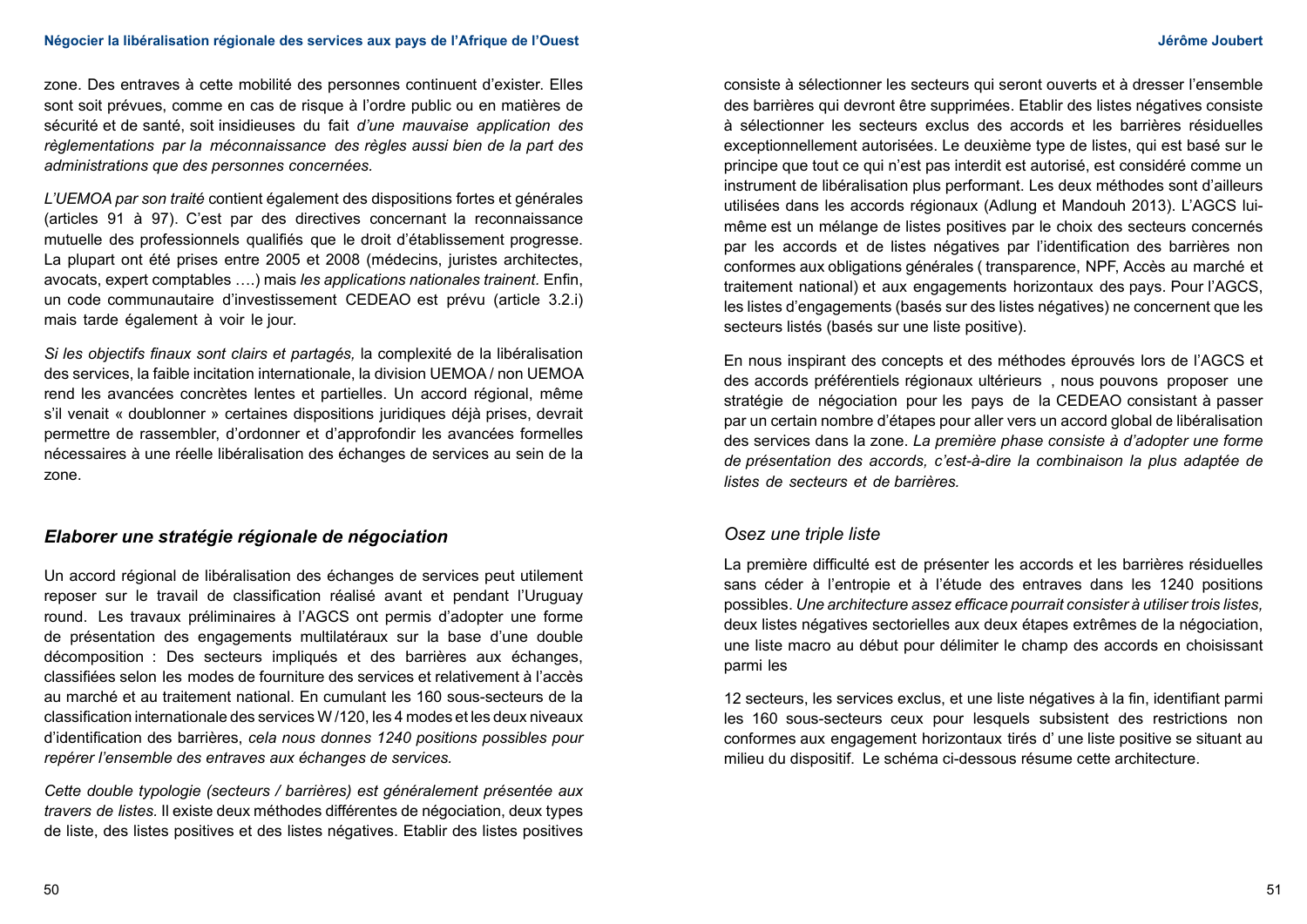### *Liste des secteurs Exclus.*

L'importance des services dans l'économie et la diversité des activités qui relève de cette appellation rend indispensables des regroupements préalables. L'objectif est d'effectuer *une partition en trois catégories* ; les services qui devraient être inclus dans les accords, les services non concernés par les accords et donc inscrits sur la première liste négative, et les services pour lesquels une discussion doit se tenir au niveau des pays participant à l'accord pour juger de l'opportunité ou non de les faire figurer dans les négociations.

Toute typologie est le résultat d'une décomposition, en générale universelle, et d'une recomposition particulière correspondant aux objectifs de l'analyse. Pour les services, la décomposition peut reprendre utilement celle effectuée par l'OMC aboutissant à une classification à trois positions, 12 macro-secteurs, puis 54 secteurs et enfin 160 sous-secteurs. Au niveau le plus fin, on distingue ainsi les services de télégraphe (2.C.e) des services de Télécopie (2.C.f) ou encore l'assurance sur la Vie (7.B.a) de l'assurance autre que sur la vie (7.B.b). La recomposition doit nous amener à une division en trois catégories sur la base des 12 macro-secteurs avec éventuellement une descente d'un cran dans la nomenclature.

*Il est important que le nombre de secteurs exclus soit le plus faible possible.*  Cela correspond tout d'abord aux exigences de l'OMC (article 5 de l'AGCS) concernant la possibilité de déroger au principe de la Nation la plus favorisée, à condition que l'accord « couvre un nombre substantiel de secteurs » et soit profond puisqu'il doit éliminer pour l'essentiel toute discrimination entre les participants et ne pas relever les obstacles vis-à-vis des tiers, le dernier impératif ne devant pas poser de problème étant donné la faiblesse des engagements multilatéraux des pays de la zone. Une large couverture sectorielle devrait permettre également de trouver plus facilement *les conditions d'une réciprocité globale* lorsque il y un blocage au niveau des négociations secteur par secteur. Enfin, le fait d'inclure un secteur dans la discussion n'obligera pas automatiquement une libéralisation intégrale conforme aux engagements horizontaux, car il restera la possibilité d'inscrire dans la troisième liste des exceptions pour un certain nombre de sous-secteurs sensibles.

## **ENCADRE N° 5 : Typologie des services pour dresser la première liste négative**



#### *Sources : Document auteur*

*La négociation devrait intégrer l'ensemble des grands services d'infrastructure,*  déjà assez ouverts et dont le fonctionnement efficient est une condition impérative de la compétitivité globale des facteurs et du développement économique, avec éventuellement une discussion sur l'audiovisuel (2D). Il semble également que l'ensemble des services aux entreprises, de la distribution et des services professionnels devrait être concernés. Ce sont des domaines où la libéralisation peut conforter l'existence d'offreurs nationaux et le rapprochement des qualifications. Ce sont aussi des secteurs où les obstacles aux échanges restent importants comme nous l'avons signalé précédemment.

*Les secteurs a priori exclus sont ceux liés à l'exercice du pouvoir gouvernemental,*  fournis ni sur une base commerciale, ni en concurrence avec un ou plusieurs fournisseurs de services (Article I 3 b et I 3 c) de l'AGCS. Il s'agit des services de police, de justice, de défense, de sécurité civile et d'administration fiscale et douanière. Ces domaines ne sont d'ailleurs pas couverts par la typologie de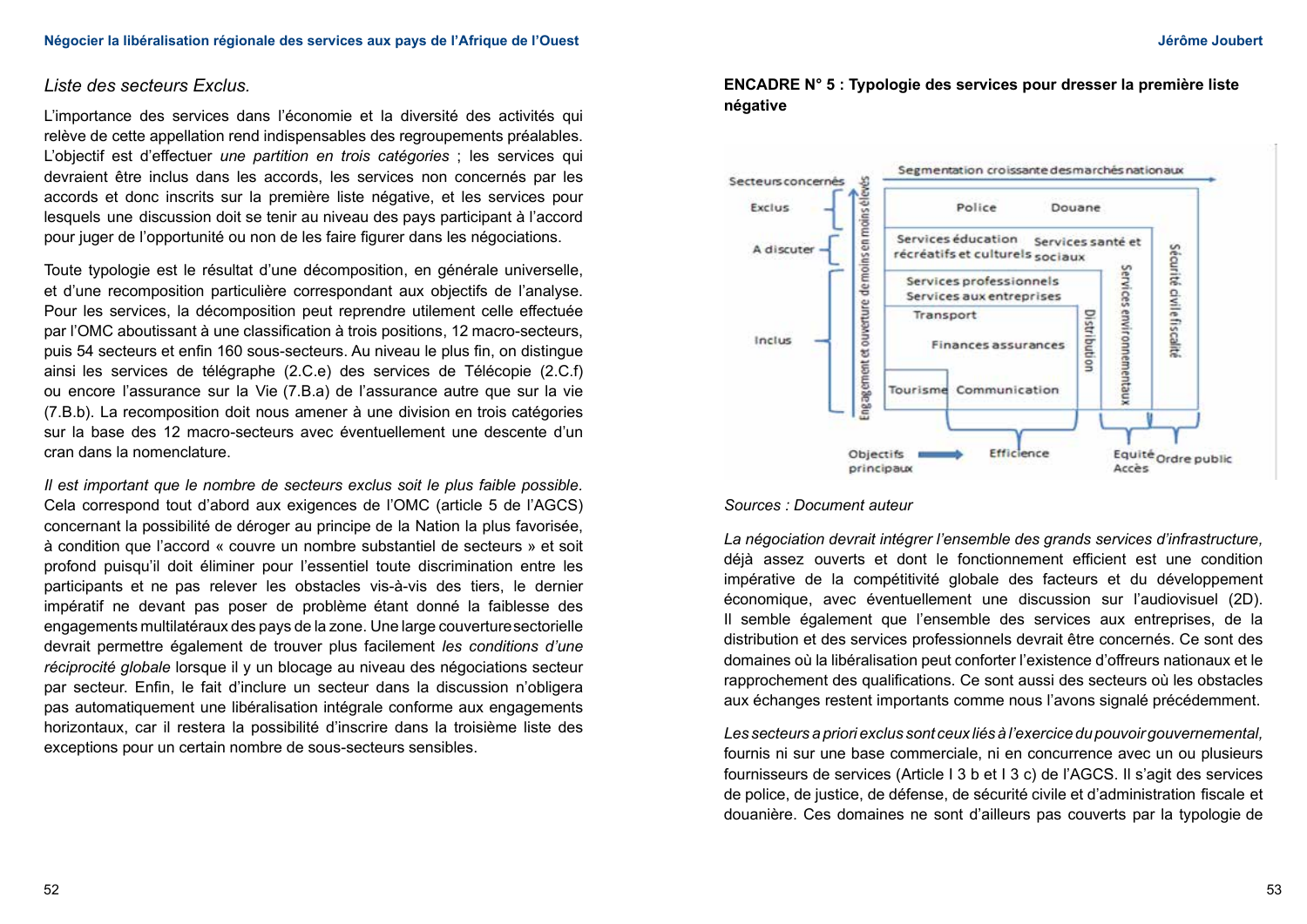l'AGCS et ne font pas l'objet de listes d'engagement. *Il faut sans doute les exclure et parler plutôt de collaboration et de coopération que de libéralisation.*

*Il reste l'ensemble des secteurs de services dit d'intérêt général pour lesquels* la problématique d'ouverture et de libéralisation est souvent secondaire par rapport aux objectifs d'accès équitable et de protection des consommateurs. Pour les 4 secteurs concernés parmi les 12 ; services éducatifs, de santé, services environnementaux, services récréatifs et culturels ; *la discussion devrait porter sur le fait de savoir si un accord régional de libéralisation va permettre d'augmenter la quantité et la qualité de ces services dans les différents pays membres.* Des descentes de nomenclature sont possibles pour, par exemple, exclure l'enseignement primaire (5A) mais pas le supérieur (5C), les agences de presse (10B) mais pas les services de spectacle (10A). Les discussions peuvent être délicates car ces sujets, même s'ils ne sont pas directement en lien avec l'ordre public et les activités régaliennes, touchent néanmoins de près les enjeux de souveraineté et d'identité**.** *Il reste que c'est justement dans un cadre d'abord régional que ces secteurs peuvent être ouverts et contribuer puissamment à l'approfondissement de l'intégration régionale dans des dimensions non exclusivement marchandes.*

### *Les engagements horizontaux*

*La liste positive intermédiaire doit établir les engagements de libéralisation pour les secteurs retenus.* C'est l'occasion de déclarer les intentions de libéralisation au niveau régional en dressant la liste exhaustive des mesures discriminatoires *qui ne peuvent être prises entre les pays membres.* C'est le cadre pour réaffirmer les objectifs des traités (liberté d'installation) mais en précisant de manière formelle et détaillée ce que cela implique concrètement. Cela doit être fait pour chacune des huit positions possibles, c'est-à-dire pour les 4 modes de fourniture déclinés par rapport à l'accès aux marchés et par rapport au traitement national. *Il est indispensable d'envisager l'ensemble des huit positions pour les deux raisons suivantes.*

Premièrement, cela permet de scanner l'ensemble des entraves aux échanges, les entraves évidentes et mais aussi les moins évidentes. Cela est crucial dans le cas d'une liste positive, car *les entraves non explicitement supprimées pourraient être maintenues par les Etats.* Deuxièmement, le découpage en mode de fourniture et type de barrières, utile pour la classification, ne doit pas entrainer une sous- estimation des liens entre les différentes positions et donner l'idée fausse que les formes d'échange de services, étant multiples, sont substituables entre-elles. *Les modes 1, 3 et 4 dans un même secteur sont souvent complémentaires et une réelle libéralisation des échanges suppose des engagements simultanés à tous les niveaux.* Ainsi, une exportation directe de services transfrontaliers (mode 1) peut être favorisée, voire conditionnée, par l'existence d'une présence commerciale (mode 3) ou d'un salarié détaché dans le pays de destination (mode 4). De même, des engagements limités au domaine de l'accès au marché peuvent provoquer une faible effectivité de l'ouverture sans engagement concomitant au niveau du traitement national. Cela est le cas si la présence autorisée d'entreprise étrangères se combine avec des aides publiques fortes uniquement destinées aux nationaux ou avec une fiscalité discriminatoire.

*La liste des engagements horizontaux passe selon nous par une étape préalable* consistant à classifier en trois catégories les principales barrières aux échanges. Il est en effet important de lister les mesures qui sont par nature discriminatoires, de celles qui peuvent l'être et enfin de celles qui ne le sont normalement pas. La diapositive suivante reprend trois principales classifications existantes des barrières aux échanges que nous pouvons utiliser pour effectuer le regroupement proposé dans une quatrième. Les engagements sur les modes 3 et 4 (pour le mode 1 cette distinction est moins pertinente et pour le mode 2 les enjeux sont très faibles) peuvent alors suivre cette triple classification.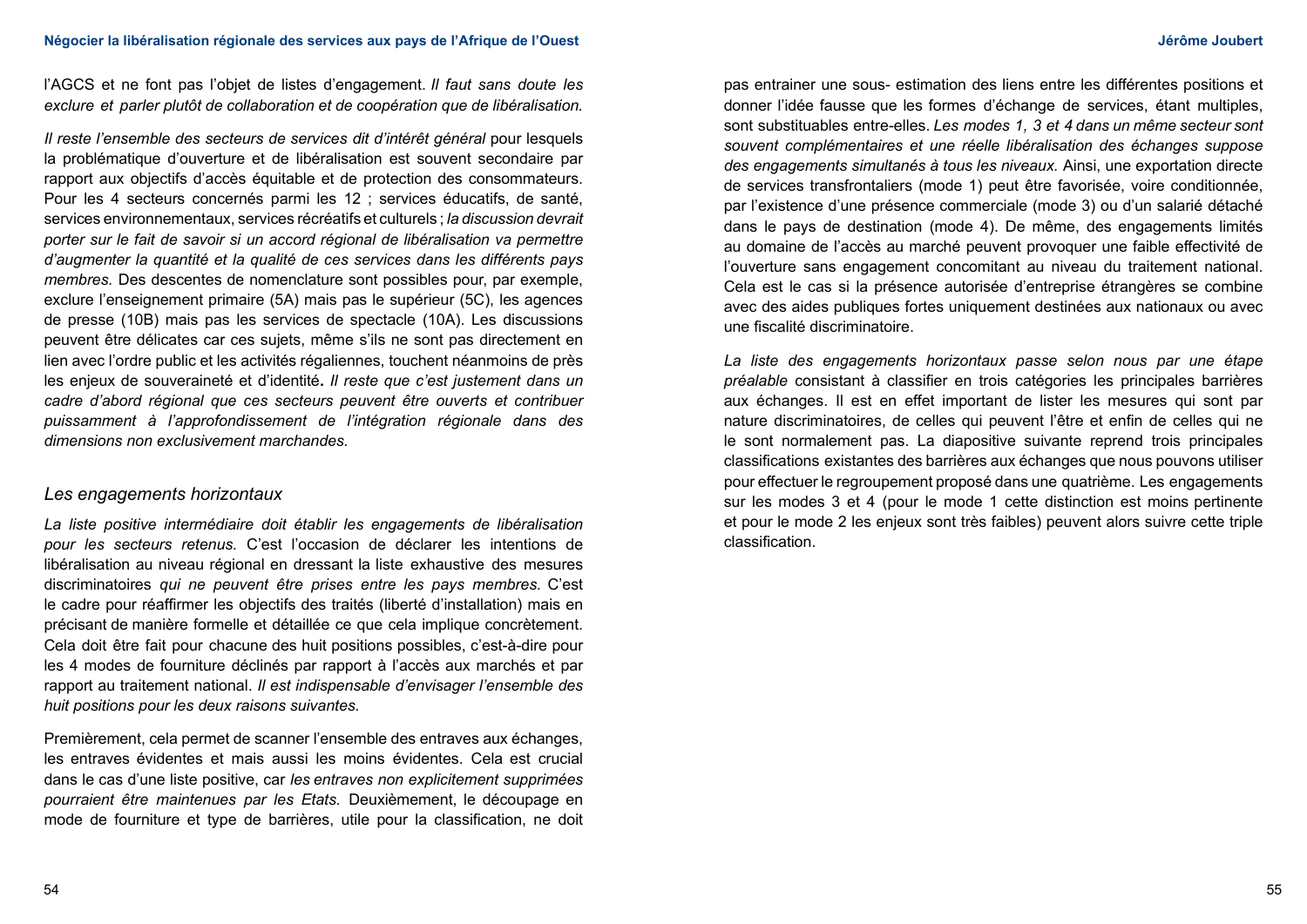**ENCADRE N°6 : Typologie des barrières pour lister les engagements horizontaux**



Sources : Document auteur

*Concernant le mode 3,* il est souhaitable de prendre l'engagement d'éliminer l'ensemble des mesures pouvant être discriminatoires au sein de la région, c'està-dire toutes conditions et toutes limites sur l'achat d'entreprises et les prises de participation, sur les exigences de nationalité pour la direction l'encadrement et les employés, sur les tests sur le marché du travail, sur les attributions de subventions et de marchés publics contraires au principe du traitement national. Une suppression horizontale, et uniquement pour les pays de la région, de l'ensemble de ces mesures serait effectivement *la reconnaissance d'une préférence régionale forte,* devant contribuer à la constitution au regroupement et au soutien des opérateurs régionaux dans les différents secteurs ouverts.

Cela est effectivement le cas si le traitement national n'est accordé que pour les pays de la zone.

Il ne faut pas négliger aussi l'ensemble des mesures pouvant être discriminatoires mais *de manière indirecte* car issues de règlementations à vocation interne destinée à corriger les échecs du marché. Cela est le cas *pour 4 premières des 6 mesures de l'AGC* identifiant les restrictions quantitatives à l'accès au marché. Par exemple, le capital minimum requis pour ouvrir une entreprise ou la forme juridique requise, ne sont pas discriminatoires s'ils sont imposés à toutes les entreprises quelle que soit leur nationalité. C'est aussi le cas pour *les règles de concurrence* visant à contrôler les pouvoirs de monopole, les abus de position dominante et les aides publiques. Cela concerne également *les règles prudentielles et les standards* destinés à la protection des consommateurs ainsi que les différents dispositifs facilitant l'accès aux services d'intérêt général.

Dans ces domaines, les engagements horizontaux de non-discrimination, sont très dépendants et très différents selon les secteurs retenus. Ils doivent d'abord reposer sur les principes généraux de bonne gouvernance en insistant particulièrement sur la transparence dans les conditions d'attribution des licences, les voies de recours et de contestation des décisions. Ensuite, *l'implication d'autorités régionales sectorielles* devrait être souvent requise et si possible directement sollicitée pour la délivrance des autorisations et l'élaboration des standards. Les habitudes de travail des institutions régionales (commission de l'UEMOA, secrétariat exécutif de la CEDEAO) sur *l'harmonisation des normes et des règles de concurrence issues de l'approfondissement de l'union douanière au sein de la région* peuvent constituées une base utile pour une extension aux services et faire en sorte que ces mesures ne soient ni discriminatoires entre les pays, ni disproportionnées par rapport aux objectifs initiaux de régulation interne.

*Concernant le mode 4,* qui est le moins ouvert, les pays peuvent facilement libéraliser les échanges au niveau régional tout en restant bien en deçà des objectifs des traités (UEMOA, CEDEAO) qui visent un droit d'installation définitif *alors qu'il n'est que temporaire dans la philosophie de la nomenclature AGCS.* Les engagements horizontaux sur le mode 4 devraient en conséquence être assez forts et cela d'autant plus que les secteurs régaliens (police, justice, sécurité) seraient écartés de l'accord par la première liste positive. *Dans ce but, il sera important de distinguer les travailleurs non qualifiés et salariés, des*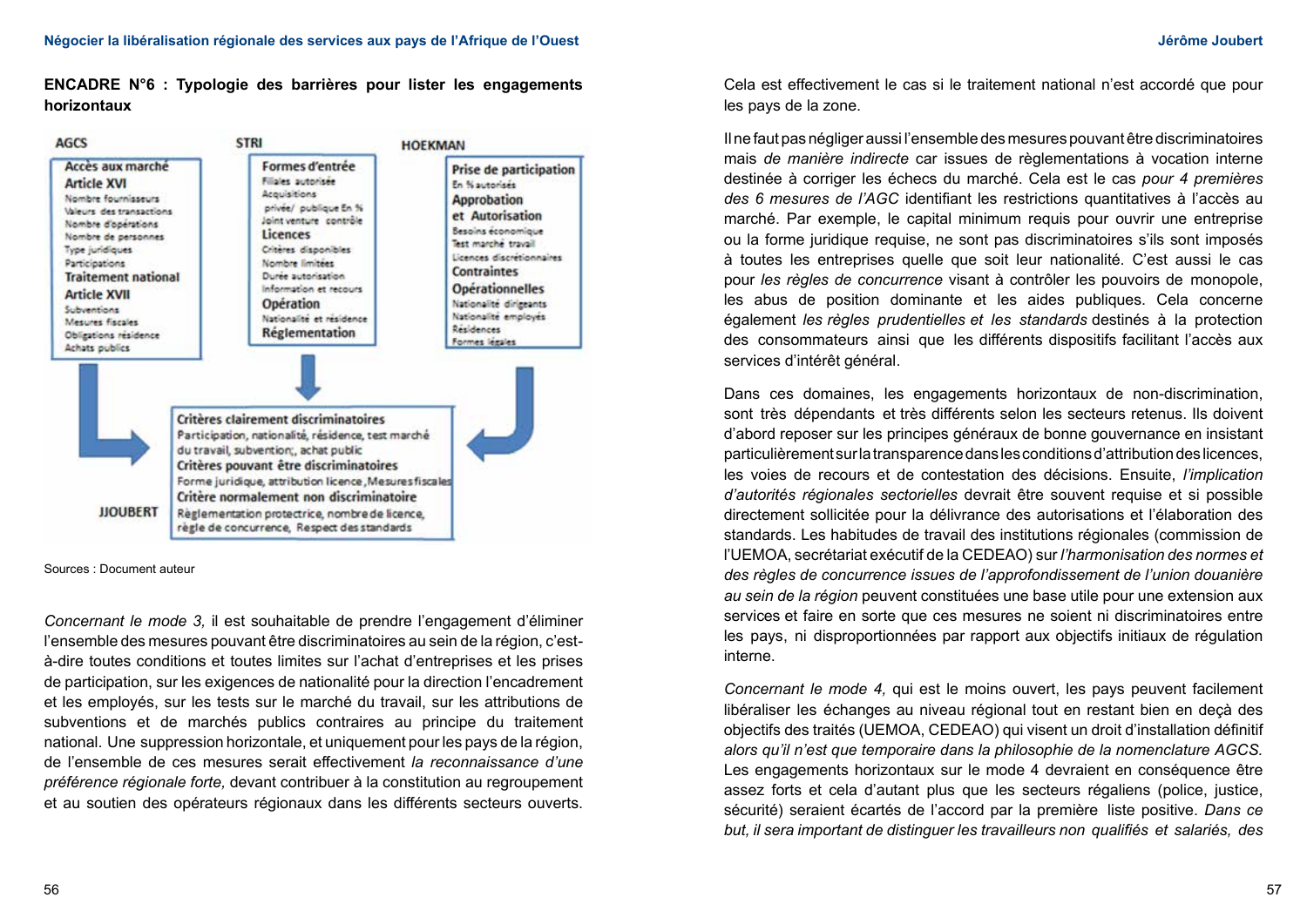*travailleurs qualifiés exerçant dans des professions règlementées.* Pour les premiers, la suppression des visas, des besoins économiques, des tests sur le marché du travail et de toutes exigences de nationalité peuvent être réaffirmés avec des précisions supplémentaires sur les charges sociales et l'application du droit social pour les travailleurs déplacés. *Dans le cas des professions règlementées, la reconnaissance mutuelle des qualifications et la suppression des conditions d'accès et d'exercice* basées sur la nationalité devraient être posées. La dynamique de l'UEMOA en la matière pouvant être utilisés pour une extension à tous les pays CEDEAO, même si des différences dans les langues officielles, les systèmes juridiques et les cursus de l'enseignement supérieur *constituent des barrières naturelles encore importantes* à une mobilité forte des travailleurs qualifiés dans l'ensemble de la zone.

# *Les engagements spécifiques secteur par secteur et les exceptions aux dispositions horizontales.*

Il s'agit dans la troisième séquence de fournir une liste de sous-secteurs contenant des exceptions aux engagements horizontaux précédents. *Pour cela il est recommandé de procéder une nouvelle fois en trois étapes,* une phase d'analyse théorique pour éclairer les enjeux sectoriels suivie d'une phase de mise en place des structures de concertation au niveau régionale, et enfin une phase de négociation proprement dite.

## *Un* **é***claircissement des enjeux sectoriels et la mise en place d'une plateforme de n***é***gociation*

Il s'agit tout d'abord au niveau des macro-secteurs retenus (parmi les 12) de procéder à une double analyse, celle des fondements économiques des réglementations et celle des forces en présence dans le secteur concerné. La connaissance des intérêts en jeu et des fondements économiques des réglementations est un préalable à la discussion sur la suppression des barrières résiduelles.

*Une approche en terme de théorie de la régulation* basée sur la notion d'échecs du marché devrait permettre d'identifier les fondements économiques des réglementations : Coûts fixes, barrières à l'entrée, position de monopole, asymétrie d'information et externalités. L'objectif est de réaliser un travail d'éclaircissement du fondement des réglementations et une identification des réglementations qui peuvent indirectement poser des problèmes dans le cadre

d'une libéralisation. Il s'agit d'un exercice difficile qui vise à concilier efficience, équité et importance des objectifs non économiques. Il s'agit d'un exercice qui ne peut reposer entièrement sur un message théorique clair et partagé comme le montre les discussions actuelles en Europe sur les règles de concurrence et la compétitivité internationale.

*Ensuite, une analyse des soutiens politiques (gagnants, perdants) est recommandable pour comprendre la dynamique d'ouverture ou de fermeture d'un secteur.* L'économie politique de la libéralisation des services semble donner un niveau théorique d'équilibre de libéralisation plus faible (Messerlin 2010) que pour les biens. Cela est dû à des intérêts exportateurs moins biens identifiés, à des coûts d'accès au marché élevés et à des coûts de négociation également, vu la complexité du sujet. Une autre raison de la faiblesse des soutiens politiques est que les gains à la libéralisation des échanges, *portant sur la productivité globale,* sont plutôt de type systémique et reçoivent difficilement un support en dehors d'un gouvernement ayant une fonction objectif fortement tournée vers le bien être (Grossam, Helpman 1994). Seuls les utilisateurs de services en tant que consommation intermédiaire peuvent militer pour une ouverture et une concurrence plus élevée (exemple secteur touristique et industries exportatrices) et pourraient d'ailleurs être utilement impliqués dans les négociations. L'identification des intérêts à la non libéralisation (entreprises nationales bénéficiant d'un monopole ou d'une concurrence faible, nationaux qualifiés se partageant les postes, agence nationale voulant préserver ses prérogatives) est aussi utile pour identifier où sont les véritables points de blocage et les mettre alors en parallèle avec des avantages potentiels pour rentrer dans un processus de réciprocité.

L'objectif est, conformément à la suggestion de (Hoeckman, 2013), *de créer des sortes de plateforme de connaissance par secteur de services* et d'y associer de l'aide multilatérale pour obtenir une connaissance commune des problèmes, des objectifs des parties prenantes et des gains potentiels attendus. Dans certains secteurs, cette plateforme pourrait s'appuyer sur des soutiens internationaux (agences ONU, Déclaration OMC de Honkong sur aid for trade initiative, agences sectorielles internationales sur les télécommunications, FMI, aviation civile etc..) et obtenir une assistance technique et financière.

*Cette connaissance commune* permettra de combiner une phase de nettoyage et d'harmonisation des réglementations au niveau régional avec une phase d'identification des *barrières intra régionales* résiduelles et de libéralisation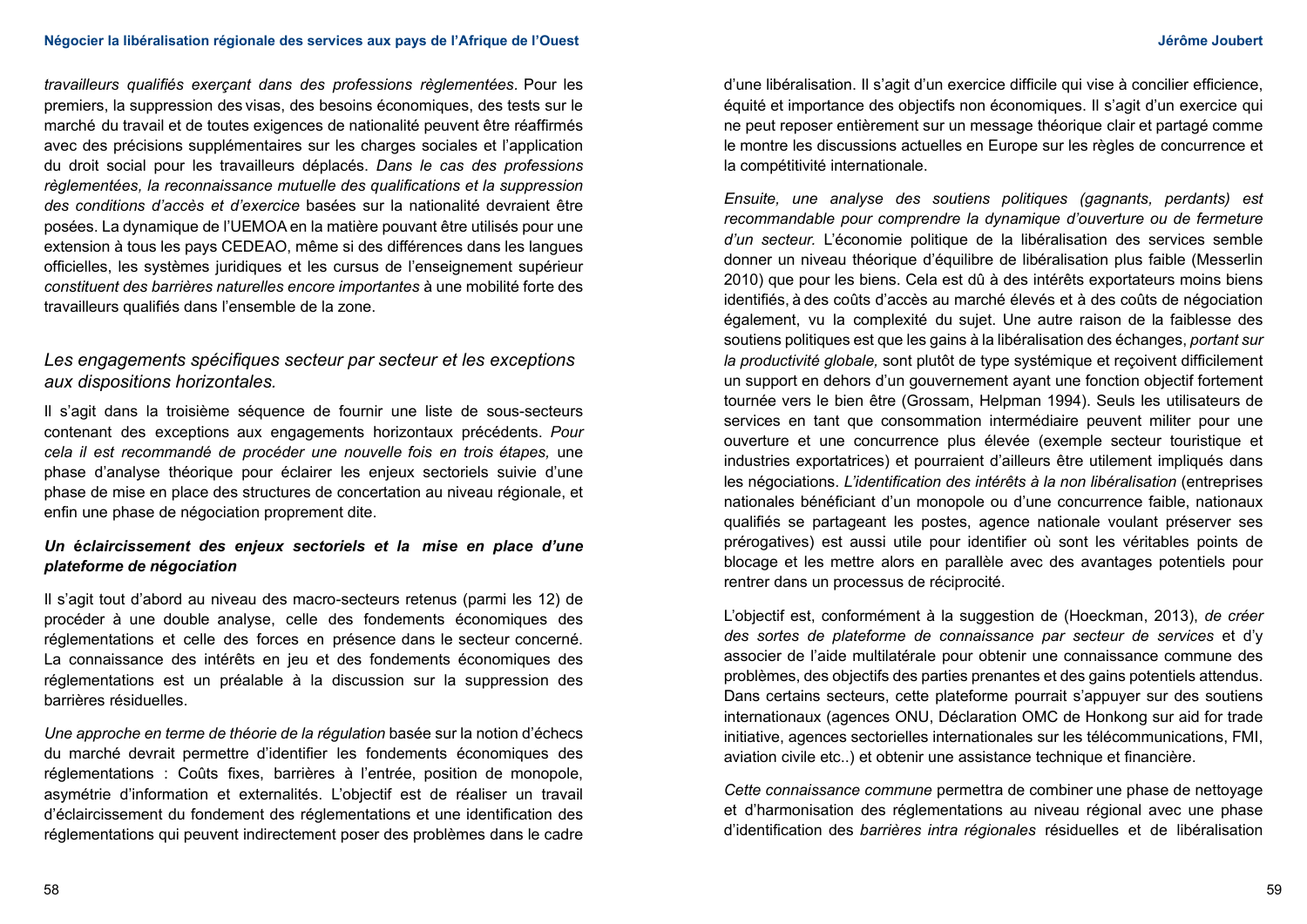#### **Négocier la libéralisation régionale des services aux pays de l'Afrique de l'Ouest Jérôme Joubert**

du secteur. Elle permettra de décider de l'ordre dans lequel effectuer ces opérations, ces deux aspects pouvant être menés ensemble ou l'un après l'autre. En effet, les évolutions réglementaires à vocation interne d'une part et les politiques d'ouverture internationale d'autre part peuvent être menées de manière indépendante ou coordonnée. Parfois elles s'additionnent et se renforcent, parfois elles se neutralisent. *La séquence dans laquelle sont prises les mesures peut compter selon les secteurs* (Matoo et Payton 2007). Par exemple, un accès au marché sans une politique rendant ces marchés contestables peut juste entraîner un transfert de rente des producteurs domestiques vers des producteurs étrangers.

Une fois ce travail d'analyse théorique et de mise en place d'une plateforme de négociation autour des acteurs du secteur effectuée, les pays pourront rentrer dans la phase de négociation des barrières résiduelles identifiées et dresser, pour les secteurs dans lesquels ils veulent conserver des mesures, des listes négatives d'exceptions aux engagements horizontaux.

#### *La phase de n***é***gociation*

La négociation suppose d'obtenir des engagements simultanés de réduction des entraves existantes aux échanges. Le travail préparatoire définissant le champ des négociations, identifiant les types de barrières et les intérêts des uns et des autres (pays de la zone, pays hors zone, acteurs économiques

) est une condition préalable mais non suffisante. Cette négociation doit se faire en utilisant deux moteurs, celui de l'atteinte d'un objectif politique de libéralisation comme moyen de favoriser le développement économique de la zone, et celui de l'intérêt individuel de chaque pays qui doivent par une dynamique de concession mutuelle obtenir une balance coûts avantages favorable.

*Il existe une difficulté inhérente à la négociation basée sur la réciprocité dans le cas des services qui tient aux trois points suivants.* Le premier concerne la faiblesse des intérêts économiques favorables à l'ouverture et susceptible de s'organiser pour exercer des pressions et formuler des demandes précises. Le deuxième repose sur l'idée que les avantages d'un marché intégré des services étant principalement de nature systémique, portant sur la productivité globale des facteurs et l'attractivité de la zone, les Etats intègrent difficilement cette externalité positive dans un processus de concession réciproque. C'est la version inversée de la « tragédie des communs » puisque les parties

sous- exploitent la ressource commune constituée par un accord global de libéralisation. Le troisième est lié à la difficulté *de mesurer les gains et pertes* liés aux échanges supplémentaires provoqués par la libéralisation.

Si les deux premiers obstacles peuvent être contournés par un travail d'expression des bénéfices attendus et une pédagogie des conséquences positives de la libéralisation, avec si possible l'appui d'acteurs extérieurs favorables à la création d'un marché des services moins segmenté, *le troisième est plus redoutable car il laisse supposer une négociation à l'aveugle, sans quantification d'aucune sorte et donc peu susceptible de favoriser des concessions réciproques.* En effet, contrairement aux biens, l'importance des gains ne peut s'appuyer sur une mesure de la croissance des volumes échangés. Il est difficile également de faire porter la négociation sur des tarifs ou même des équivalents tarifaires étant données la complexité et la variété des obstacles aux échanges. Les négociations ne peuvent se baser en définitive que sur *une mesure indirecte de la protection,* calculée soit à partir de la méthode des fréquences tirée des engagements multilatéraux, soit en se basant sur une appréciation chiffrée des entraves tirées de la base de données de la banque mondiale.

Dans les deux cas il est possible, secteur par secteur, de *calculer des scores.*  Pour la première méthode on peut s'inspirer du travail développé par (Marchetti et Roy, 2008) consistant à attribuer une valeur de 1 ; 0,5 ou 0 selon que les engagements sont complets, partiels ou nuls. Pour la deuxième, on peut utiliser les échelles de restriction à 5 niveaux (1;0,75;0,5;0,25;0) selon une appréciation du niveau de protection. Dans le deux cas, les pays peuvent arriver à la table de négociation avec un score sectoriel et un score global qu'il s'agira de diminuer. On notera que ce score de départ est un score multilatéral qui restera constant puisque la négociation sera régionale.

## **L'ampleur des préférences régionales issues de la négociation pourra être mesurée ex- post par l'écart entre le score multilatéral et le score régional.**

L'activation de ces mesures quantitatives pour s'engager dans la négociation peut reposer sur *plusieurs types de réciprocité.* Deux points doivent être discutés, la nature de la réciprocité, c'est-à- dire de première différence ou de pleine réciprocité, et le niveau de la réciprocité, étroite ou globale. Dans le cas d'une réciprocité basée sur la première différence (méthode plutôt utilisée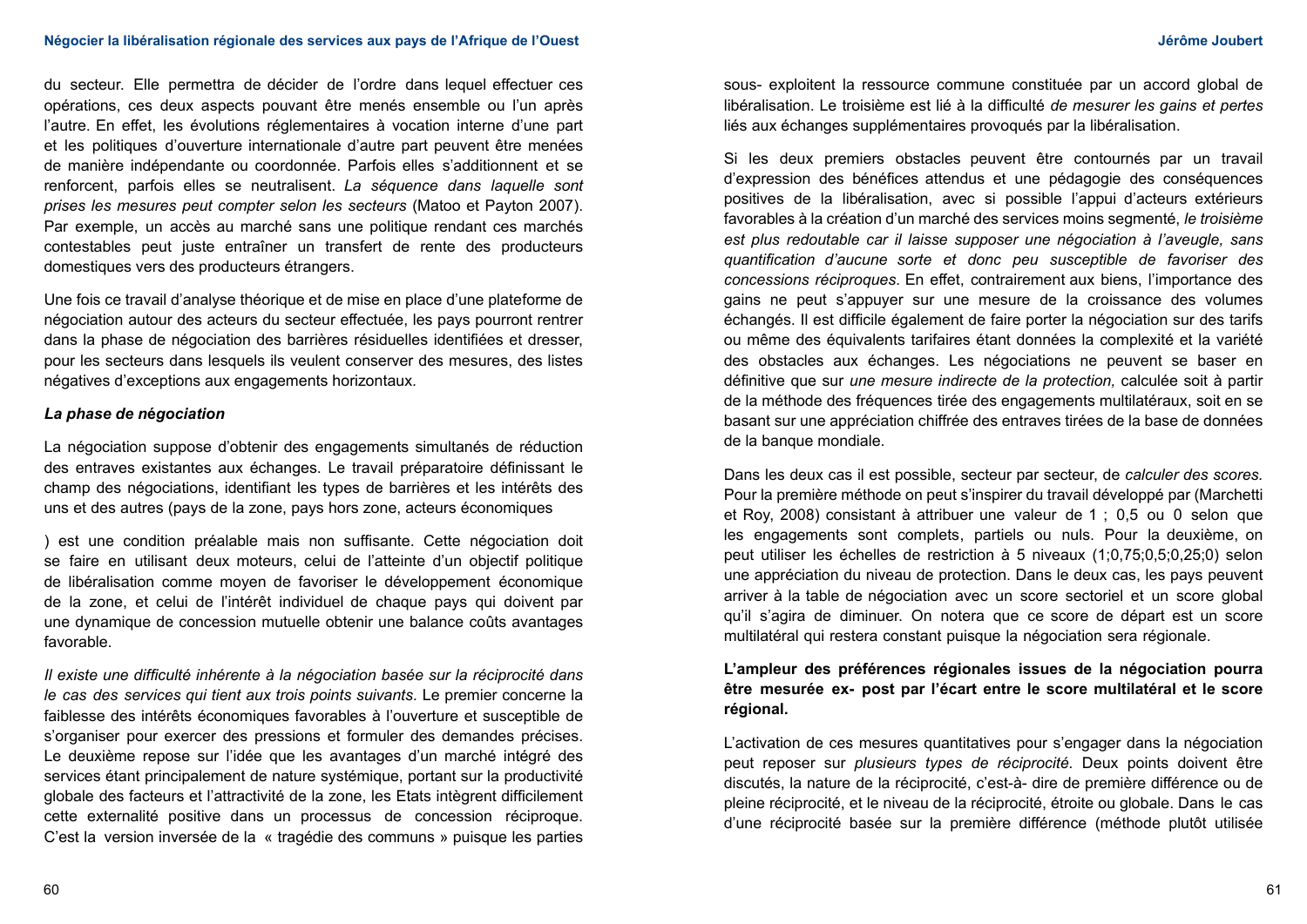par l'OMC (Bagwhati 1988)), on tient compte de la situation de départ pour amorcer des concessions équivalentes. Dans le cas de la pleine réciprocité, on vise des niveaux équivalents de protection. Les deux méthodes ont leurs avantages et peuvent donner des résultats différents comme le montre l'exemple pédagogique ci-dessous.

### **ENCADRE N° 7 : Comparaison de deux type de réciprocité**

**Example de négociation d'un taux minimal de contrôle des entreprises par des capitaux nationaux**

|                        | Avant  |        | Après  |        |
|------------------------|--------|--------|--------|--------|
|                        | Pays A | Pays B | Pays A | Pays B |
| Première<br>différence | 75%    | 50%    | 55%    | 30%    |
| Pleine<br>réciprocité  | 75%    | 50%    | 40%    | 40%    |

Sources : Document auteur

Pour ce qui concerne les pays de la CEDEAO, la volonté d'une ouverture complète, la faiblesse de leurs engagements multilatéraux et le fait qu'il s'agit d'un accord régional susceptible d'extension international *plaide plutôt pour la méthode de la pleine réciprocité,* qui fait faire l'effort le plus important pour les pays les plus protectionnistes.

Ensuite cette réciprocité peut fonctionner à plusieurs niveaux. Une méthode assez performante que nous appellerons *« globalisation croissante des barrières résiduelles »* consiste à partir du niveau le plus fin en terme de mode et de secteur pour clarifier la situation au niveau micro et passer ensuite à des niveaux plus agrégés lorsque des barrières résiduelles persistent. Il s'agit conformément au tableau ci-dessous de commencer par négocier pour chaque mode dans chaque secteur puis d'élargir soit à d'autres modes soit à

d'autres secteurs. Le processus peut aller jusqu'à la confrontation des résidus doublement hétérogènes. Le fait de négocier sur l'ensemble des modes et pour un grand nombre de services permet plus facilement de trouver une réciprocité globale (Mattoo, Olarreaga 2004) et des accords plus ambitieux.

### **ENCADRE 8 : Représentation d'une réciprocité élargie**



Sources : Document auteur

Cet exercice de réciprocité doit se terminer par la suppression de nombreuses barrières incompatibles avec les engagements horizontaux, et laisser des listes négatives d'engagement assez réduites, pouvant être éventuellement à leur tour négociées par un élargissement à d'autres domaines que les services.

## *La suite*

Un accord régional de libéralisation des services n'est pas une fin en soi mais aussi un levier. En plus de constituer une pièce supplémentaire dans le vaste puzzle de l'intégration régionale, sa conclusion doit être l'occasion de trois avancées supplémentaires, dans le domaine des politiques communes, dans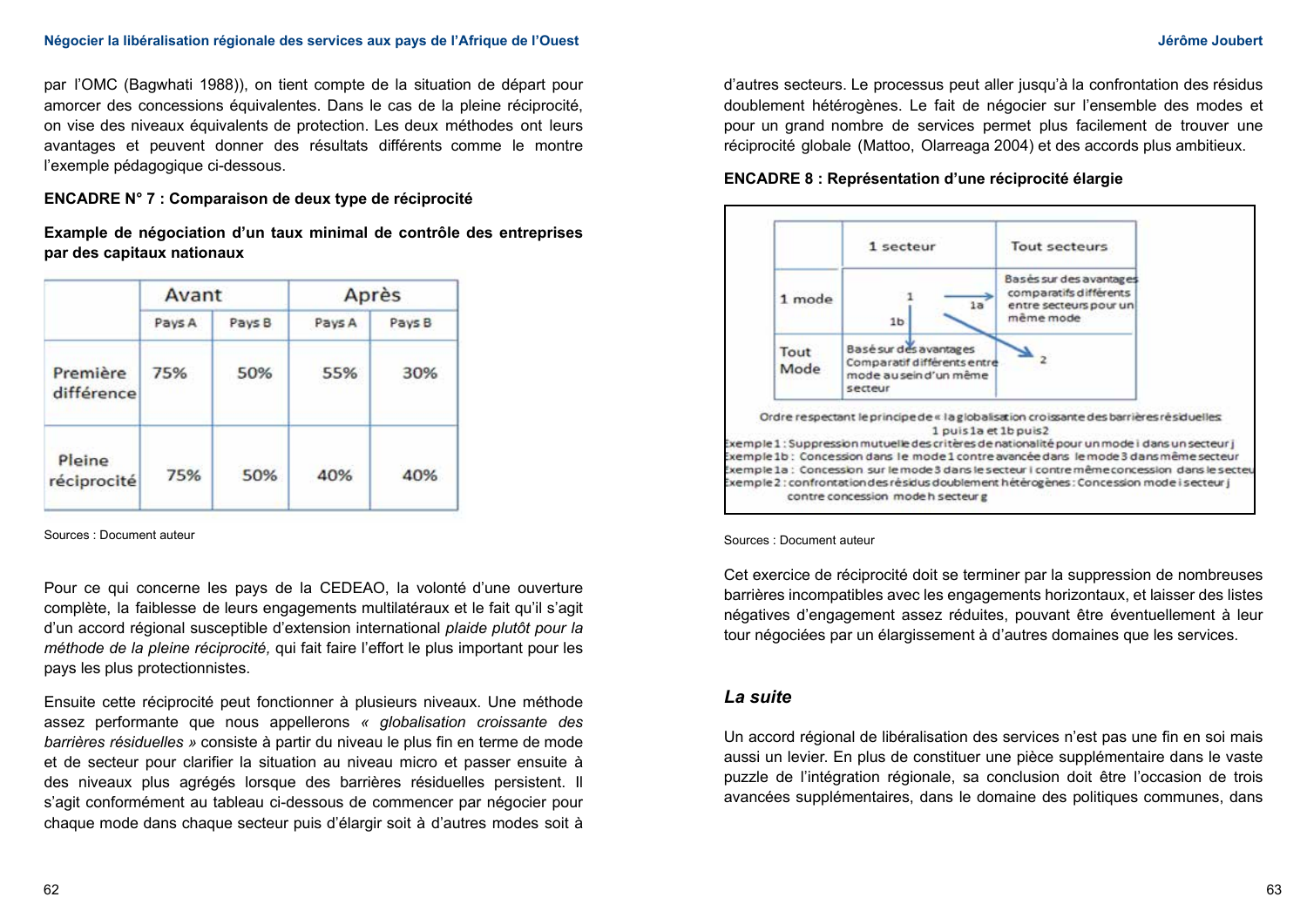celui des engagements multilatéraux et dans les négociations bilatérales en cours.

*Le chemin pour y parvenir,* plus encore que l'accord lui-même aura montré le besoin de renforcer les politiques régionales communes dans la plupart des secteurs des services. Un marché unique dans le domaine financier appelle indirectement à l'union bancaire, au développement de règles prudentielles communes et favorise in fine la réalisation programmée de l'union monétaire. Les libéralisations dans les transports, les services environnementaux et les télécommunications rendent plus évidente encore la nécessité de compléter les grandes infrastructures de liaison entre les Etats. La volonté de supprimer les entraves à la libre circulation et à l'installation des personnes souligne l'importance des politiques de reconnaissance mutuelle des qualifications mais aussi le besoin de programme commun d'enseignement supérieur et de convergence des environnements juridiques des affaires. L'accord de libéralisation fait sauter un verrou mais ne produit en lui-même ni échange, ni richesse ni convergence.

*Deuxièmement, l'accord régional est à vocation interne* mais devrait constituer un outil majeur de la politique commerciale extérieure de la zone en matière de libéralisation des services. Nous avons vu que les engagements multilatéraux étaient à la fois faibles et différents d'un pays à l'autre. Sur la base de la clarification des éléments de discrimination possibles, maintenant maîtrisés (nationalités,

détention du capital, tests divers, attribution discriminatoire des licences), les pays pourraient proposer de produire des engagements multilatéraux harmonisés par l'édification de listes d'engagements communs, dépassant par là même les réalisations de l'Union Européenne. Ils pourraient également dresser une liste de revendications et manifester leur existence et leurs intérêts au niveau multilatéral. L'objectif de cette action multilatérale étant de rendre plus attractif le territoire de la zone par un supplément de crédibilité des réglementations nationales d'ouverture (effet Ulysse) et par une meilleure compréhension des règles par les investisseurs internationaux. *Un code communautaire à vocation externe* devrait d'ailleurs accompagner la signature de l'accord régional.

*Enfin, cet accord devrait servir d'élément d'appui pour avancer dans la conclusion d'un ensemble d'accords bilatéraux* à commencer par les APE, qui pourrait ainsi comporter une partie importante sur les services. En effet un

accès plus favorables aux marchés européens sur les modes 1 et 4 est dans l'intérêt des pays de la zone qui peuvent en tirer des avantages conséquents. Cet accès pourrait être négocié en contrepartie d'une discrimination positive sur le mode 3 par exemple. C'est un vaste chantier qui s'ouvrirait alors mais qui pourrait redonner du sens aux négociations des APE en re- potentialisant les intérêts réciproques des partenaires et en évitant qu'ils s'orientent comme c'est le cas actuellement vers la multiplication d'accords bilatéraux, maintenant la segmentation des marchés des services au sein de la Zone CEDEAO.

# *Conclusion*

Créer un marché unique pour les services est en enjeu majeur pour les pays de la CEDEAO. Les traités régionaux le prévoient mais les réalisations effectives se font attendre. Utiliser la grammaire des accords de l'AGCS pour définir un régime réellement préférentiel, c'est se servir des outils multilatéraux pour asseoir une préférence régionale forte. Passer par l'élaboration de listes négatives c'est mettre sur la table tous les problèmes concrets posés par un véritable droit d'installation des entreprises et des particuliers. Rapprocher les réglementations internes c'est demander aux Etats de réfléchir au contenu et aux objectifs de leur souveraineté. Signer un accord régional de libéralisation des services c'est ajouter une pierre essentielle à l'édifice baroque de l'intégration économique.

Le travail à effectuer tient plus de la dissection que de l'incantation, de la décomposition des problèmes et de l'identification des situations particulières que de la formulation d'intentions globales vagues et généreuses. C'est cela qui le rend à la fois indispensable et inquiétant. C'est cela qui peut susciter des freins malgré l'incontestable intérêt d'une telle démarche. C'est maintenant aux pays membres et aux institutions régionales de décider si un tel projet est souhaitable et réalisable dans un délai assez court. C'est aux Etats de la région de mobiliser les appuis extérieurs pour ce projet intérieur. C'est aux Etats de s'engager vers l'abandon des éléments d'une souveraineté de façade dans l'espoir d'en retrouver une plus conséquente au niveau régional.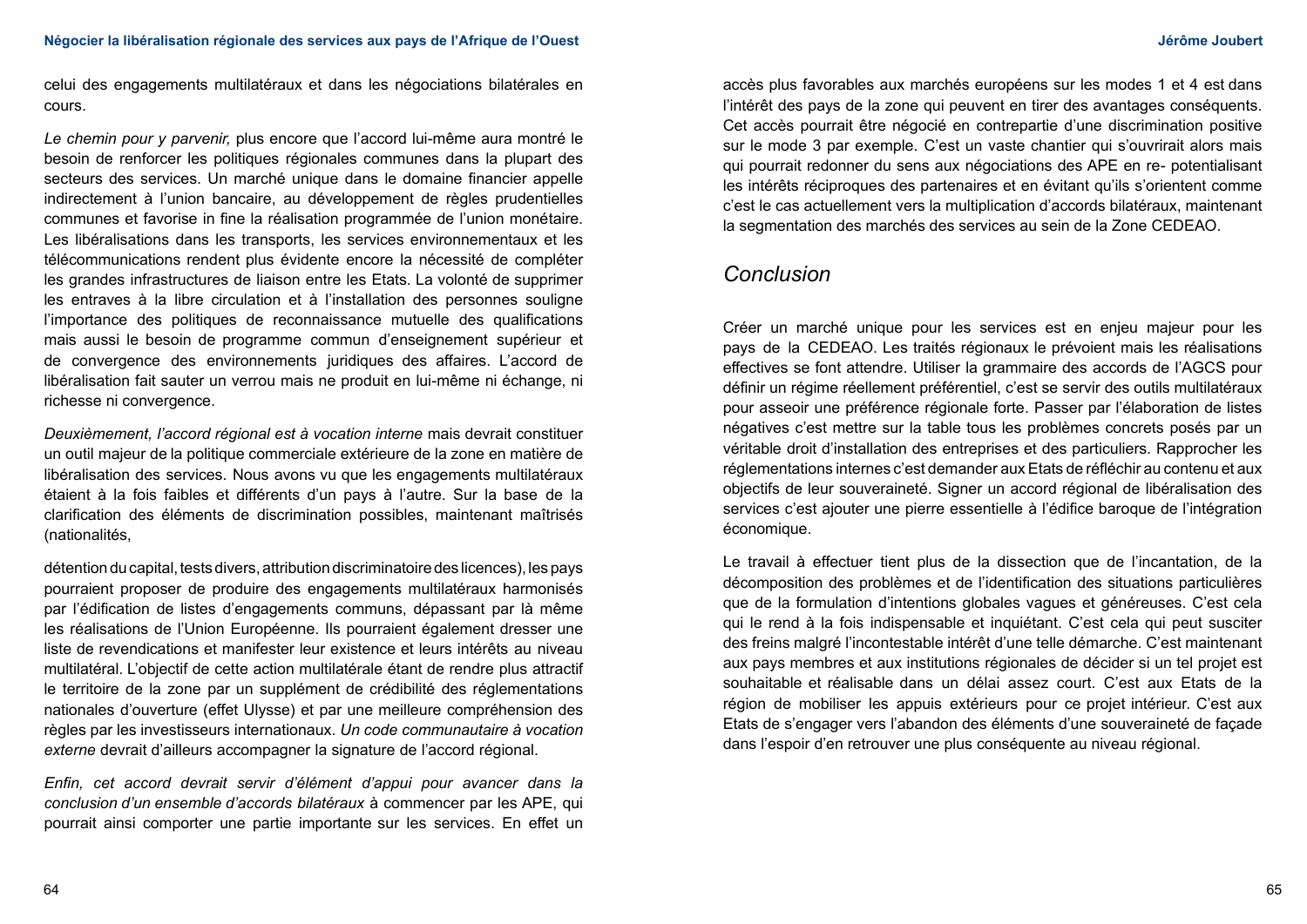# *Bibliographie*

Accord général sur le commerce des services (AGCS). *Liste des engagements spécifiques. Nigeria, Ghana, Cote d'Ivoire, Sénégal.* Disponible en ligne: <wto. org>.

Adlung, R. and Mamdouh, H., 2013. How to Design Trade Agreements in Services: Top Down or Bottom Up? *Staff Working Paper ERSD-2013-08*, Juin 2013, Organisation Mondale du Commerce (OMC).

Bhagwati, J., 1988. *Protectionism*. Cambridge: MIT Press.

Borchert, I., Gootiiz, B. and Matoo, A., 2012. Guide to the Services Trade Restrictions Database. *Policy Research Working Paper 6108*, Banque Mondiale.

Egger, P. and Reiner, L., 2008. The Determinants of GATS Commitment Coverage. *The World Economy* Volume 31, Issue 12, pages 1666–1694.

Fink, C., 2009. Has EU's Single Market led to Deeper Integration of EU Services Markets? *Working Paper*, Juillet 2009, Paris : Groupe d'Économie Mondiale (GEM) Sciences Po.

Grossman, G. M. and Helpman, E., 1994. Protection for Sale, *American Economic Review*, Volume 84, Issue 4, pages 833-850.

Hoekman, B. and Matoo, A., 2013. Liberalizing Trade in Services: Lessons from Regional and WTO Negotiations. *EUI Working Papers* RSCAS 2013/34, San Domenico di Fiesole: Institut Universitaire Européen (EUI).

Latrille, P. and Lee, J., 2012. Services rules in regional trade Agreements: How diverse and how creative as compared to the GATS multilateral rules. *Staff Working Paper* ERSD 2012-19, OMC.

Marchetti, J., Martin, R. and Zoratto, L., 2012. Is there Reciprocity in Preferential Trade Agreements on Services? *Staff Working paper* ERS-2012-16, OMC.

Mattoo, A. and Payton, L. (éds.), 2007. Services Trade for Zambia's Development: An overview. Washington D.C./ New York: *Worldbank Studies*, Palgrave Macmillan

Mattoo, A. and Olarreaga, M., 2004. Reciprocity across Modes of Supply in the World Trade Organization: A Negotiating Formula, *The International Trade Journal*, Volume 18, Issue 1.

Messerlin, P., 2010. The Doha round. *Policy Brief* Octobre, Paris: Groupe d'Economie Mondiale Sciences-Po (GEM).

Miroudot, S., Sauvage, J. and Sudreau, M., 2010. Multilateralising Regionalism: How Preferential Are Services Commitments in Regional Trade Agreements? *OCDE Trade Policy Working Papers* 106, Paris: OCDE.

OMC. *Rapport du secrétariat: Examen des politiques commerciales. Benin, Burkina-Faso, Mali, Cote d'Ivoire Nigeria.* Disponible en ligne: <wto.org>.